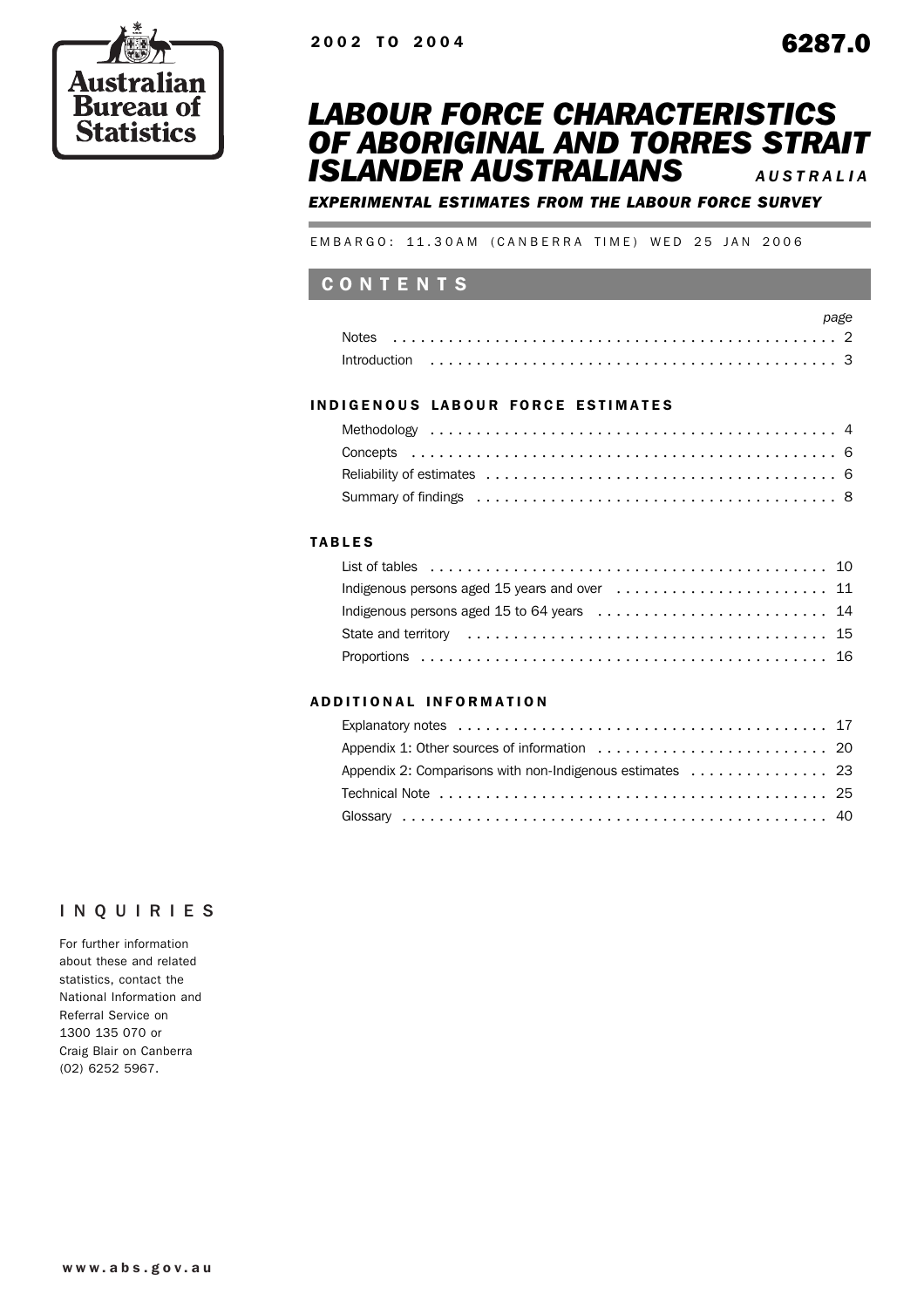# NOTES

| ABOUT THIS PUBLICATION      | This publication presents information about the labour force characteristics of Aboriginal<br>and Torres Strait Islander Australians. Information on labour force characteristics is<br>presented by sex, age, state or territory, and remoteness.                                                                                                                                                                                         |  |  |  |  |  |  |  |
|-----------------------------|--------------------------------------------------------------------------------------------------------------------------------------------------------------------------------------------------------------------------------------------------------------------------------------------------------------------------------------------------------------------------------------------------------------------------------------------|--|--|--|--|--|--|--|
|                             | The statistics in this publication were compiled from the monthly Labour Force Survey,<br>conducted throughout Australia by the Australian Bureau of Statistics (ABS). Monthly<br>data have been pooled to produce annual estimates.                                                                                                                                                                                                       |  |  |  |  |  |  |  |
| series.                     | Due to a change in methodology, estimates from the previous release under this<br>catalogue number - Occasional Paper: Labour Force Characteristics of Aboriginal<br>and Torres Strait Islander Australians, Experimental Estimates from the Labour Force<br>Survey (cat. no. 6287.0), are not strictly comparable. It is recommended that the<br>estimates from this publication and the previous release not be treated as a single time |  |  |  |  |  |  |  |
| ROUNDING                    | As estimates have been rounded, discrepancies may occur between sums of the                                                                                                                                                                                                                                                                                                                                                                |  |  |  |  |  |  |  |
|                             | component items and totals.                                                                                                                                                                                                                                                                                                                                                                                                                |  |  |  |  |  |  |  |
|                             |                                                                                                                                                                                                                                                                                                                                                                                                                                            |  |  |  |  |  |  |  |
| <b>ABBREVIATIONS</b><br>ABS | Australian Bureau of Statistics                                                                                                                                                                                                                                                                                                                                                                                                            |  |  |  |  |  |  |  |
| <b>CDEP</b>                 | Community Development Employment Projects                                                                                                                                                                                                                                                                                                                                                                                                  |  |  |  |  |  |  |  |
| ERP                         | estimated resident population                                                                                                                                                                                                                                                                                                                                                                                                              |  |  |  |  |  |  |  |
| <b>LFS</b>                  | Labour Force Survey                                                                                                                                                                                                                                                                                                                                                                                                                        |  |  |  |  |  |  |  |
| <b>NATSIHS</b>              | National Aboriginal and Torres Strait Islander Health Survey                                                                                                                                                                                                                                                                                                                                                                               |  |  |  |  |  |  |  |
| <b>NATSISS</b>              | National Aboriginal and Torres Strait Islander Social Survey                                                                                                                                                                                                                                                                                                                                                                               |  |  |  |  |  |  |  |
| NHS(I)                      | National Health Survey (Indigenous)                                                                                                                                                                                                                                                                                                                                                                                                        |  |  |  |  |  |  |  |
| pts                         | points                                                                                                                                                                                                                                                                                                                                                                                                                                     |  |  |  |  |  |  |  |
| <b>RSE</b>                  | relative standard error                                                                                                                                                                                                                                                                                                                                                                                                                    |  |  |  |  |  |  |  |
| <b>SE</b>                   | standard error                                                                                                                                                                                                                                                                                                                                                                                                                             |  |  |  |  |  |  |  |

Dennis Trewin Australian Statistician

2 ABS • LABOUR FORCE CHARACTERISTICS OF ABORIGINAL AND TORRES STRAIT ISLANDER AUSTRALIANS • 6287.0 • 2002 TO 2004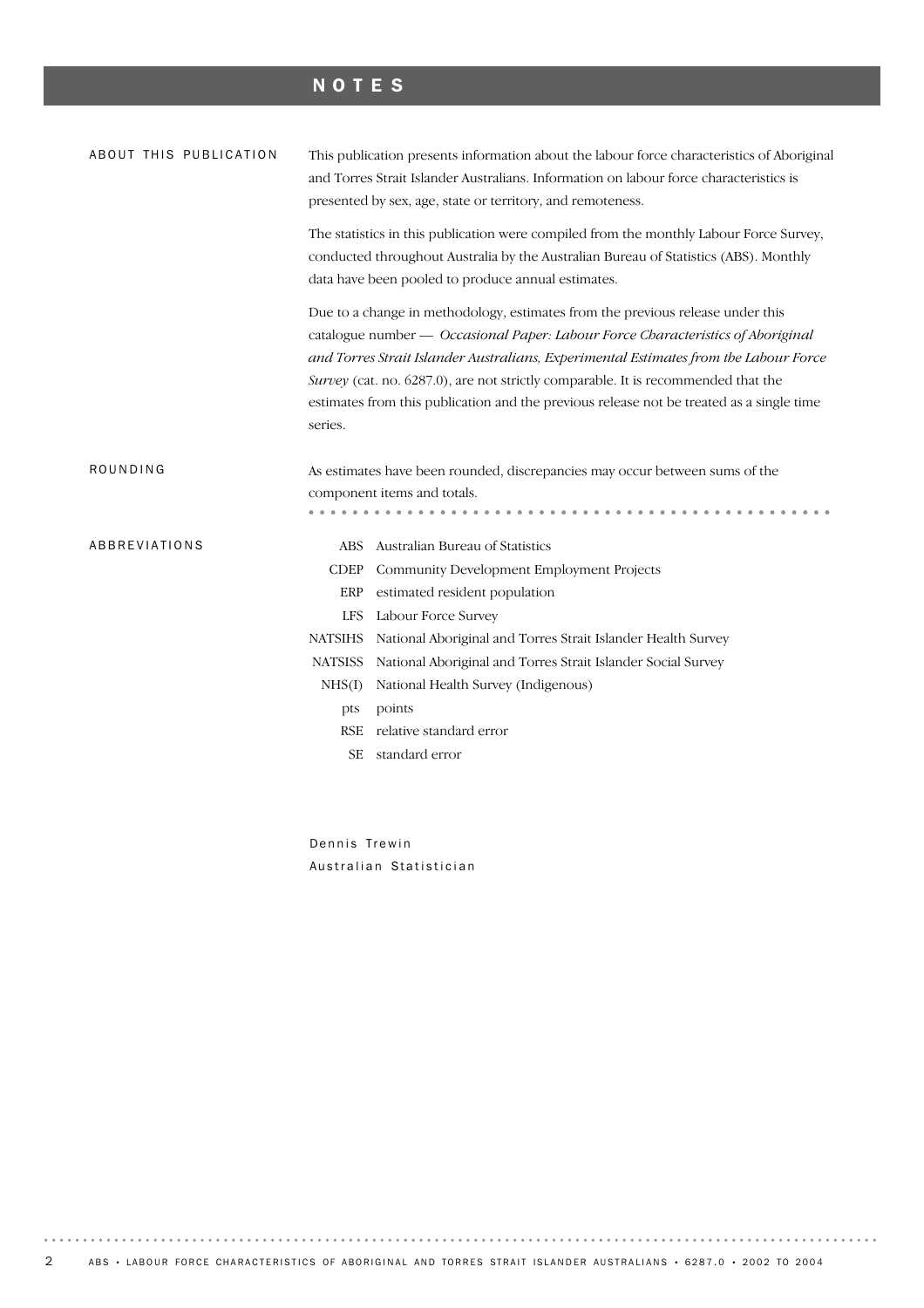#### INTRODUCTION

This publicaton presents information about the labour force characteristics of Aboriginal and Torres Strait Islander Australians aged 15 years and over. The information is based on data collected in the national monthly Labour Force Survey (LFS) over the period 2002 to 2004.

The monthly LFS is the main source of information about the labour force status of Australia's civilian population. From April 2001, the monthly LFS has included a question on Indigenous status. This has enabled information on the self-identified Indigenous status of respondents to be collected for each month of the survey. The LFS estimates for Indigenous Australians in this publication were produced by combining the samples for each of the 12 months of the year to produce annual estimates. Information on the methodology used to produce the estimates is included in a later section of this publication.

To help in the interpretation of these estimates, this publication also draws attention to a number of statistical issues that need to be considered when using LFS estimates to describe Indigenous labour force characteristics. These have an impact on the relevance, quality and reliability of Indigenous estimates from the LFS.

Some of these statistical issues arise because the LFS is designed primarily to provide reliable estimates of key labour force aggregates for the whole of Australia and, secondarily, for each state and territory, rather than estimates for small populations or small geographic areas. The small size of the Indigenous population, its wide dispersion, and the high proportion who live in remote areas present particular difficulties in producing reliable labour force estimates for the Indigenous population. There are also some practical difficulties with applying the standard LFS concepts and definitions and using the standard LFS survey questions in Indigenous communities, particularly in remote regions. In addition, the small sample of Indigenous people identified in the LFS, even when pooled across the year, has implications for the reliability of the survey estimates.

Information on the labour force status of Indigenous people is also available from a number of other data collections, including the 2001 Census of Population and Housing, the 2001 National Health Survey (Indigenous) (NHS(I)), and the 2002 National Aboriginal and Torres Strait Islander Social Survey (NATSISS). Although the statistics available from these data sources are based on the same underlying concepts as the LFS, there are differences in the methodologies and definitions used which affect the comparability of the data. Broad estimates from these sources, and the methodological and definitional differences, are presented later in this publication.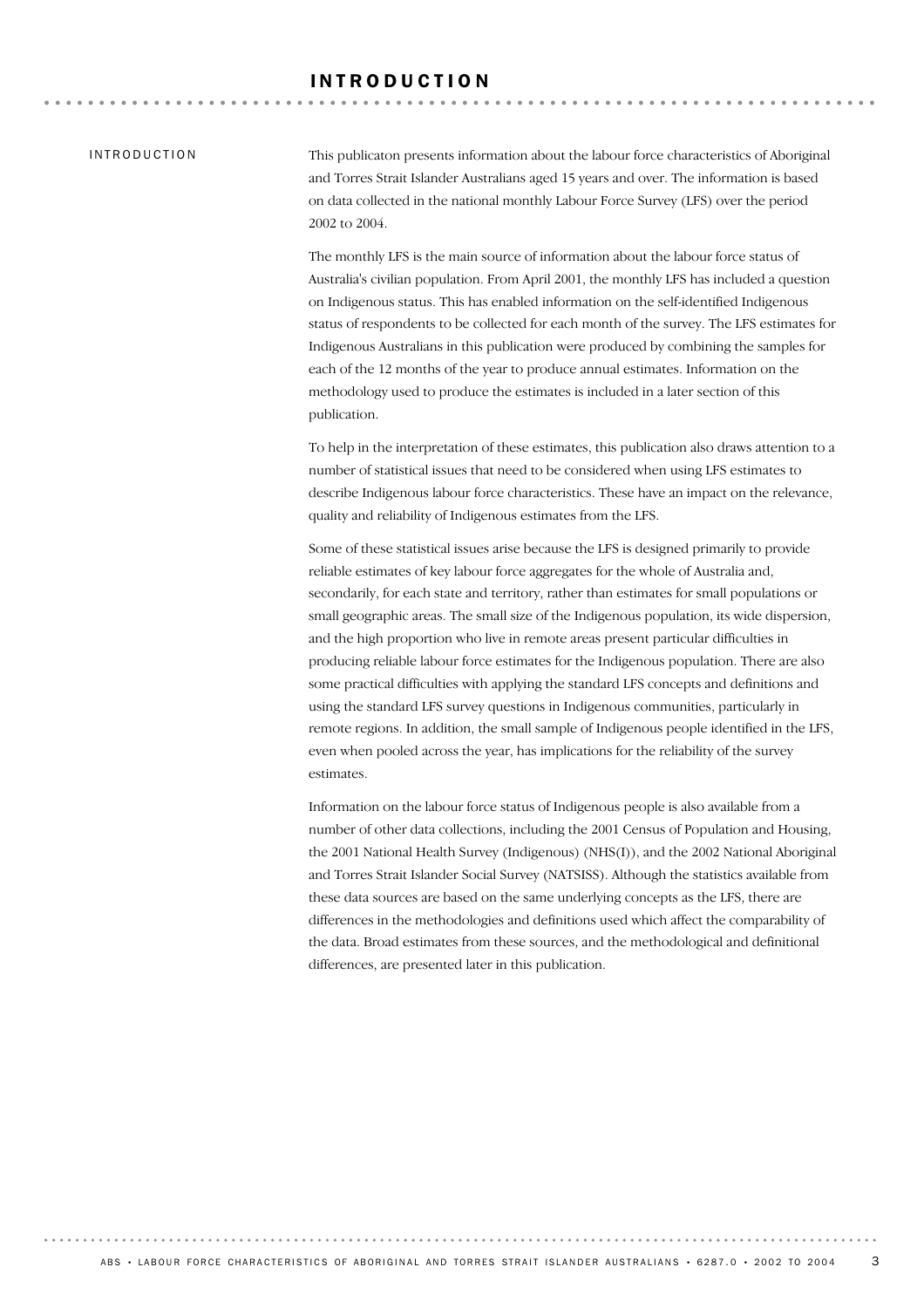# INDIGENOUS LABOUR FORCE ESTIMATES

| METHODOLOGY   | Information about the labour force characteristics of the Indigenous population has<br>been collected in the LFS using international standards for defining and measuring<br>employment and unemployment. The distinction between paid and unpaid work is<br>fundamental to these definitions. As a result, the definitions may not always give<br>adequate recognition to the 'unpaid' activities which some people undertake, for<br>example as part of social and cultural obligations. However, the use of standard<br>definitions across all population groups is seen as important for ensuring objectivity and<br>uniformity in measuring Australia's labour force. This section provides information on<br>issues specific to Indigenous estimates from the LFS. Information on the methodology<br>and concepts used in the LFS more generally are published in Labour Statistics:<br>Concepts Sources and Methods (cat. no. 6102.0.55.001). |
|---------------|------------------------------------------------------------------------------------------------------------------------------------------------------------------------------------------------------------------------------------------------------------------------------------------------------------------------------------------------------------------------------------------------------------------------------------------------------------------------------------------------------------------------------------------------------------------------------------------------------------------------------------------------------------------------------------------------------------------------------------------------------------------------------------------------------------------------------------------------------------------------------------------------------------------------------------------------------|
| Questionnaire | Information is collected by specially trained interviewers using a standard LFS<br>questionnaire, from people in dwellings selected in the LFS. The questionnaire used in<br>the survey is published in Information Paper: Questionnaires used in the Labour Force<br>Survey (cat. no. 6232.0).                                                                                                                                                                                                                                                                                                                                                                                                                                                                                                                                                                                                                                                      |
|               | There can be cultural and practical difficulties associated with collecting data from some<br>Indigenous communities in remote areas. To help overcome some of these difficulties,<br>special procedures are used to collect information in some Indigenous communities. In<br>particular, a 'short form', which collects the minimum data required to derive basic<br>labour force characteristics, is available for use when interviewers encounter significant<br>cultural, language or operational difficulties in remote areas. This also results in<br>minimising respondent load and achieving maximum cooperation and response rates.                                                                                                                                                                                                                                                                                                        |
|               | From April 2001, the monthly LFS has included a question on Indigenous status. This has<br>enabled information on the self-identified Indigenous status of respondents to be<br>collected for each month of the survey (rather than just one month a year as previously),<br>increasing the amount of information available on Indigenous people from the LFS.                                                                                                                                                                                                                                                                                                                                                                                                                                                                                                                                                                                       |
|               | The question asked to determine Indigenous status is:<br>• Is anyone who usually lives here of Aboriginal or Torres Strait Islander origin?                                                                                                                                                                                                                                                                                                                                                                                                                                                                                                                                                                                                                                                                                                                                                                                                          |
|               | Although the question on Indigenous origin allows people to identify as solely<br>Aboriginal, solely Torres Strait Islander, or as both Aboriginal and Torres Strait Islander, it<br>is not feasible to derive separate employment statistics for these three groups because of<br>the small numbers of Indigenous people in the LFS sample.                                                                                                                                                                                                                                                                                                                                                                                                                                                                                                                                                                                                         |
| Sample size   | The LFS has a monthly sample of around 63,000 people aged 15 years and over, in urban,<br>rural and remote areas across all states and territories of Australia. This sample size is<br>sufficient to provide reliable estimates for levels and changes in the major labour force<br>characteristics of the total population for Australia and for each state and territory.<br>However, the survey sample is not specifically designed to provide estimates for small<br>population groups, such as the Indigenous population, or for small geographic areas.                                                                                                                                                                                                                                                                                                                                                                                       |
|               | The methodology used to produce the 2002, 2003 and 2004 LFS estimates for<br>Indigenous Australians combined the samples for each of the twelve months of the year.<br>This pooling results in a sample of approximately 13,800, 12,200 and 12,100 Indigenous<br>people respectively. This sample size is adequate for providing broad aggregates of<br>labour force characteristics at the state and territory level. However, the sample size per                                                                                                                                                                                                                                                                                                                                                                                                                                                                                                  |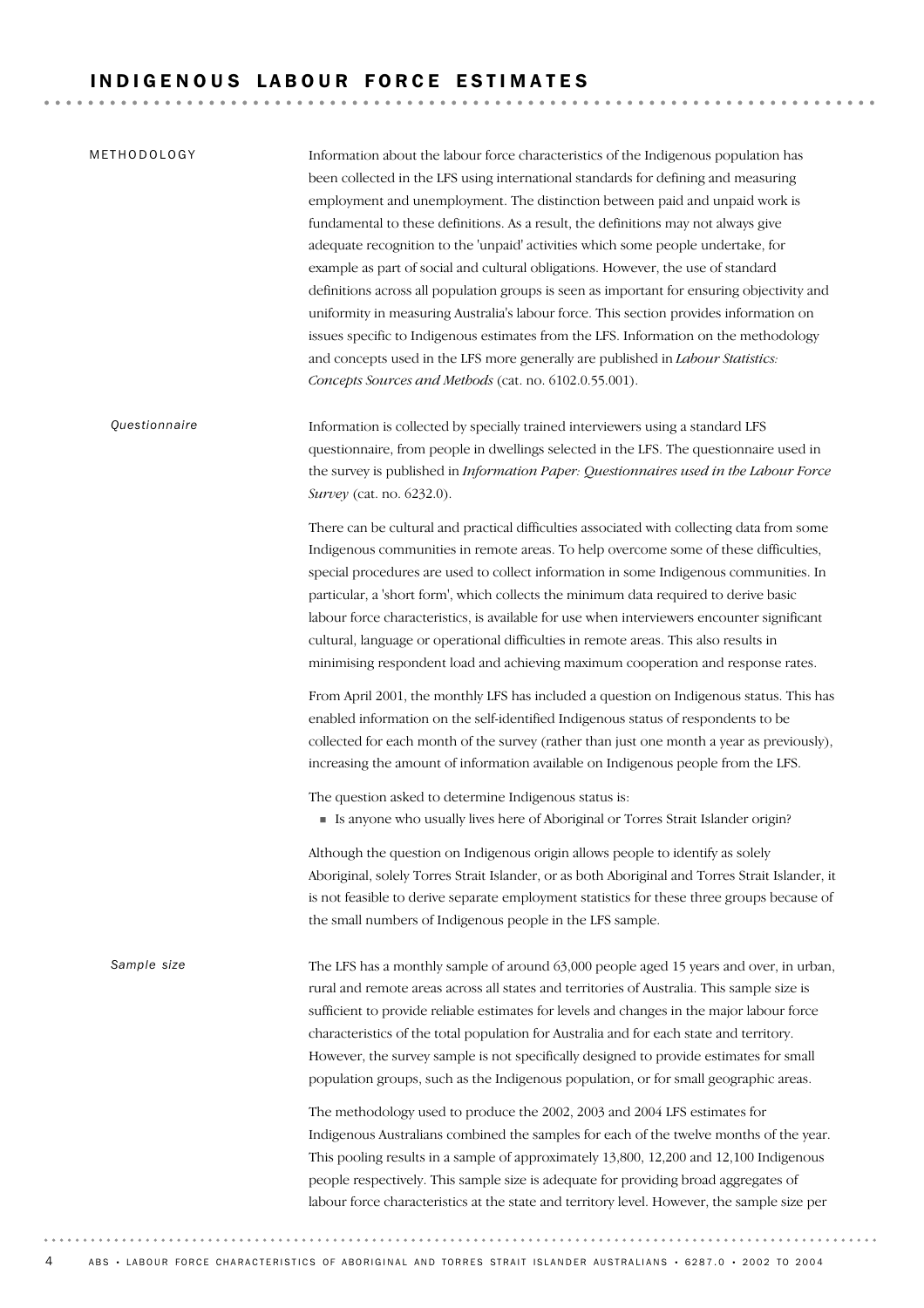## I N D I G E N O U S L A B O U R F O R C E E S T I M A T E S *continued*

As part of the estimation process, the LFS estimates of Indigenous persons employed, unemployed and not in the labour force are calculated in such a way as to add to independent estimates of the size and structure of the Indigenous population. Independent population estimates (benchmarks) for the Indigenous population aged 15 years and over by sex, broad age groups and remoteness type, for each state and territory of Australia, as at 30 June, were used for each year of estimates (i.e. 2002, 2003 and 2004). These benchmarks reflect the published low series population projections in *Experimental Estimates and Projections, Aboriginal and Torres Strait Islander Australians* (cat. no. 3238.0). Where information in this publication is presented across geographic variables (such as remoteness, or state or territory), this data is based on a respondent's place of enumeration. *Estimation* In remote areas of Australia, the LFS sample is more clustered than in non-remote areas, so that the majority of the survey's sample of Indigenous people living in remote communities is represented by a relatively small number of communities. This has significant implications for estimates for Indigenous persons in remote areas, as there is a high degree of variability between Indigenous communities with respect to employment opportunities, and to the labour force characteristics of community residents. A key factor here is whether the Community Development Employment Projects (CDEP) scheme has been implemented locally. CDEP schemes operate in many remote communities and can be a major source of paid employment for community residents. Conceptually, the participants in a CDEP scheme are considered to be employed in the LFS, however, the LFS does not separately identify whether an Indigenous person or community is participating in a CDEP scheme. Not all Indigenous communities in remote areas participate in the CDEP scheme. However, in a community with a CDEP scheme, the majority of adult members of the community could have an 'employed' labour force status when surveyed in the LFS if they worked in the reference week. Because of the small number of Indigenous communities selected in the LFS, there is the potential for wide statistical fluctuations in estimates of labour force characteristics of remote Indigenous communities over time if the sample moves from communities participating in CDEP to those which do not (and vice versa). *Sample design* year for Indigenous people is still quite small, resulting in constraints on the level of disaggregated data available from the survey. Note that as the sample is pooled from monthly data throughout the year, and most people are interviewed for the LFS in more than one month (up to eight consecutive months), the number of individual people interviewed each year (e.g. 4,000 in 2004) is substantially lower than the sample used in producing the estimates (12,100 in 2004). *Sample size continued*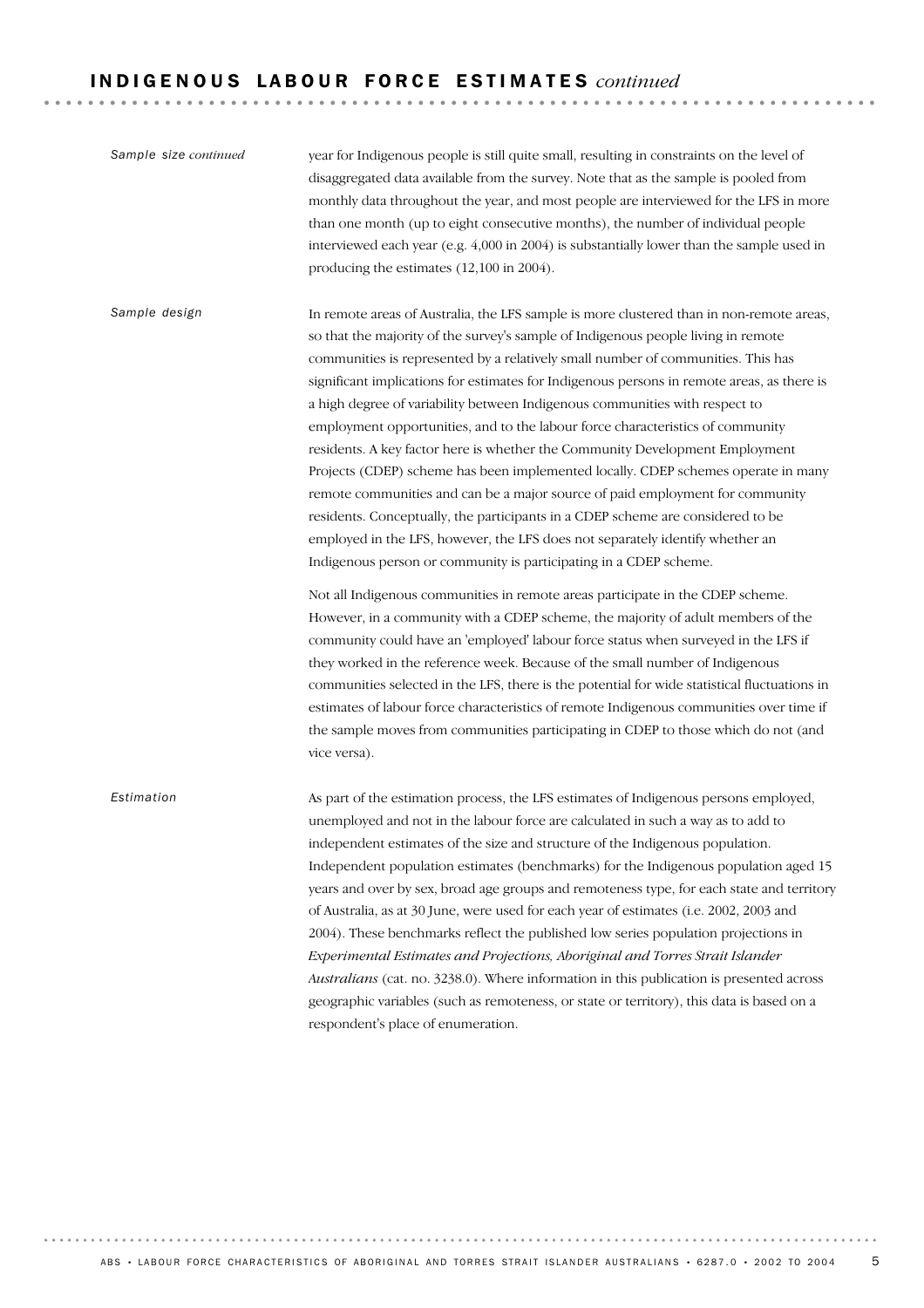# I N D I G E N O U S L A B O U R F O R C E E S T I M A T E S *continued*

| CONCEPTS                           | Standard LFS definitions and concepts are presented in the Explanatory Notes. However,<br>there are some issues specific to Indigenous labour force estimates which are discussed<br>here.                                                                                                                                                                                                                                                                                                                                                                                                                                                                                                                                                                                                                                                                                                                                                                                                                                                                             |
|------------------------------------|------------------------------------------------------------------------------------------------------------------------------------------------------------------------------------------------------------------------------------------------------------------------------------------------------------------------------------------------------------------------------------------------------------------------------------------------------------------------------------------------------------------------------------------------------------------------------------------------------------------------------------------------------------------------------------------------------------------------------------------------------------------------------------------------------------------------------------------------------------------------------------------------------------------------------------------------------------------------------------------------------------------------------------------------------------------------|
| Employment                         | The definition of employment is based around working for at least one hour for pay or<br>profit, or as contributing family workers. Persons who participate in labour market<br>programs are counted as employed, unemployed or not in the labour force according to<br>how they respond to questions in the LFS about their actual activity in the week before<br>interview.                                                                                                                                                                                                                                                                                                                                                                                                                                                                                                                                                                                                                                                                                          |
|                                    | The CDEP scheme is a program provided by the Federal Government for (primarily)<br>Aboriginal and Torres Strait Islander people living in remote, rural and urban areas. It<br>enables an Indigenous community or organisation to pool the unemployment benefit<br>entitlements of individuals into direct wages for those people who choose to participate<br>in local employment in various community development or organisation programs as an<br>alternative to receiving individual income support payments. The relationship between<br>CDEP communities and organisations and the individual participants who are<br>undertaking paid work is treated by ABS as an employer-employee relationship. The<br>individual participants are considered to be in paid employment, even though they are<br>paid for their work from funds originating as unemployment benefits. It is unclear at this<br>stage whether changes to the CDEP scheme resulting from recent government reviews<br>will impact on how such activity is classified by the ABS in the future. |
| Unemployment                       | The definition of unemployment is based around the concepts of actively looking for<br>work and being available to start work. Where job opportunities are scarce or may not<br>exist, such as in some remote parts of Australia, there may be little incentive to actively<br>look for work. As a result, there may be relatively little unemployment measured in such<br>regions, with the not employed population falling mainly into the not in the labour force<br>category.                                                                                                                                                                                                                                                                                                                                                                                                                                                                                                                                                                                      |
| RELIABILITY OF<br><b>ESTIMATES</b> | When reading the following summary of findings, or using the data presented in the<br>tables section, it is important to consider the relative strengths and weaknesses of the<br>LFS as a data source for Indigenous labour force information. It is also important to<br>remember that LFS estimates are subject to sampling and non-sampling errors.                                                                                                                                                                                                                                                                                                                                                                                                                                                                                                                                                                                                                                                                                                                |
|                                    | The Technical Note provides more information about the reliability of estimates based<br>on a sample survey. However, in general terms, very small estimates are subject to high<br>sampling errors (relative to the size of the estimate). Estimates with a relative standard<br>error (RSE) of 25% or greater would not be suitable for most practical purposes. These<br>estimates are indicated by an asterisk (*) in the tables presented in this publication. The<br>actual standard errors for level estimates are provided in the Technical Note tables L1 to<br>L5.                                                                                                                                                                                                                                                                                                                                                                                                                                                                                           |
|                                    | The reliability of estimates of labour force characteristics of Indigenous people is affected<br>by: the relatively small size of the Indigenous population; the small number of<br>Indigenous persons in the LFS sample; and particular collection difficulties in remote<br>areas. Caution is required in the use and interpretation of these estimates.                                                                                                                                                                                                                                                                                                                                                                                                                                                                                                                                                                                                                                                                                                             |

6 ABS • LABOUR FORCE CHARACTERISTICS OF ABORIGINAL AND TORRES STRAIT ISLANDER AUSTRALIANS • 6287.0 • 2002 TO 2004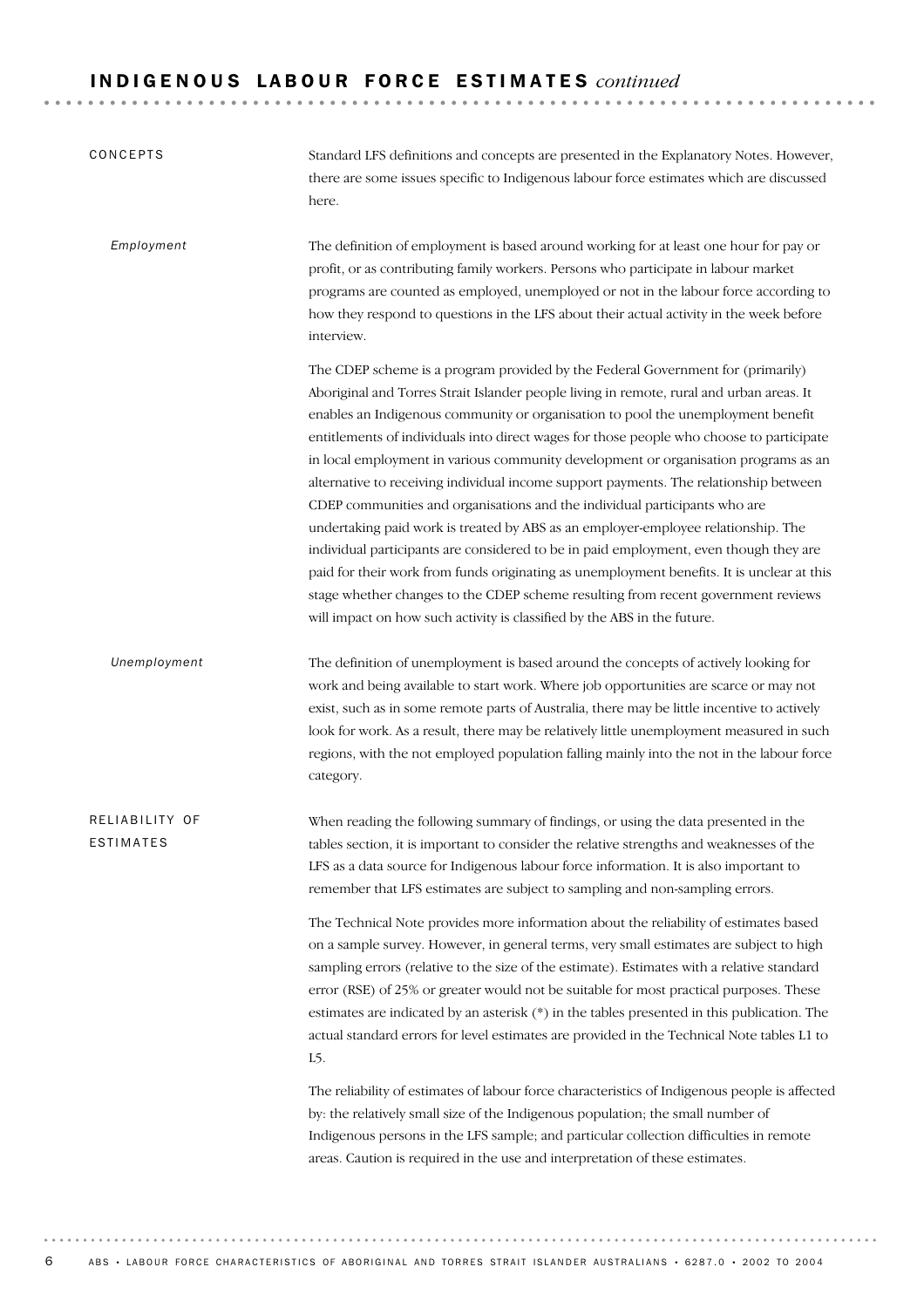# I N D I G E N O U S L A B O U R F O R C E E S T I M A T E S *continued*

RELIABILITY OF ESTIMATES *continued*

Comparisons over time of Indigenous labour force characteristics should also be interpreted with particular caution. It is important to take into account the high standard errors associated with annual movements.

High standard errors can mean that apparent differences in the estimates may not be statistically significant. For example, the estimated number of Indigenous people employed in Major Cities increased from 41,700 in 2003 to 44,600 in 2004. However, the standard error on this movement (2,400) means that this increase is not statistically significant. The standard errors of the year to year movements are provided in the Technical Note tables M1 to M5.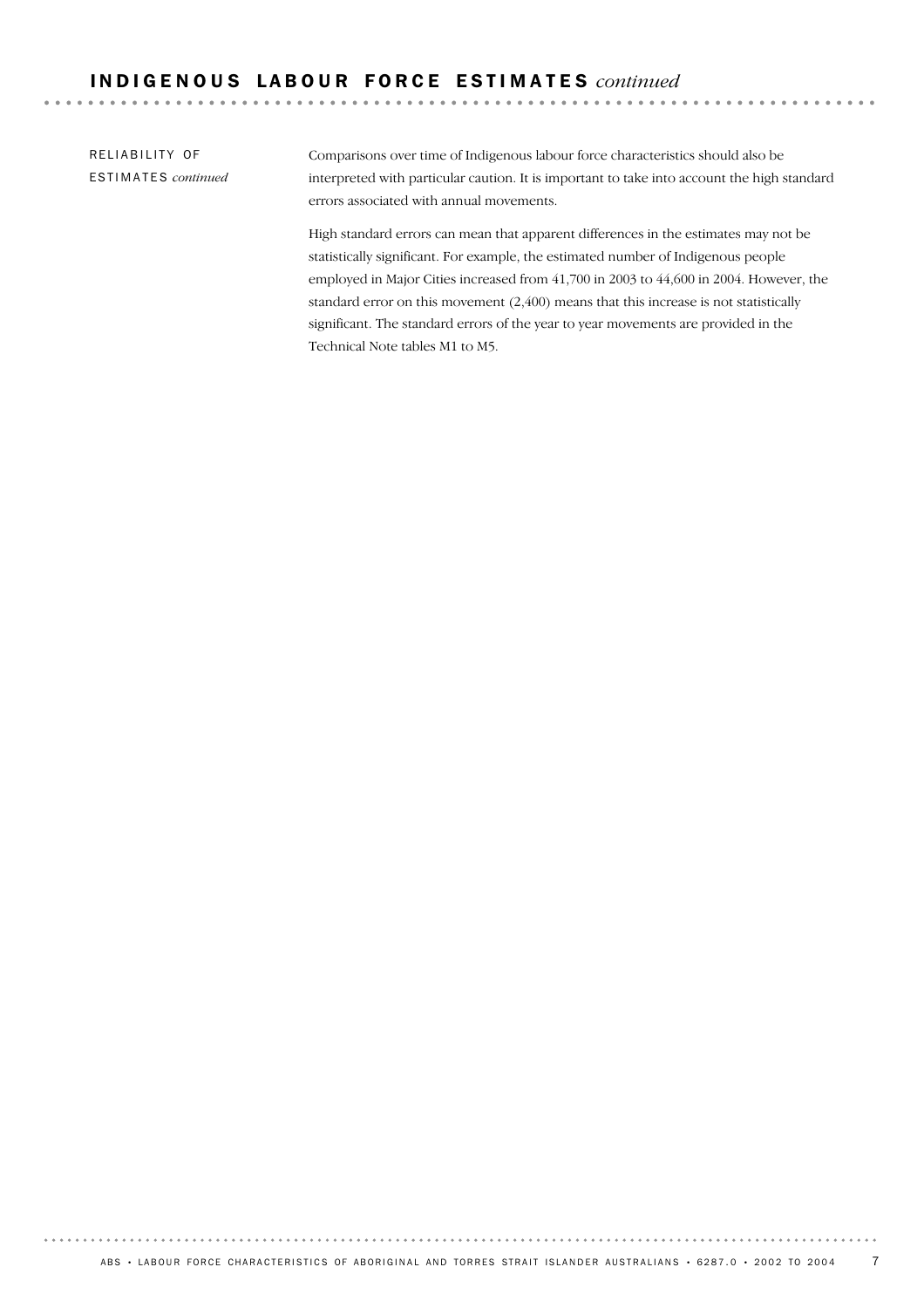## SUMMARY OF FINDINGS

| PARTICIPATION | In 2004, an estimated 164,100 Indigenous people were in the labour force (i.e. either<br>employed or unemployed). This represents a labour force participation rate for all<br>Indigenous people aged 15 years and over of 54.4%. Of the Indigenous people in the<br>labour force, more lived in Regional areas (69,800 people) than in Major Cities (53,700)<br>or Remote areas (40,700). The labour force participation rate for Indigenous people in<br>Major Cities was 58.3%, which was higher than the rate for both Regional areas (53.9%)<br>and Remote areas (50.6%). |
|---------------|--------------------------------------------------------------------------------------------------------------------------------------------------------------------------------------------------------------------------------------------------------------------------------------------------------------------------------------------------------------------------------------------------------------------------------------------------------------------------------------------------------------------------------------------------------------------------------|
|               | The participation rate for the working age population (15 to 64 years) was only slightly<br>higher than the rate for all Indigenous people aged 15 years and over, at 56.6%.<br>Indigenous people aged 65 years and over accounted for 4.7% of the total Indigenous<br>population aged 15 years and over in 2004. In comparison, the non-Indigenous<br>population aged 65 years and over accounted for 16.1% of the total non-Indigenous<br>population aged 15 years and over in 2004.                                                                                         |
|               | Males accounted for 56.2% of the Indigenous labour force in 2004. The labour force<br>participation rate for Indigenous males (62.9%) was considerably higher than for<br>Indigenous females (46.3%).                                                                                                                                                                                                                                                                                                                                                                          |
|               | The size of the Indigenous labour force declined from 169,200 people in 2002 to 164,100<br>in 2004. The labour force participation rate decreased over this period (from 59.0% to<br>54.4%), despite an increase in the Indigenous population. Indigenous females in Remote<br>areas experienced the greatest decline in participation rate, falling from 56.4% to 40.3%<br>over the period.                                                                                                                                                                                   |
|               | Between 2002 and 2004, the Indigenous population not in the labour force increased<br>from 117,600 to 137,700. More Indigenous people not in the labour force lived in<br>Regional areas (59,700) than in Remote areas (39,700) and Major Cities (38,300). Females<br>accounted for 60.5% of the total Indigenous population not in the labour force.                                                                                                                                                                                                                          |
| EMPLOYMENT    | In 2004, there were an estimated 136,500 Indigenous people aged 15 years and over in<br>employment. This represented 45.2% of the Indigenous population aged 15 years and<br>over. The employment to population ratio for Indigenous males was 51.8%, compared<br>with 39.0% for Indigenous females.                                                                                                                                                                                                                                                                           |
|               | In the same year, there were 44,600 Indigenous people employed in Major Cities, 55,100<br>employed in Regional areas and 36,800 employed in Remote areas. The employment to<br>population ratio was 48.5% in Major Cities, 42.6% in Regional areas and 45.8% in Remote<br>areas. Indigenous people participating in the CDEP scheme, who are classified by the<br>ABS as employed, are likely to form a significant proportion of Indigenous employment<br>in remote areas (see National Aboriginal and Torres Strait Islander Social Survey<br>$(cat. no. 4714.0)$ .          |
|               | Between 2002 and 2004, the employment to population ratio for Indigenous Australians<br>declined slightly from 48.2% to 45.2%. The decrease was most marked for Indigenous<br>females in Remote areas, where the employment to population ratio fell from 52.3% in<br>2002 to 36.7% in 2004. Indigenous males in Remote areas experienced a lesser decline,<br>from 63.0% in 2002 to 55.6% in 2004.                                                                                                                                                                            |

8 ABS • LABOUR FORCE CHARACTERISTICS OF ABORIGINAL AND TORRES STRAIT ISLANDER AUSTRALIANS • 6287.0 • 2002 TO 2004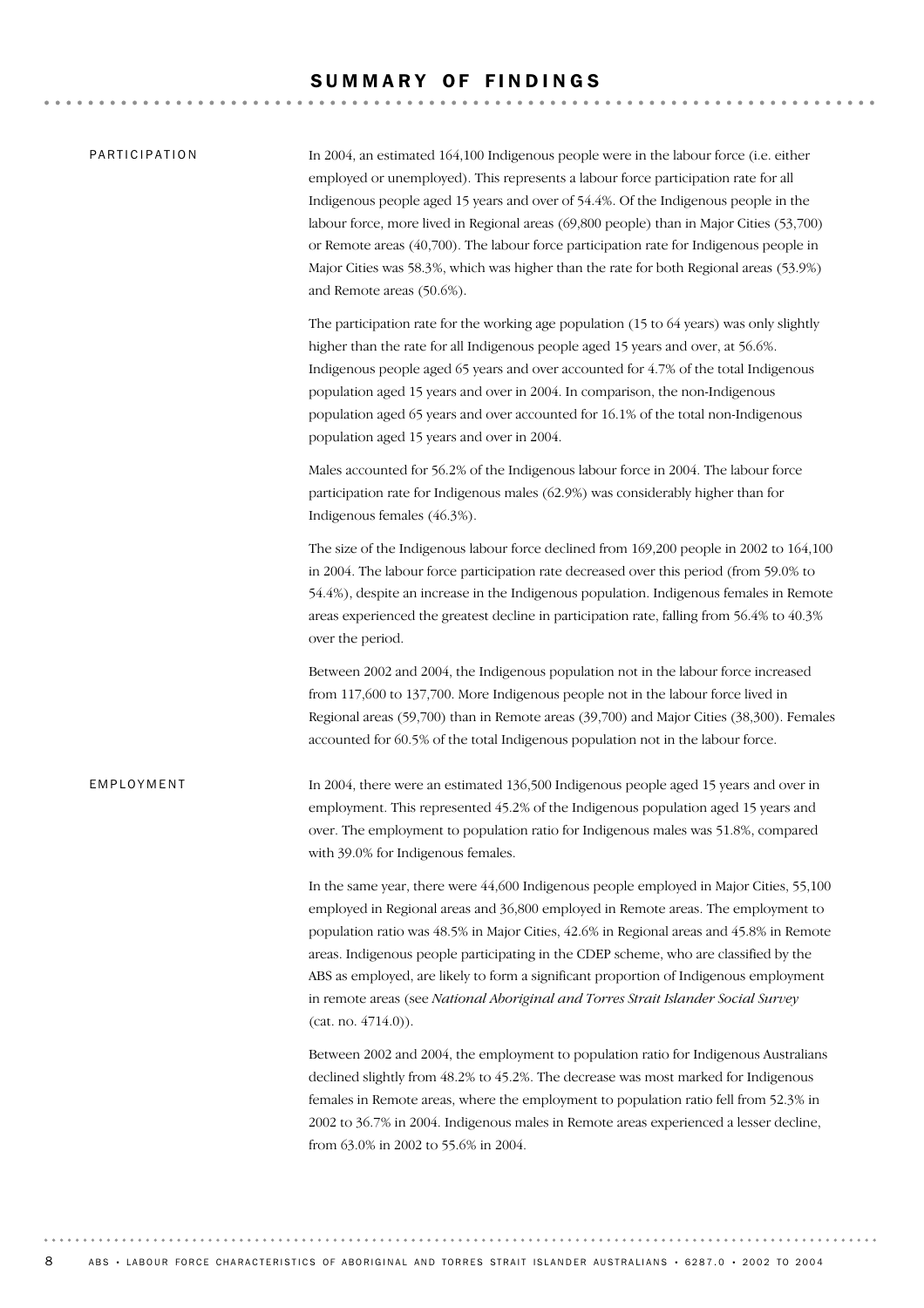# S U M M A R Y O F F I N D I N G S *continued*



#### UNEMPLOYMENT

In 2004, the unemployment rate for the Indigenous population was 16.8%. The unemployment rate for Indigenous people was 16.9% in Major Cities, 21.0% in Regional areas, and 9.5% in Remote areas. However, estimates of unemployment for Remote areas should be used with great care because they are subject to high sampling errors. In addition, Remote areas are regions which generally have limited employment opportunities and this is reflected in the low number of Indigenous people actively looking for work in these areas.

The number of Indigenous people unemployed decreased from 31,000 in 2002 to 27,600 in 2004. Over this period the unemployment rate remained relatively stable at 18.3% in 2002 and 16.8% in 2004.

<sup>(</sup>a) Population aged 15 years and over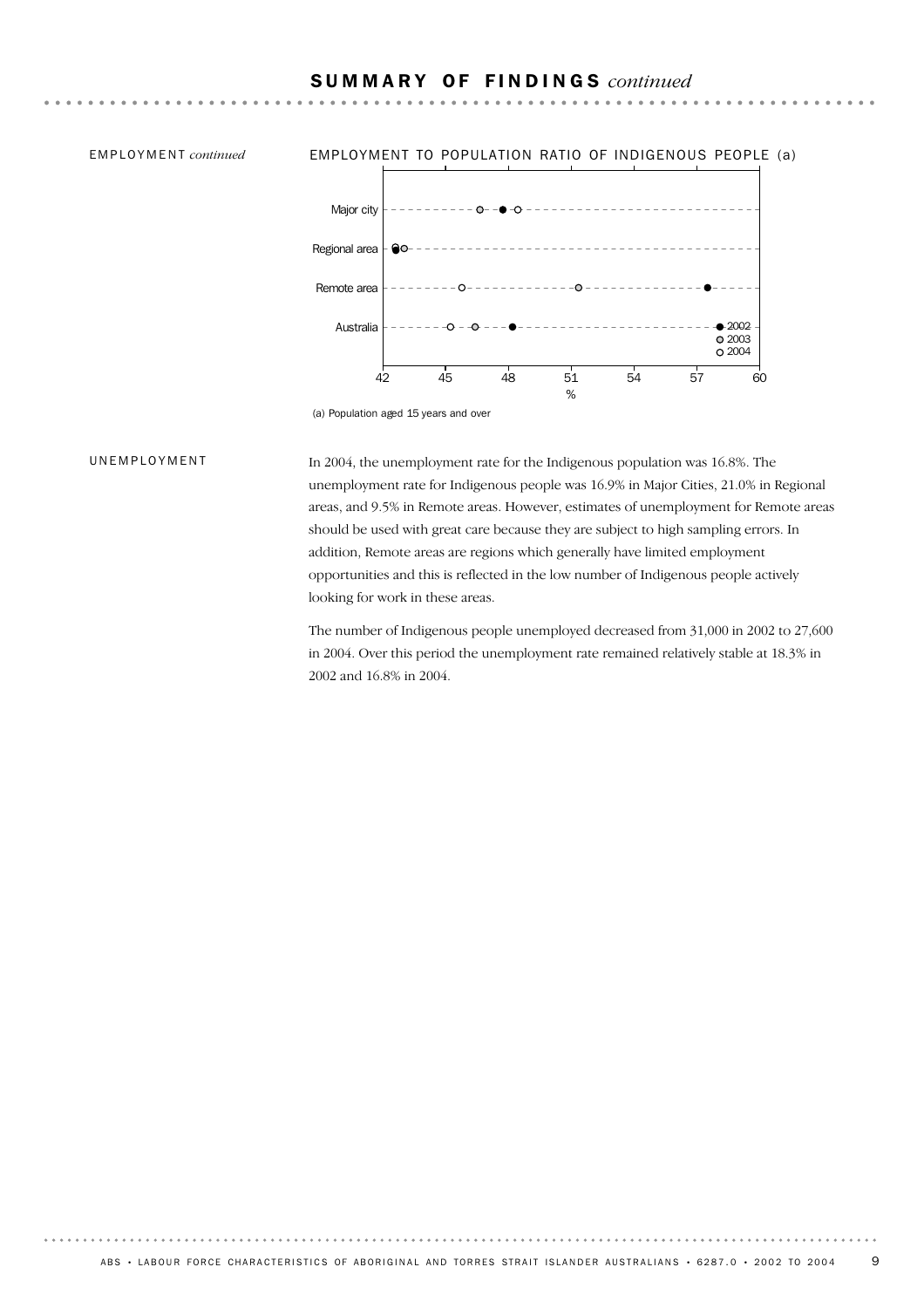# LIST OF TABLES

#### *page*

| INDIGENOUS PERSONS AGED 15 YEARS AND OVER |                                                                                                       |
|-------------------------------------------|-------------------------------------------------------------------------------------------------------|
| 1                                         | Experimental estimates, Indigenous persons aged 15 years and over,                                    |
| $\mathbf{2}$                              | Experimental estimates, Indigenous persons aged 15 years and over,                                    |
|                                           | labour force status by age groups $\ldots \ldots \ldots \ldots \ldots \ldots \ldots \ldots \ldots 12$ |
| INDIGENOUS PERSONS AGED 15 TO 64 YEARS    |                                                                                                       |
| 3                                         | Experimental estimates, Indigenous persons aged 15 to 64 years, labour                                |
| STATE AND TERRITORY<br>4                  | Experimental estimates, Indigenous persons aged 15 years and over,                                    |
|                                           |                                                                                                       |
| <b>PROPORTIONS</b>                        |                                                                                                       |
| 5                                         | Experimental estimates, proportions of Indigenous persons aged 15                                     |
|                                           |                                                                                                       |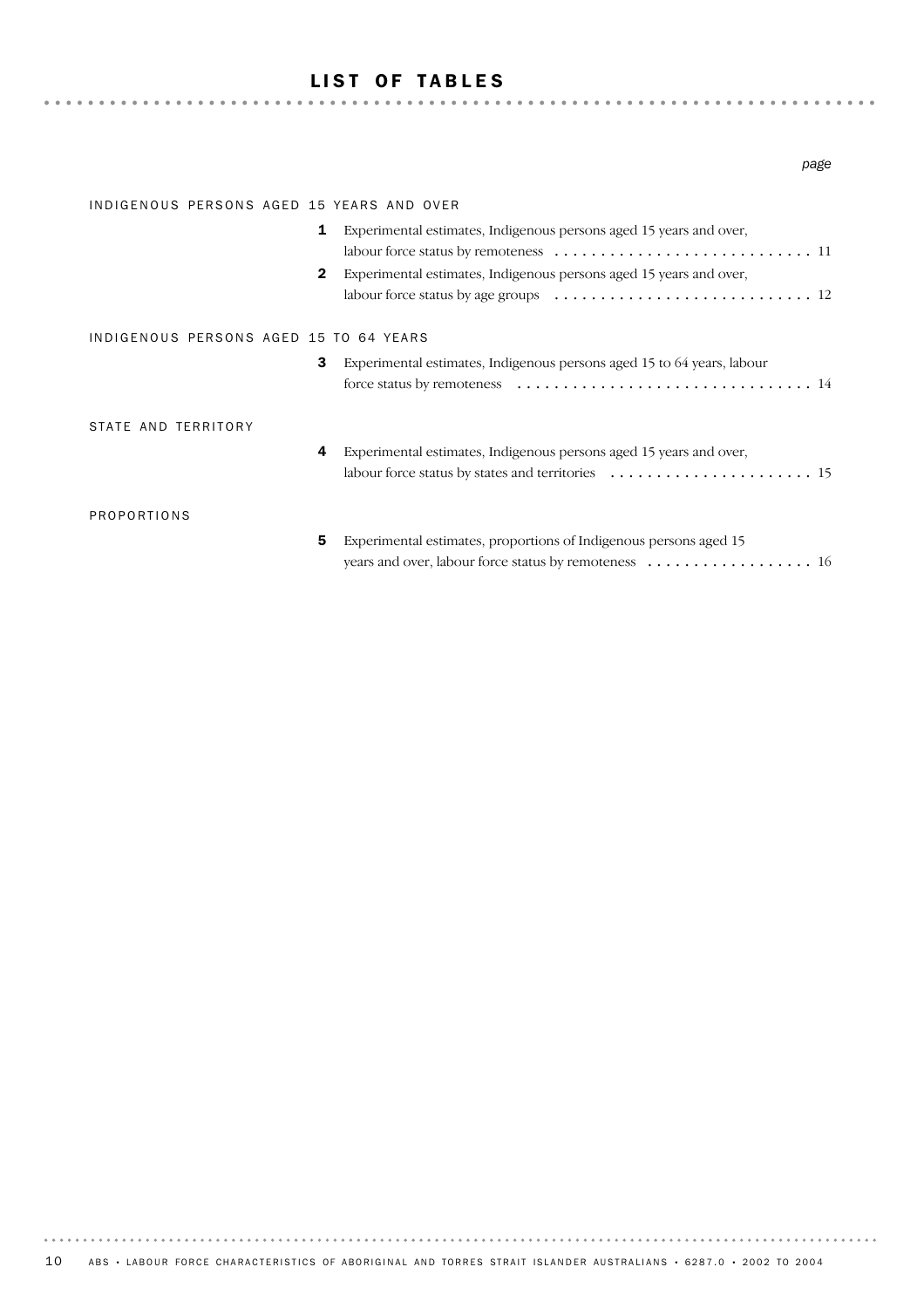

 $\sim$   $\sim$ 

|                    |                   |                     |                 |                 | Civilian                  |                      |                       | Employment          |
|--------------------|-------------------|---------------------|-----------------|-----------------|---------------------------|----------------------|-----------------------|---------------------|
|                    |                   |                     |                 | Not in          | population                |                      |                       | to                  |
|                    | Total<br>employed | Total<br>unemployed | Labour<br>force | labour<br>force | aged 15 years<br>and over | Unemployment<br>rate | Participation<br>rate | population<br>ratio |
|                    | '000              | '000                | '000            | '000            | '000                      | $\%$                 | $\%$                  | $\%$                |
|                    |                   |                     |                 | MALES           |                           |                      |                       |                     |
| 2002               |                   |                     |                 |                 |                           |                      |                       |                     |
| Major city         | 24.0              | 5.7                 | 29.7            | 11.9            | 41.6                      | 19.2                 | 71.4                  | 57.7                |
| Regional area      | 29.0              | 10.4                | 39.3            | 20.4            | 59.7                      | 26.4                 | 65.9                  | 48.5                |
| Remote area        | 23.9              | $*2.6$              | 26.4            | 11.5            | 37.9                      | $*9.7$               | 69.7                  | 63.0                |
| Australia          | 76.8              | 18.6                | 95.5            | 43.8            | 139.2                     | 19.5                 | 68.6                  | 55.2                |
| 2003               |                   |                     |                 |                 |                           |                      |                       |                     |
| Major city         | 23.2              | 5.0                 | 28.3            | 14.5            | 42.8                      | 17.7                 | 66.1                  | 54.4                |
| Regional area      | 29.1              | 8.9                 | 38.0            | 22.1            | 60.1                      | 23.5                 | 63.2                  | 48.3                |
| Remote area        | 25.1              | $*1.8$              | 26.9            | 13.1            | 40.0                      | $*6.8$               | 67.4                  | 62.8                |
| Australia          | 77.4              | 15.8                | 93.2            | 49.7            | 142.8                     | 16.9                 | 65.2                  | 54.2                |
| 2004               |                   |                     |                 |                 |                           |                      |                       |                     |
| Major city         | 24.6              | 5.3                 | 30.0            | 13.9            | 43.9                      | 17.8                 | 68.3                  | 56.1                |
| Regional area      | 29.8              | 8.6                 | 38.4            | 25.6            | 64.0                      | 22.4                 | 60.0                  | 46.5                |
| Remote area        | 21.5              | $*2.4$              | 23.9            | 14.8            | 38.7                      | $*9.9$               | 61.7                  | 55.6                |
| Australia          | 75.9              | 16.3                | 92.3            | 54.4            | 146.6                     | 17.7                 | 62.9                  | 51.8                |
|                    |                   |                     |                 |                 |                           |                      |                       |                     |
|                    |                   |                     |                 | <b>FEMALES</b>  |                           |                      |                       |                     |
| 2002               |                   |                     |                 |                 |                           |                      |                       |                     |
| Major city         | 17.6              | 4.7                 | 22.3            | 23.2            | 45.5                      | 21.1                 | 49.0                  | 38.7                |
| Regional area      | 23.1              | 6.0                 | 29.1            | 33.3            | 62.4                      | 20.6                 | 46.6                  | 37.0                |
| Remote area        | 20.7              | $*1.6$              | 22.3            | 17.2            | 39.6                      | $*7.4$               | 56.4                  | 52.3                |
| Australia          | 61.4              | 12.3                | 73.7            | 73.8            | 147.5                     | 16.7                 | 50.0                  | 41.6                |
| 2003               |                   |                     |                 |                 |                           |                      |                       |                     |
| Major city         | 18.5              | 5.5                 | 24.0            | 22.7            | 46.8                      | 23.0                 | 51.4                  | 39.6                |
| Regional area      | 24.3              | 7.7                 | 32.0            | 32.0            | 64.0                      | 24.0                 | 50.0                  | 38.0                |
| Remote area        | 16.3              | $*1.8$              | 18.1            | 22.5            | 40.6                      | $*9.9$               | 44.6                  | 40.2                |
| Australia          | 59.1              | 15.0                | 74.1            | 77.2            | 151.3                     | 20.2                 | 49.0                  | 39.1                |
| 2004               |                   |                     |                 |                 |                           |                      |                       |                     |
| Major city         | 19.9              | 3.7                 | 23.7            | 24.4            | 48.0                      | 15.8                 | 49.3                  | 41.5                |
| Regional area      | 25.4              | 6.1                 | 31.4            | 34.1            | 65.5                      | 19.4                 | 48.0                  | 38.7                |
| Remote area        | 15.3              | $*1.5$              | 16.8            | 24.8            | 41.6                      | $*8.9$               | 40.3                  | 36.7                |
| Australia          | 60.6              | 11.3                | 71.9            | 83.3            | 155.2                     | 15.8                 | 46.3                  | 39.0                |
|                    |                   |                     |                 | PERSONS         |                           |                      |                       |                     |
|                    |                   |                     |                 |                 |                           |                      |                       |                     |
| 2002<br>Major city | 41.6              | 10.4                | 52.0            | 35.2            | 87.2                      | 20.0                 | 59.7                  | 47.7                |
| Regional area      | 52.1              | 16.4                | 68.4            | 53.7            | 122.1                     | 23.9                 | 56.0                  | 42.6                |
| Remote area        | 44.5              | $*4.2$              | 48.7            | 28.7            | 77.4                      | $*8.6$               | 62.9                  | 57.5                |
| <b>Australia</b>   | 138.2             | 31.0                | 169.2           | 117.6           | 286.7                     | 18.3                 | 59.0                  | 48.2                |
|                    |                   |                     |                 |                 |                           |                      |                       |                     |
| 2003<br>Major city | 41.7              | 10.5                | 52.3            | 37.2            | 89.5                      | 20.1                 | 58.4                  | 46.6                |
| Regional area      | 53.4              | 16.6                | 70.0            | 54.1            | 124.0                     | 23.7                 | 56.4                  | 43.0                |
| Remote area        | 41.4              | $*3.6$              | 45.0            | 35.5            | 80.6                      | $*8.1$               | 55.9                  | 51.4                |
| <b>Australia</b>   | 136.5             | 30.8                | 167.2           | 126.9           | 294.1                     | 18.4                 | 56.9                  | 46.4                |
| 2004               |                   |                     |                 |                 |                           |                      |                       |                     |
| Major city         | 44.6              | 9.1                 | 53.7            | 38.3            | 92.0                      | 16.9                 | 58.3                  | 48.5                |
| Regional area      | 55.1              | 14.7                | 69.8            | 59.7            | 129.5                     | 21.0                 | 53.9                  | 42.6                |
| Remote area        | 36.8              | 3.9                 | 40.7            | 39.7            | 80.3                      | 9.5                  | 50.6                  | 45.8                |
| <b>Australia</b>   | 136.5             | 27.6                | 164.1           | 137.7           | 301.8                     | 16.8                 | 54.4                  | 45.2                |
|                    |                   |                     |                 |                 |                           |                      |                       |                     |

estimate is subject to sampling variability too high for most practical purposes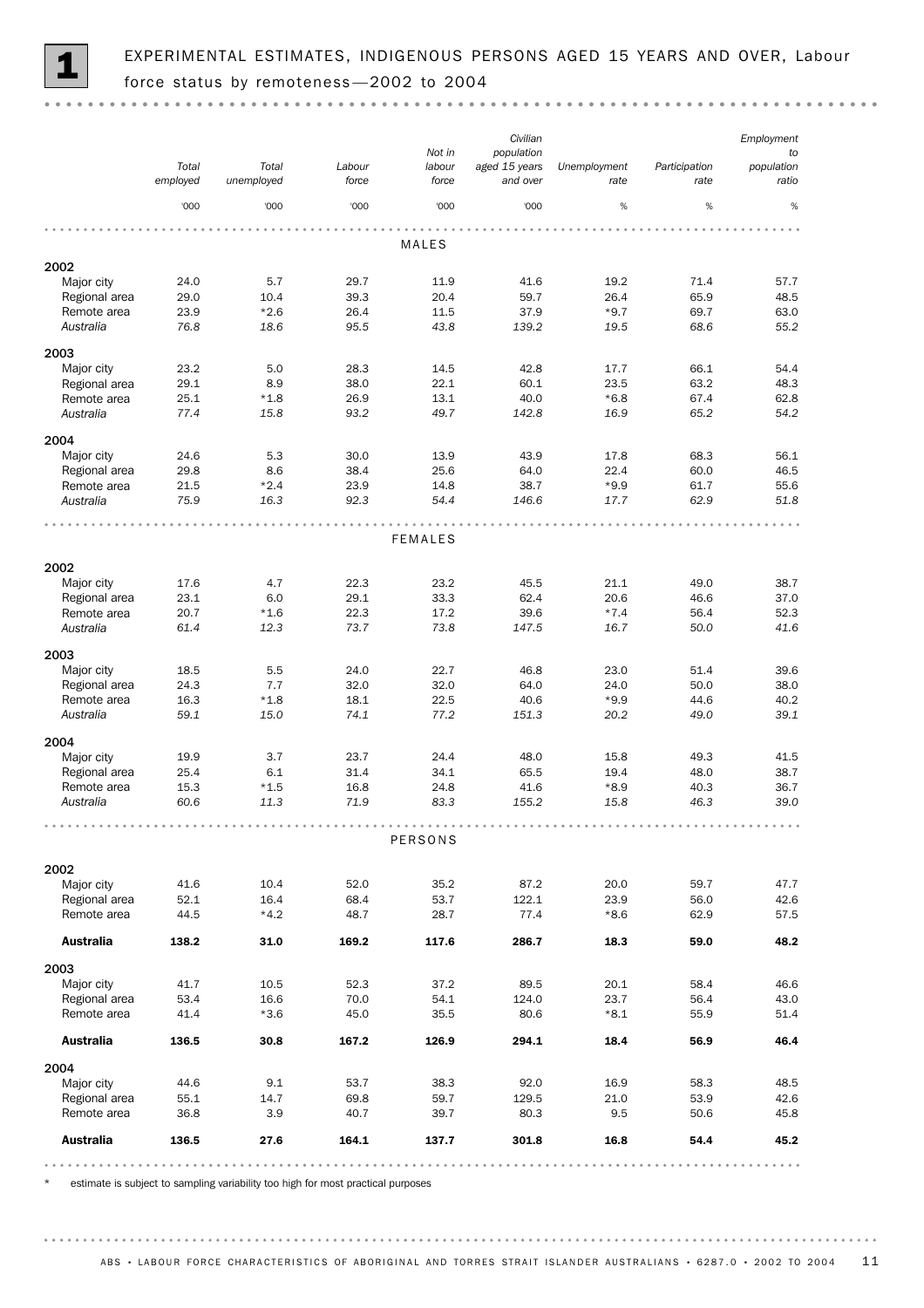

EXPERIMENTAL ESTIMATES, INDIGENOUS PERSONS AGED 15 YEARS AND OVER, Labour force status by age groups -2002 to 2004

|                  |                   |                     |                 | Not in          | Civilian<br>population    |                      |                       | Employment<br>to    |
|------------------|-------------------|---------------------|-----------------|-----------------|---------------------------|----------------------|-----------------------|---------------------|
|                  | Total<br>employed | Total<br>unemployed | Labour<br>force | labour<br>force | aged 15 years<br>and over | Unemployment<br>rate | Participation<br>rate | population<br>ratio |
|                  | '000              | '000                | '000            | '000            | '000                      | %                    | %                     | $\%$                |
|                  |                   |                     |                 |                 |                           |                      |                       |                     |
|                  |                   |                     |                 | <b>MALES</b>    |                           |                      |                       |                     |
| 2002             |                   |                     |                 |                 |                           |                      |                       |                     |
| 15 to 24 years   | 22.2              | 8.0                 | 30.2            | 13.7            | 43.9                      | 26.4                 | 68.8                  | 50.6                |
| 25 to 44 years   | 40.5              | 8.7                 | 49.3            | 13.2            | 62.5                      | 17.8                 | 78.9                  | 64.9                |
| 45 years or more | 14.1              | $*1.9$              | 16.0            | 16.9            | 32.8                      | $*12.0$              | 48.7                  | 42.8                |
| Total            | 76.8              | 18.6                | 95.5            | 43.8            | 139.2                     | 19.5                 | 68.6                  | 55.2                |
| 15 to 64 years   | 76.2              | 18.6                | 94.9            | 38.4            | 133.3                     | 19.6                 | 71.2                  | 57.2                |
| 2003             |                   |                     |                 |                 |                           |                      |                       |                     |
| 15 to 24 years   | 22.0              | 7.3                 | 29.3            | 16.5            | 45.8                      | 24.8                 | 64.0                  | 48.1                |
| 25 to 44 years   | 39.5              | 6.8                 | 46.3            | 16.9            | 63.2                      | 14.8                 | 73.3                  | 62.5                |
| 45 years or more | 15.9              | 1.7                 | 17.5            | 16.4            | 33.9                      | 9.4                  | 51.7                  | 46.9                |
| Total            | 77.4              | 15.8                | 93.2            | 49.7            | 142.8                     | 16.9                 | 65.2                  | 54.2                |
| 15 to 64 years   | 76.9              | 15.8                | 92.7            | 45.9            | 138.6                     | 17.0                 | 66.9                  | 55.5                |
| 2004             |                   |                     |                 |                 |                           |                      |                       |                     |
| 15 to 24 years   | 20.5              | 7.6                 | 28.1            | 19.7            | 47.8                      | 27.0                 | 58.9                  | 43.0                |
| 25 to 44 years   | 40.4              | 7.0                 | 47.4            | 16.4            | 63.8                      | 14.8                 | 74.3                  | 63.3                |
| 45 years or more | 15.0              | $*1.7$              | 16.7            | 18.3            | 35.0                      | $*10.1$              | 47.6                  | 42.8                |
| Total            | 75.9              | 16.3                | 92.3            | 54.4            | 146.6                     | 17.7                 | 62.9                  | 51.8                |
| 15 to 64 years   | 75.2              | 16.3                | 91.5            | 48.9            | 140.4                     | 17.8                 | 65.2                  | 53.6                |
|                  |                   |                     |                 |                 |                           |                      |                       |                     |
|                  |                   |                     |                 | <b>FEMALES</b>  |                           |                      |                       |                     |
| 2002             |                   |                     |                 |                 |                           |                      |                       |                     |
| 15 to 24 years   | 16.8              | 5.4                 | 22.2            | 21.1            | 43.3                      | 24.2                 | 51.3                  | 38.9                |
| 25 to 44 years   | 33.4              | 5.6                 | 39.0            | 28.9            | 67.9                      | 14.4                 | 57.4                  | 49.1                |
| 45 years or more | 11.2              | 1.4                 | 12.5            | 23.8            | 36.4                      | 10.9                 | 34.5                  | 30.8                |
| Total            | 61.4              | 12.3                | 73.7            | 73.8            | 147.5                     | 16.7                 | 50.0                  | 41.6                |
| 15 to 64 years   | 61.2              | 12.3                | 73.5            | 67.4            | 140.9                     | 16.8                 | 52.2                  | 43.4                |
| 2003             |                   |                     |                 |                 |                           |                      |                       |                     |
| 15 to 24 years   | 17.7              | 6.0                 | 23.8            | 21.1            | 44.9                      | 25.4                 | 53.0                  | 39.5                |
| 25 to 44 years   | 28.4              | 7.1                 | 35.5            | 33.3            | 68.8                      | 19.9                 | 51.6                  | 41.3                |
| 45 years or more | 12.9              | $*1.9$              | 14.8            | 22.8            | 37.6                      | $*12.8$              | 39.4                  | 34.3                |
| Total            | 59.1              | 15.0                | 74.1            | 77.2            | 151.3                     | 20.2                 | 49.0                  | 39.1                |
| 15 to 64 years   | 58.4              | 15.0                | 73.4            | 71.3            | 144.7                     | 20.4                 | 50.7                  | 40.4                |
| 2004             |                   |                     |                 |                 |                           |                      |                       |                     |
| 15 to 24 years   | 17.1              | 5.5                 | 22.7            | 23.9            | 46.6                      | 24.4                 | 48.7                  | 36.8                |
| 25 to 44 years   | 30.7              | 4.8                 | 35.5            | 34.1            | 69.6                      | 13.5                 | 51.0                  | 44.1                |
| 45 years or more | 12.7              | $*1.0$              | 13.7            | 25.3            | 39.0                      | $*7.2$               | 35.2                  | 32.6                |
| Total            | 60.6              | 11.3                | 71.9            | 83.3            | 155.2                     | 15.8                 | 46.3                  | 39.0                |
| 15 to 64 years   | 60.1              | 11.3                | 71.5            | 75.9            | 147.3                     | 15.9                 | 48.5                  | 40.8                |
|                  |                   |                     |                 |                 |                           |                      |                       |                     |

\* estimate is subject to sampling variability too high for most practical purposes

. . . . . . . . .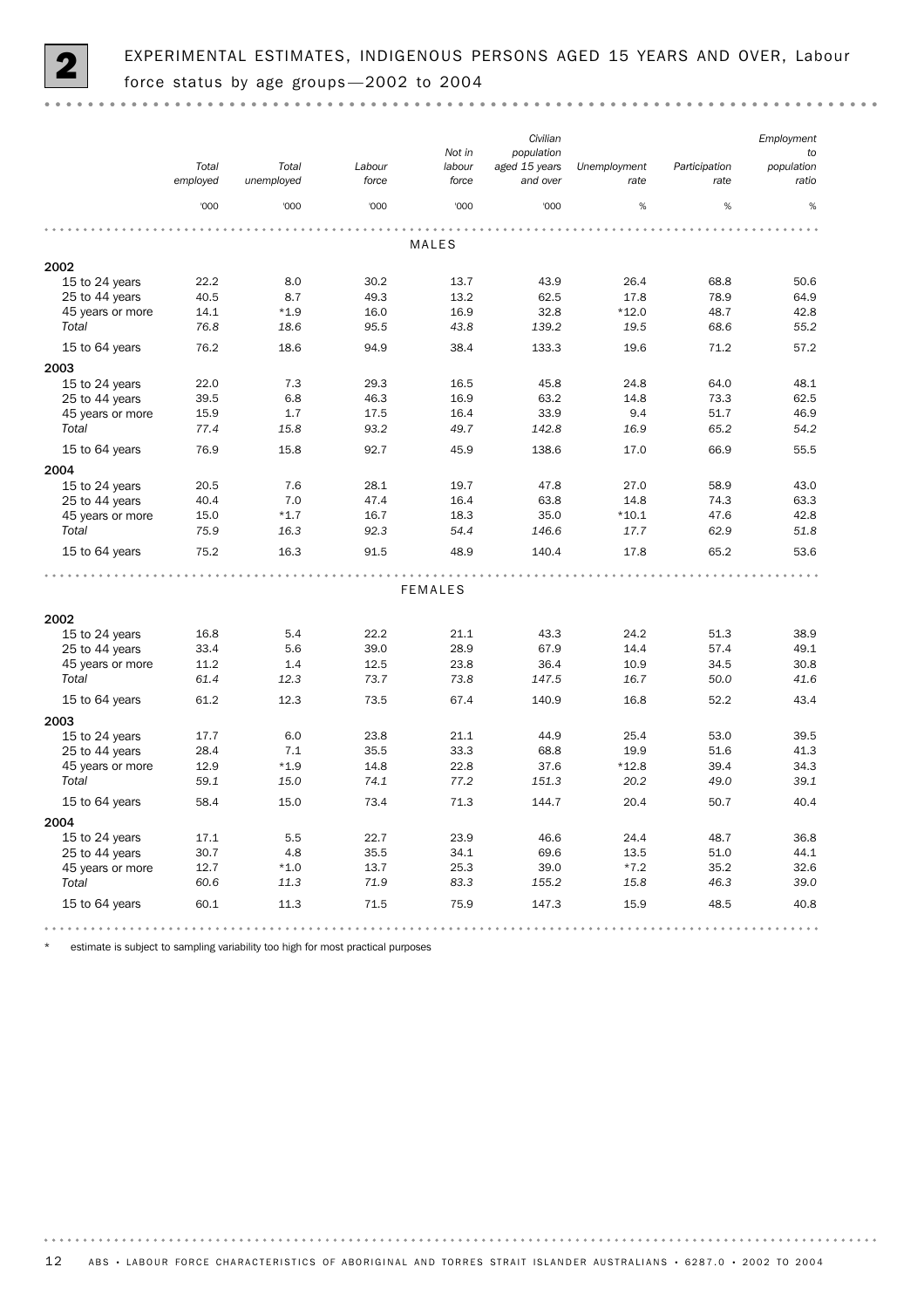

. . . . . . . . . . .

|                  | Total<br>employed<br>'000 | Total<br>unemployed<br>'000 | Labour<br>force<br>'000 | Not in<br>labour<br>force<br>'000 | Civilian<br>population<br>aged 15 years<br>and over<br>'000 | Unemployment<br>rate<br>% | Participation<br>rate<br>% | Employment<br>to<br>population<br>ratio<br>% |  |  |  |  |
|------------------|---------------------------|-----------------------------|-------------------------|-----------------------------------|-------------------------------------------------------------|---------------------------|----------------------------|----------------------------------------------|--|--|--|--|
|                  |                           |                             |                         |                                   |                                                             |                           |                            |                                              |  |  |  |  |
| <b>PERSONS</b>   |                           |                             |                         |                                   |                                                             |                           |                            |                                              |  |  |  |  |
| 2002             |                           |                             |                         |                                   |                                                             |                           |                            |                                              |  |  |  |  |
| 15 to 24 years   | 39.1                      | 13.4                        | 52.4                    | 34.8                              | 87.2                                                        | 25.5                      | 60.1                       | 44.8                                         |  |  |  |  |
| 25 to 44 years   | 73.9                      | 14.3                        | 88.2                    | 42.2                              | 130.4                                                       | 16.3                      | 67.7                       | 56.7                                         |  |  |  |  |
| 45 years or more | 25.3                      | 3.3                         | 28.5                    | 40.7                              | 69.2                                                        | 11.5                      | 41.2                       | 36.5                                         |  |  |  |  |
| <b>Total</b>     | 138.2                     | 31.0                        | 169.2                   | 117.6                             | 286.7                                                       | 18.3                      | 59.0                       | 48.2                                         |  |  |  |  |
| 15 to 64 years   | 137.4                     | 31.0                        | 168.4                   | 105.8                             | 274.2                                                       | 18.4                      | 61.4                       | 50.1                                         |  |  |  |  |
| 2003             |                           |                             |                         |                                   |                                                             |                           |                            |                                              |  |  |  |  |
| 15 to 24 years   | 39.8                      | 13.3                        | 53.1                    | 37.6                              | 90.6                                                        | 25.1                      | 58.6                       | 43.9                                         |  |  |  |  |
| 25 to 44 years   | 67.9                      | 13.9                        | 81.8                    | 50.2                              | 132.0                                                       | 17.0                      | 62.0                       | 51.5                                         |  |  |  |  |
| 45 years or more | 28.8                      | 3.5                         | 32.3                    | 39.2                              | 71.5                                                        | 11.0                      | 45.2                       | 40.3                                         |  |  |  |  |
| <b>Total</b>     | 136.5                     | 30.8                        | 167.2                   | 126.9                             | 294.1                                                       | 18.4                      | 56.9                       | 46.4                                         |  |  |  |  |
| 15 to 64 years   | 135.4                     | 30.8                        | 166.1                   | 117.2                             | 283.3                                                       | 18.5                      | 58.6                       | 47.8                                         |  |  |  |  |
| 2004             |                           |                             |                         |                                   |                                                             |                           |                            |                                              |  |  |  |  |
| 15 to 24 years   | 37.7                      | 13.1                        | 50.8                    | 43.6                              | 94.4                                                        | 25.8                      | 53.8                       | 39.9                                         |  |  |  |  |
| 25 to 44 years   | 71.1                      | 11.8                        | 82.9                    | 50.5                              | 133.4                                                       | 14.3                      | 62.2                       | 53.3                                         |  |  |  |  |
| 45 years or more | 27.7                      | 2.7                         | 30.4                    | 43.6                              | 74.0                                                        | 8.8                       | 41.1                       | 37.5                                         |  |  |  |  |
| <b>Total</b>     | 136.5                     | 27.6                        | 164.1                   | 137.7                             | 301.8                                                       | 16.8                      | 54.4                       | 45.2                                         |  |  |  |  |
| 15 to 64 years   | 135.3                     | 27.6                        | 163.0                   | 124.8                             | 287.7                                                       | 17.0                      | 56.6                       | 47.0                                         |  |  |  |  |
|                  |                           |                             |                         |                                   |                                                             |                           |                            |                                              |  |  |  |  |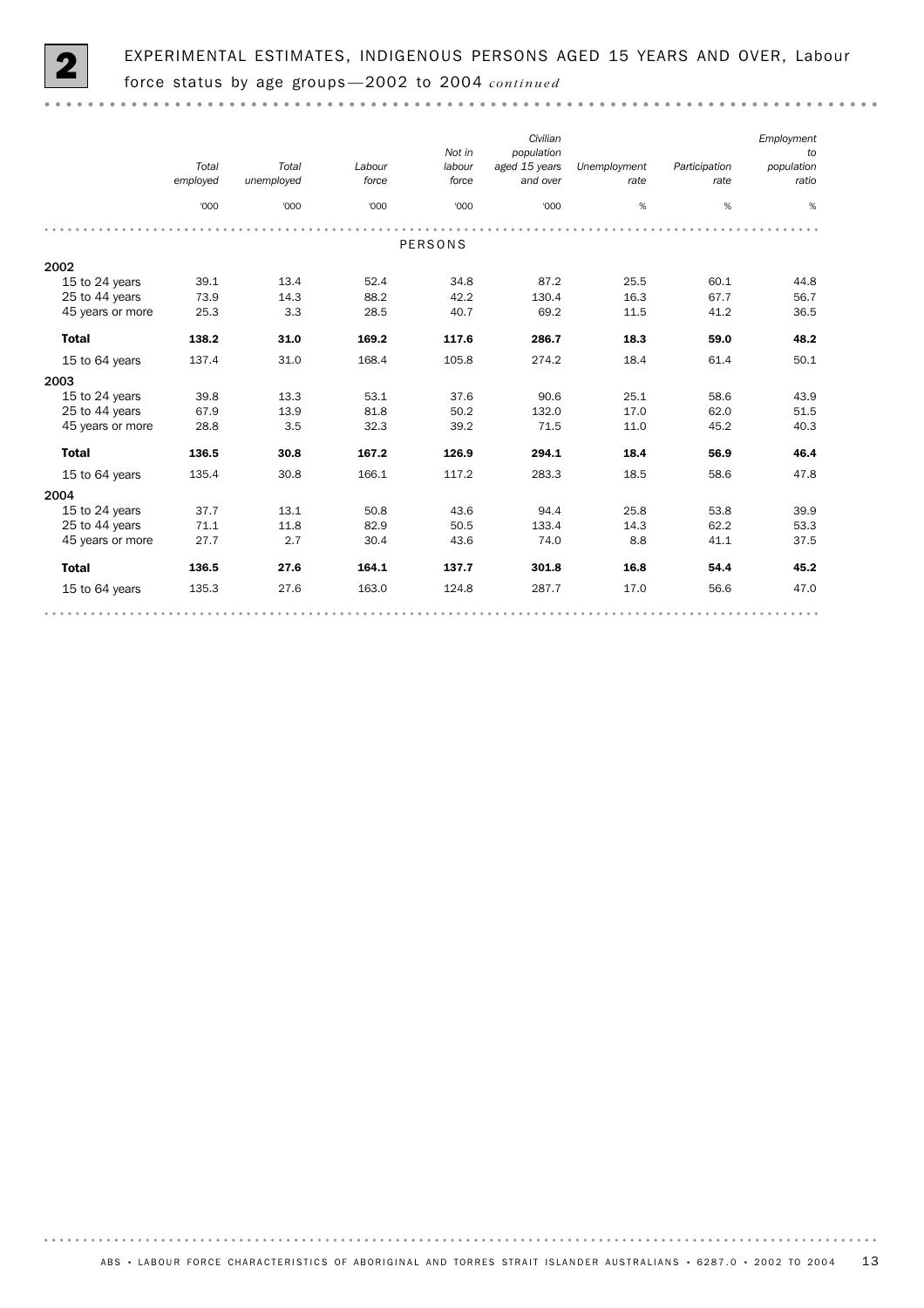

EXPERIMENTAL ESTIMATES, INDIGENOUS PERSONS AGED 15 TO 64 YEARS, Labour force status by remoteness -2002 to 2004

|                              |              |                |              | Not in         | Civilian        |                |               | Employment    |
|------------------------------|--------------|----------------|--------------|----------------|-----------------|----------------|---------------|---------------|
|                              | Total        | Total          | Labour       | labour         | population aged | Unemployment   | Participation | to population |
|                              | employed     | unemployed     | force        | force          | 15 to 64 years  | rate           | rate          | ratio         |
|                              |              |                |              |                |                 | %              | %             | %             |
|                              | '000         | '000           | '000         | '000           | '000            |                |               |               |
|                              |              |                |              |                |                 |                |               |               |
|                              |              |                |              | <b>MALES</b>   |                 |                |               |               |
| 2002                         |              |                |              |                |                 |                |               |               |
| Major city                   | 24.0         | 5.7            | 29.7         | 11.0           | 40.6            | 19.2           | 73.0          | 59.1          |
| Regional area                | 28.7         | 10.4           | 39.1         | 18.2           | 57.4            | 26.5           | 68.2          | 50.1          |
| Remote area                  | 23.5         | $*2.6$         | 26.1         | 9.2            | 35.3            | $*9.8$         | 73.9          | 66.6          |
| Australia                    | 76.2         | 18.6           | 94.9         | 38.4           | 133.3           | 19.6           | 71.2          | 57.2          |
| 2003                         |              |                |              |                |                 |                |               |               |
| Major city                   | 23.1         | 5.0            | 28.1         | 13.9           | 42.0            | 17.8           | 67.0          | 55.1          |
| Regional area                | 28.9         | 8.9            | 37.8         | 20.4           | 58.2            | 23.6           | 64.9          | 49.6          |
| Remote area                  | 24.9         | $*1.8$         | 26.8         | 11.7           | 38.5            | $*6.9$         | 69.7          | 64.9          |
| Australia                    | 76.9         | 15.8           | 92.7         | 45.9           | 138.6           | 17.0           | 66.9          | 55.5          |
|                              |              |                |              |                |                 |                |               |               |
| 2004                         |              |                |              |                |                 |                |               |               |
| Major city                   | 24.4         | 5.3            | 29.7         | 13.0           | 42.7            | 18.0           | 69.6          | 57.1          |
| Regional area                | 29.5         | 8.6            | 38.1         | 22.5           | 60.6            | 22.6           | 62.9          | 48.7          |
| Remote area                  | 21.3         | $*2.4$         | 23.7         | 13.4           | 37.1            | $*10.0$        | 63.8          | 57.4          |
| Australia                    | 75.2         | 16.3           | 91.5         | 48.9           | 140.4           | 17.8           | 65.2          | 53.6          |
|                              |              |                |              |                |                 |                |               |               |
|                              |              |                |              | <b>FEMALES</b> |                 |                |               |               |
|                              |              |                |              |                |                 |                |               |               |
| 2002                         |              |                |              |                |                 |                |               |               |
| Major city                   | 17.5         | 4.7            | 22.2         | 22.0           | 44.2            | 21.1           | 50.3          | 39.6          |
| Regional area                | 23.1         | 6.0            | 29.1         | 29.9           | 58.9            | 20.6           | 49.3          | 39.2          |
| Remote area                  | 20.6         | $*1.6$         | 22.2         | 15.6           | 37.8            | $*7.4$         | 58.8          | 54.5          |
| Australia                    | 61.2         | 12.3           | 73.5         | 67.4           | 140.9           | 16.8           | 52.2          | 43.4          |
|                              |              |                |              |                |                 |                |               |               |
| 2003                         |              |                |              |                |                 |                |               |               |
| Major city                   | 18.4         | 5.5            | 23.9         | 20.7           | 44.7            | 23.0           | 53.5          | 41.2          |
| Regional area                | 23.9         | 7.7            | 31.6         | 29.4           | 61.0            | 24.4           | 51.7          | 39.1          |
| Remote area                  | 16.1         | $*1.8$         | 17.9         | 21.1           | 39.0            | $*10.0$        | 45.9          | 41.4          |
| Australia                    | 58.4         | 15.0           | 73.4         | 71.3           | 144.7           | 20.4           | 50.7          | 40.4          |
| 2004                         |              |                |              |                |                 |                |               |               |
| Major city                   | 19.8         | 3.7            | 23.5         | 21.7           | 45.2            | 15.9           | 52.1          | 43.8          |
| Regional area                | 25.2         | 6.1            | 31.3         | 31.4           | 62.7            | 19.4           | 49.9          | 40.2          |
| Remote area                  | 15.1         | $*1.5$         | 16.6         | 22.8           | 39.4            | $*9.0$         | 42.1          | 38.3          |
| Australia                    | 60.1         | 11.3           | 71.5         | 75.9           | 147.3           | 15.9           | 48.5          | 40.8          |
|                              |              |                |              |                |                 |                |               |               |
|                              |              |                |              |                |                 |                |               |               |
|                              |              |                |              | PERSONS        |                 |                |               |               |
|                              |              |                |              |                |                 |                |               |               |
| 2002<br>Major city           | 41.5         | 10.4           |              | 32.9           | 84.8            | 20.0           | 61.2          | 48.9          |
|                              |              |                | 51.9         |                |                 |                |               |               |
| Regional area<br>Remote area | 51.8<br>44.1 | 16.4<br>$*4.2$ | 68.2<br>48.3 | 48.1<br>24.8   | 116.3<br>73.1   | 24.0<br>$*8.7$ | 58.6<br>66.1  | 44.6<br>60.3  |
|                              |              |                |              |                |                 |                |               |               |
| <b>Australia</b>             | 137.4        | 31.0           | 168.4        | 105.8          | 274.2           | 18.4           | 61.4          | 50.1          |
|                              |              |                |              |                |                 |                |               |               |
| 2003                         |              |                |              |                |                 |                |               |               |
| Major city                   | 41.5         | 10.5           | 52.0         | 34.6           | 86.6            | 20.2           | 60.1          | 47.9          |
| Regional area                | 52.8         | 16.6           | 69.4         | 49.9           | 119.2           | 23.9           | 58.2          | 44.3          |
| Remote area                  | 41.1         | $*3.6$         | 44.7         | 32.8           | 77.5            | $*8.1$         | 57.7          | 53.0          |
| <b>Australia</b>             | 135.4        | 30.8           | 166.1        | 117.2          | 283.3           | 18.5           | 58.6          | 47.8          |
|                              |              |                |              |                |                 |                |               |               |
| 2004                         |              |                |              |                |                 |                |               |               |
| Major city                   | 44.2         | 9.1            | 53.3         | 34.7           | 87.9            | 17.1           | 60.6          | 50.2          |
| Regional area                | 54.7         | 14.7           | 69.4         | 53.9           | 123.3           | 21.2           | 56.3          | 44.4          |
| Remote area                  | 36.4         | 3.9            | 40.3         | 36.3           | 76.5            | 9.6            | 52.6          | 47.6          |
|                              |              |                |              |                |                 |                |               |               |
| <b>Australia</b>             | 135.3        | 27.6           | 163.0        | 124.8          | 287.7           | 17.0           | 56.6          | 47.0          |
|                              |              |                |              |                |                 |                |               |               |

estimate is subject to sampling variability too high for most practical purposes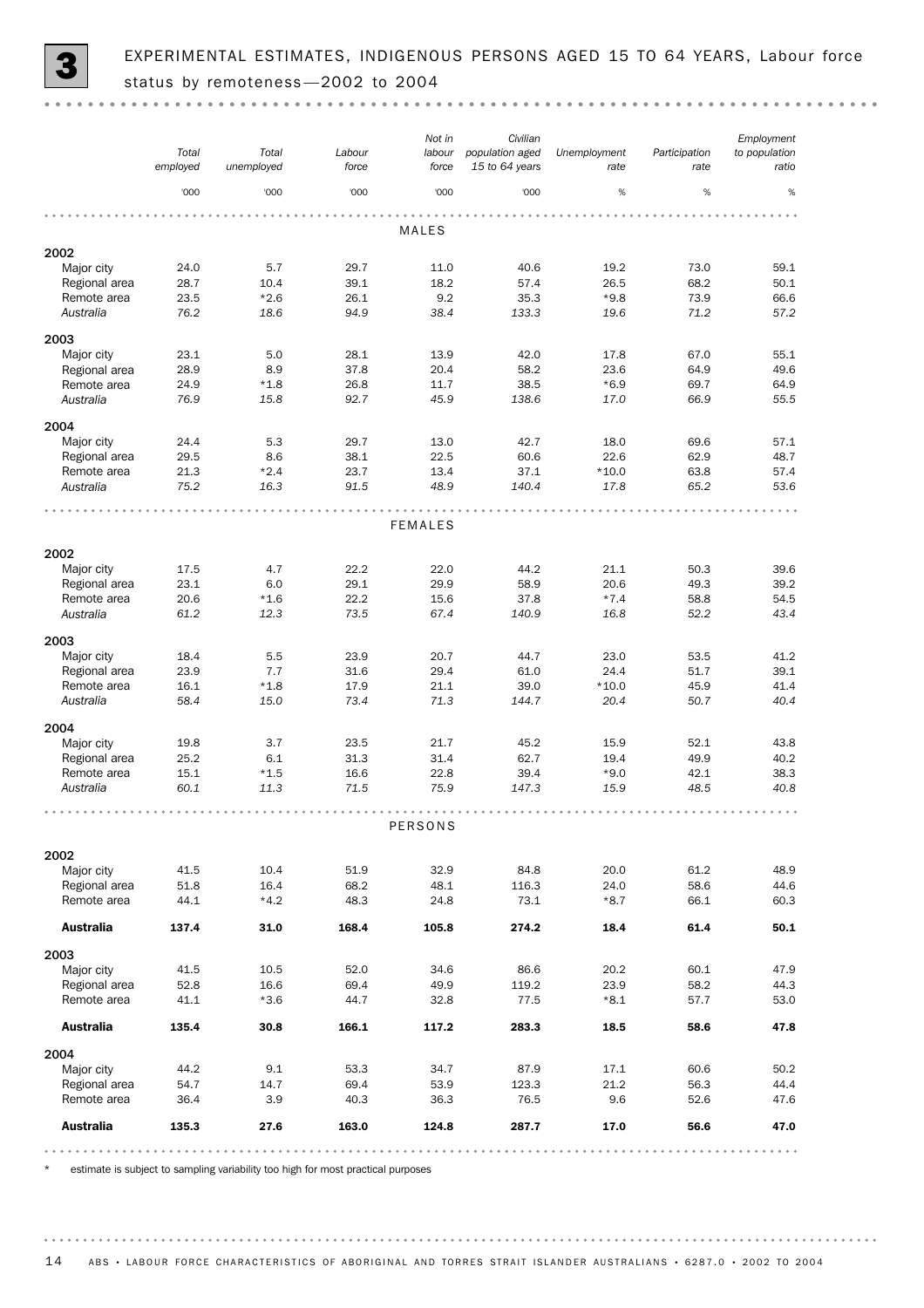

. . . . . . . .

|                 | Total<br>employed | Total<br>unemp-<br>loyed | Labour<br>force | Not in<br>labour<br>force | Civilian<br>population<br>aged 15<br>years<br>and over | Unemp-<br>loyment<br>rate | Partici-<br>pation<br>rate | Employment<br>to<br>population<br>ratio |  |
|-----------------|-------------------|--------------------------|-----------------|---------------------------|--------------------------------------------------------|---------------------------|----------------------------|-----------------------------------------|--|
|                 | '000              | '000                     | '000            | '000                      | '000                                                   | %                         | %                          | $\%$                                    |  |
| NEW SOUTH WALES |                   |                          |                 |                           |                                                        |                           |                            |                                         |  |
| 2002            | 38.5              | 8.6                      | 47.1            | 36.0                      | 83.1                                                   | 18.3                      | 56.6                       | 46.3                                    |  |
| 2003<br>2004    | 38.6<br>36.0      | 9.8<br>8.2               | 48.4<br>44.2    | 36.7<br>43.0              | 85.1<br>87.2                                           | 20.3<br>18.6              | 56.9<br>50.7               | 45.4<br>41.2                            |  |
|                 |                   |                          |                 | VICTORIA                  |                                                        |                           |                            |                                         |  |
| 2002            | 8.0               | 2.0                      | 10.0            | 7.6                       | 17.6                                                   | 20.5                      | 56.9                       | 45.3                                    |  |
| 2003<br>2004    | 7.4<br>7.5        | 2.3<br>2.3               | 9.7<br>9.8      | 8.5<br>9.0                | 18.2<br>18.8                                           | 23.9<br>23.5              | 53.3<br>52.1               | 40.5<br>39.8                            |  |
|                 |                   |                          |                 | <b>QUEENSLAND</b>         |                                                        |                           |                            |                                         |  |
| 2002            | 39.0              | 10.1                     | 49.1            | 28.6                      | 77.7                                                   | 20.5                      | 63.2                       | 50.2                                    |  |
| 2003<br>2004    | 40.1<br>42.9      | 9.1<br>7.4               | 49.2<br>50.3    | 30.6<br>31.7              | 79.7<br>82.0                                           | 18.5<br>14.7              | 61.7<br>61.3               | 50.3<br>52.3                            |  |
|                 |                   |                          |                 |                           |                                                        |                           |                            |                                         |  |
|                 |                   |                          |                 | SOUTH AUSTRALIA           |                                                        |                           |                            |                                         |  |
| 2002<br>2003    | 6.9<br>7.2        | 2.1<br>1.7               | 8.9<br>8.8      | 7.3<br>7.9                | 16.2<br>16.7                                           | 23.2<br>18.9              | 55.1<br>52.9               | 42.3<br>42.9                            |  |
| 2004            | 8.2               | 1.7                      | 9.9             | 7.3                       | 17.1                                                   | $*17.2$                   | 57.5                       | 47.6                                    |  |
|                 |                   |                          |                 | WESTERN AUSTRALIA         |                                                        |                           |                            |                                         |  |
| 2002            | 21.0              | $*3.9$                   | 24.9            | 16.6                      | 41.5                                                   | $*15.8$                   | 59.9                       | 50.5                                    |  |
| 2003<br>2004    | 20.6<br>20.2      | 3.7<br>3.4               | 24.2<br>23.6    | 18.5<br>20.3              | 42.7<br>43.9                                           | 15.2<br>14.5              | 56.8<br>53.7               | 48.2<br>45.9                            |  |
|                 |                   |                          |                 | TASMANIA                  |                                                        |                           |                            |                                         |  |
| 2002            | 5.2               | 1.4                      | 6.6             | 4.2                       | 10.8                                                   | 21.2                      | 61.4                       | 48.4                                    |  |
| 2003            | 4.7               | 1.1                      | 5.8             | 5.3                       | 11.0                                                   | 18.3                      | 52.3                       | 42.8                                    |  |
| 2004            | 5.7               | 0.9                      | 6.6             | 4.6                       | 11.3                                                   | 13.3                      | 58.8                       | 51.0                                    |  |
|                 |                   |                          |                 |                           | NORTHERN TERRITORY                                     |                           |                            |                                         |  |
| 2002<br>2003    | 18.3<br>16.5      | $*2.7$<br>$*2.8$         | 21.0<br>19.4    | 16.4<br>18.7              | 37.3<br>38.1                                           | $*12.7$<br>$*14.7$        | 56.2<br>50.9               | 49.1<br>43.4                            |  |
| 2004            | 14.5              |                          | $3.5$ 18.0      | 20.9                      | 38.8                                                   |                           | 19.4 46.2                  | 37.3                                    |  |
|                 |                   |                          |                 |                           | AUSTRALIAN CAPITAL TERRITORY                           |                           |                            |                                         |  |
| 2002            |                   | $1.4$ $*0.2$ $1.6$       |                 | 0.9                       | 2.5                                                    |                           | $*10.8$ 64.7               | 57.7                                    |  |
| 2003<br>2004    | 1.5<br>1.6        | 0.2<br>$*0.2$            | 1.9             | $1.7$ *0.9<br>0.8         | 2.6<br>2.6                                             | $*14.2$<br>$*13.1$        | 66.7<br>71.0               | 57.2<br>61.7                            |  |
|                 |                   |                          |                 |                           |                                                        |                           |                            |                                         |  |
|                 |                   |                          |                 | AUSTRALIA                 |                                                        |                           |                            |                                         |  |
| 2002            |                   | 138.2 31.0               | 169.2           | 117.6                     | 286.7                                                  | 18.3                      | 59.0                       | 48.2                                    |  |
| 2003            | 136.5             | 30.8                     |                 | 167.2 126.9               | 294.1                                                  |                           | 18.4 56.9                  | 46.4                                    |  |
| 2004            | 136.5             | 27.6                     |                 | 164.1 137.7               | 301.8                                                  | 16.8                      | 54.4                       | 45.2                                    |  |
|                 |                   |                          |                 |                           |                                                        |                           |                            |                                         |  |

estimate is subject to sampling variability too high for most practical purposes

(a) Caution should be used when comparing estimates across states and territories, and over time within states and territories. See paragraph 21 in the Explanatory Notes for further information.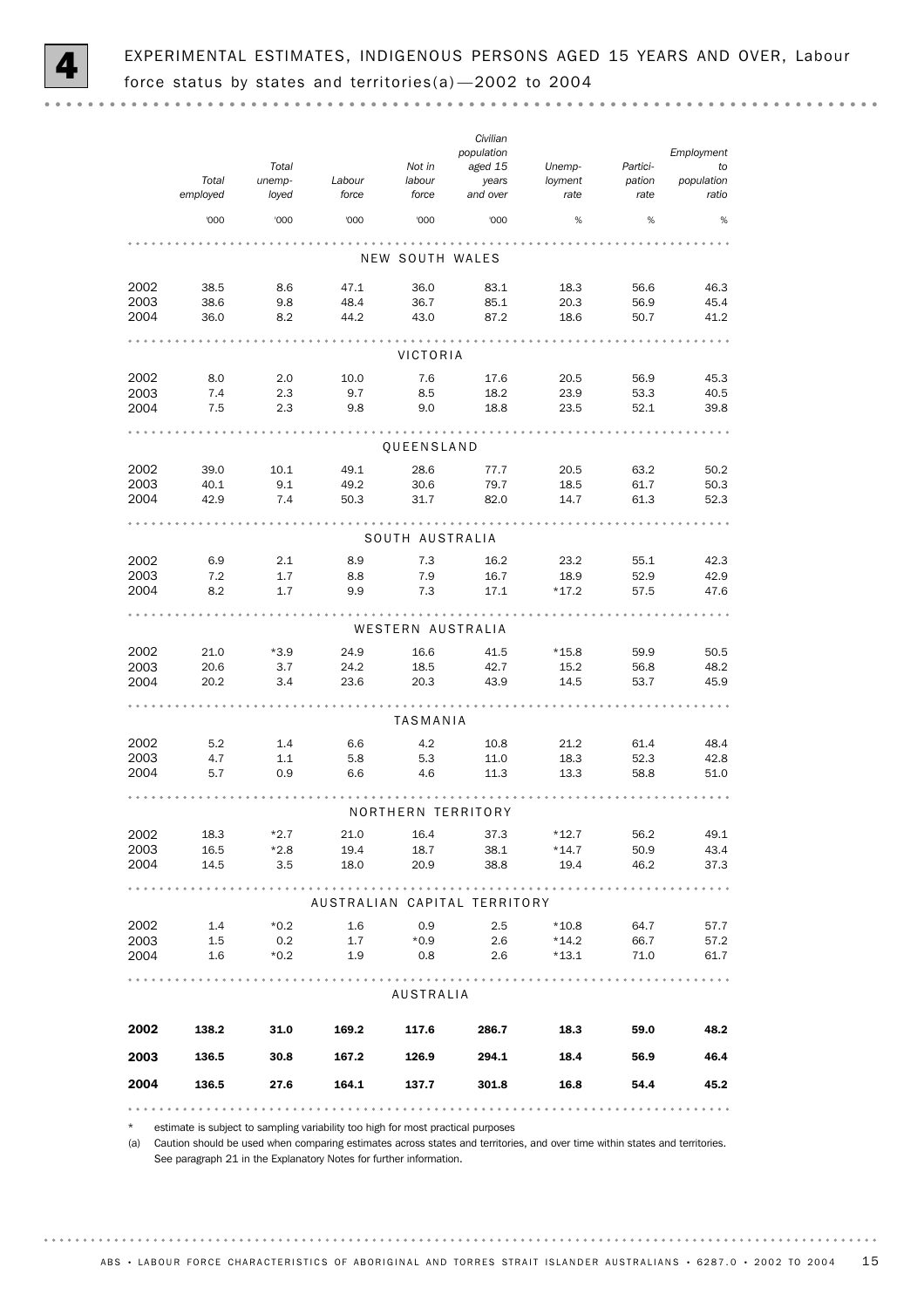

# EXPERIMENTAL ESTIMATES, PROPORTIONS OF INDIGENOUS PERSONS AGED 15 YEARS AND OVER, Labour force status by remoteness —2002 to 2004

|                                                         |                     | 2002                             | 2003                             | 2004                          |  |  |  |
|---------------------------------------------------------|---------------------|----------------------------------|----------------------------------|-------------------------------|--|--|--|
|                                                         |                     | EMPLOYED                         |                                  |                               |  |  |  |
| Major city<br>Regional area<br>Remote area<br>Australia | %<br>%<br>%<br>%    | 30.1<br>37.7<br>32.2<br>100.0    | 30.6<br>39.1<br>30.3<br>100.0    | 32.6<br>40.4<br>27.0<br>100.0 |  |  |  |
| Australia                                               | '000                | 138.2                            | 136.5                            | 136.5                         |  |  |  |
|                                                         |                     | UNEMPLOYED                       |                                  |                               |  |  |  |
| Major city<br>Regional area<br>Remote area<br>Australia | %<br>%<br>%<br>%    | 33.6<br>52.8<br>$*13.6$<br>100.0 | 34.2<br>54.0<br>$*11.8$<br>100.0 | 32.9<br>53.1<br>14.0<br>100.0 |  |  |  |
| Australia                                               | '000                | 31.0                             | 30.8                             | 27.6                          |  |  |  |
|                                                         |                     | LABOUR FORCE                     |                                  |                               |  |  |  |
| Major city<br>Regional area<br>Remote area<br>Australia | %<br>%<br>%<br>$\%$ | 30.7<br>40.5<br>28.8<br>100.0    | 31.3<br>41.8<br>26.9<br>100.0    | 32.7<br>42.5<br>24.8<br>100.0 |  |  |  |
| Australia                                               | '000                | 169.2                            | 167.2                            | 164.1                         |  |  |  |
| NOT IN LABOUR FORCE                                     |                     |                                  |                                  |                               |  |  |  |
| Major city<br>Regional area<br>Remote area<br>Australia | %<br>%<br>%<br>%    | 29.9<br>45.7<br>24.4<br>100.0    | 29.4<br>42.6<br>28.0<br>100.0    | 27.8<br>43.4<br>28.8<br>100.0 |  |  |  |
| Australia                                               | '000                | 117.6                            | 126.9                            | 137.7                         |  |  |  |
| CIVILIAN POPULATION AGED 15 YEARS AND<br>OVER           |                     |                                  |                                  |                               |  |  |  |
| Major city<br>Regional area<br>Remote area              | %<br>%<br>$\%$      | 30.4<br>42.6<br>27.0             | 30.4<br>42.2<br>27.4             | 30.5<br>42.9<br>26.6          |  |  |  |
| Australia                                               | %                   | 100.0                            | 100.0                            | 100.0                         |  |  |  |
| Australia                                               | '000                | 286.7                            | 294.1                            | 301.8                         |  |  |  |
|                                                         |                     |                                  |                                  |                               |  |  |  |

estimate is subject to sampling variability too high for most practical

purposes

. . . . . . . . .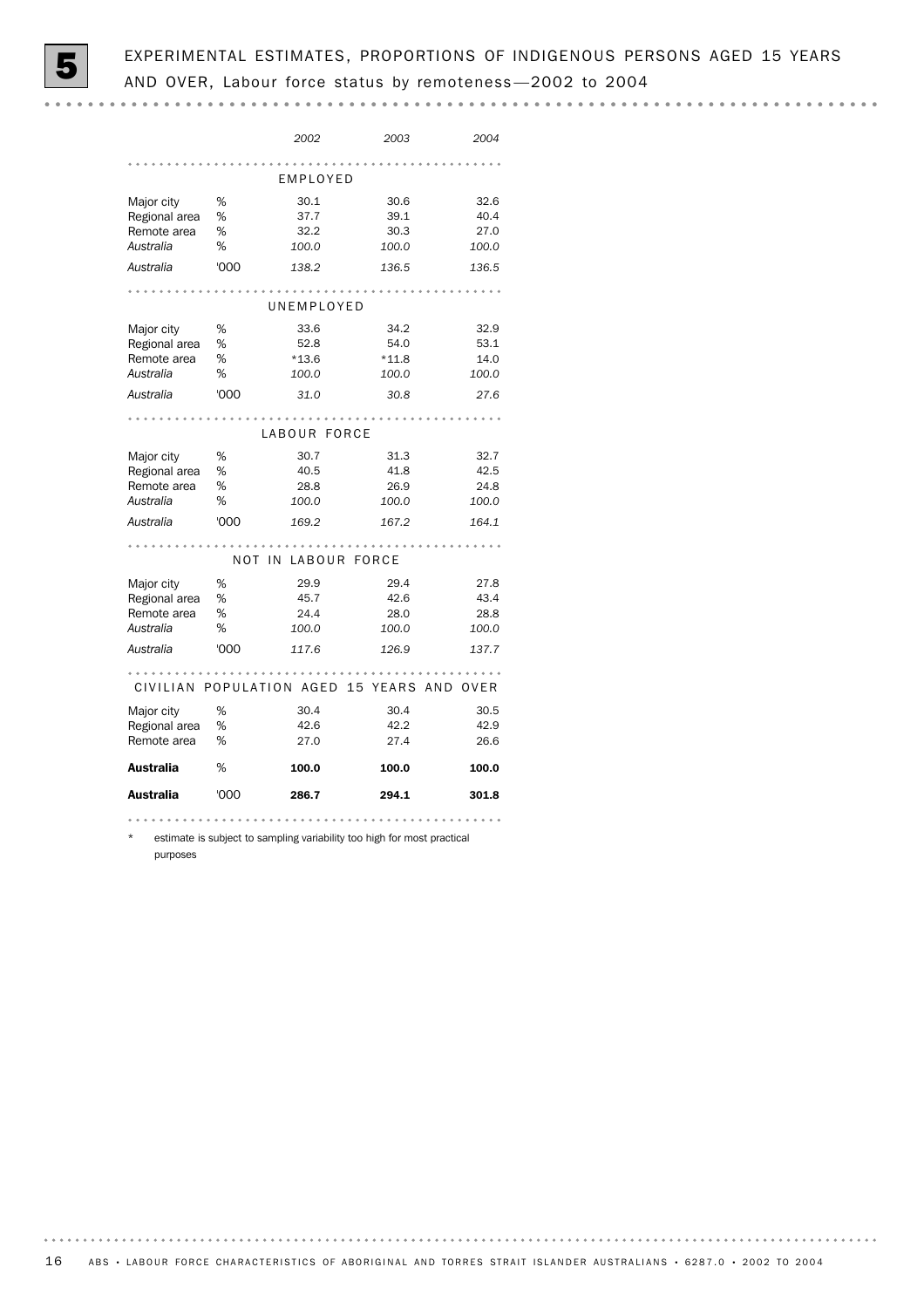# EXPLANATORY NOTES

| LABOUR FORCE SURVEY<br>METHODOLOGY<br><b>Benchmarks</b><br>LFS sample<br>6<br>8                                                                                                                                                                                                                                        | 2 The LFS is conducted by the ABS to provide monthly labour force statistics. The<br>information is obtained from the occupants of selected dwellings by specially trained<br>interviewers. The information obtained relates to the week before the interview (i.e. the<br>reference week).<br><b>3</b> Households selected for the LFS are interviewed each month for eight months, with<br>one eighth of the sample being replaced each month. The first interview is conducted<br>face-to-face. Subsequent interviews are conducted by telephone (if acceptable to the<br>respondent). A responsible adult in each selected household is asked to provide<br>information about the labour force status of the usual residents and visitors covered by<br>the survey. A usual resident is one who regards that dwelling as their own or main home,<br>and who usually lives there. Persons who are away from their usual residence for six<br>weeks or less are enumerated at their usual residence wherever possible (by obtaining<br>information from other usual residents present at the time of the survey).<br>4 The LFS includes all persons aged 15 years and over except members of the<br>permanent defence forces, certain diplomatic personnel of overseas governments |
|------------------------------------------------------------------------------------------------------------------------------------------------------------------------------------------------------------------------------------------------------------------------------------------------------------------------|--------------------------------------------------------------------------------------------------------------------------------------------------------------------------------------------------------------------------------------------------------------------------------------------------------------------------------------------------------------------------------------------------------------------------------------------------------------------------------------------------------------------------------------------------------------------------------------------------------------------------------------------------------------------------------------------------------------------------------------------------------------------------------------------------------------------------------------------------------------------------------------------------------------------------------------------------------------------------------------------------------------------------------------------------------------------------------------------------------------------------------------------------------------------------------------------------------------------------------------------------------------------------------------|
|                                                                                                                                                                                                                                                                                                                        |                                                                                                                                                                                                                                                                                                                                                                                                                                                                                                                                                                                                                                                                                                                                                                                                                                                                                                                                                                                                                                                                                                                                                                                                                                                                                      |
|                                                                                                                                                                                                                                                                                                                        |                                                                                                                                                                                                                                                                                                                                                                                                                                                                                                                                                                                                                                                                                                                                                                                                                                                                                                                                                                                                                                                                                                                                                                                                                                                                                      |
|                                                                                                                                                                                                                                                                                                                        | customarily excluded from census and estimated population counts, overseas residents<br>in Australia, and members of non-Australian defence forces (and their dependants)<br>stationed in Australia. In common with other ABS household surveys, Jervis Bay Territory<br>is excluded from the scope of the survey.                                                                                                                                                                                                                                                                                                                                                                                                                                                                                                                                                                                                                                                                                                                                                                                                                                                                                                                                                                   |
|                                                                                                                                                                                                                                                                                                                        | <b>5</b> LFS estimates are calculated in such a way as to add up to independent estimates of<br>the civilian population aged 15 years and over (population benchmarks). Labour force<br>estimates are usually compiled using estimated resident population benchmarks.<br>However, Indigenous estimates in this publication were compiled using benchmarks<br>from the low series population projections in Experimental Estimates and Projections,<br>Aboriginal and Torres Strait Islander Australians (cat. no. 3238.0).                                                                                                                                                                                                                                                                                                                                                                                                                                                                                                                                                                                                                                                                                                                                                          |
|                                                                                                                                                                                                                                                                                                                        | The LFS is based on a sample of private dwellings (around 30,000 houses, flats, etc.)<br>and a list sample of non-private dwellings (hotels, motels, etc.), and covers around<br>60,000 people, or 0.45% of the population of Australia aged 15 years and over.                                                                                                                                                                                                                                                                                                                                                                                                                                                                                                                                                                                                                                                                                                                                                                                                                                                                                                                                                                                                                      |
|                                                                                                                                                                                                                                                                                                                        | <b>7</b> The survey sample is designed so that, within each state or territory, each dwelling<br>has the same probability of selection in the sample. The sampling fractions for each state<br>and territory differ, in order to enable reliable estimates of the main labour force<br>characteristics for each state and territory. For more information on the sample design<br>refer to Information Paper: Labour Force Survey Sample Design (cat. no. 6269.0),<br>released on 4 December 2002.                                                                                                                                                                                                                                                                                                                                                                                                                                                                                                                                                                                                                                                                                                                                                                                   |
|                                                                                                                                                                                                                                                                                                                        | The LFS sample is not spread evenly across Australia or across a state or territory.<br>The sample is clustered for the practical reason of reducing the costs associated with<br>sample maintenance and of interviewer travel between selected dwellings. The more<br>highly clustered the sample (that is the larger the number of selected units in a small<br>area), the cheaper it is to enumerate, but also the less reliable are estimates derived from<br>the sample (since the sample is confined to a small area and may be less representative).                                                                                                                                                                                                                                                                                                                                                                                                                                                                                                                                                                                                                                                                                                                          |
| associated with only one dwelling, and hence has only one chance of selection. The<br>coverage rules are necessarily a balance between theoretical and operational<br>considerations. Nevertheless, the chance of a person being enumerated at two separate<br>dwellings in the survey is considered to be negligible. | 9 In the LFS, coverage rules are applied which aim to ensure that each person is                                                                                                                                                                                                                                                                                                                                                                                                                                                                                                                                                                                                                                                                                                                                                                                                                                                                                                                                                                                                                                                                                                                                                                                                     |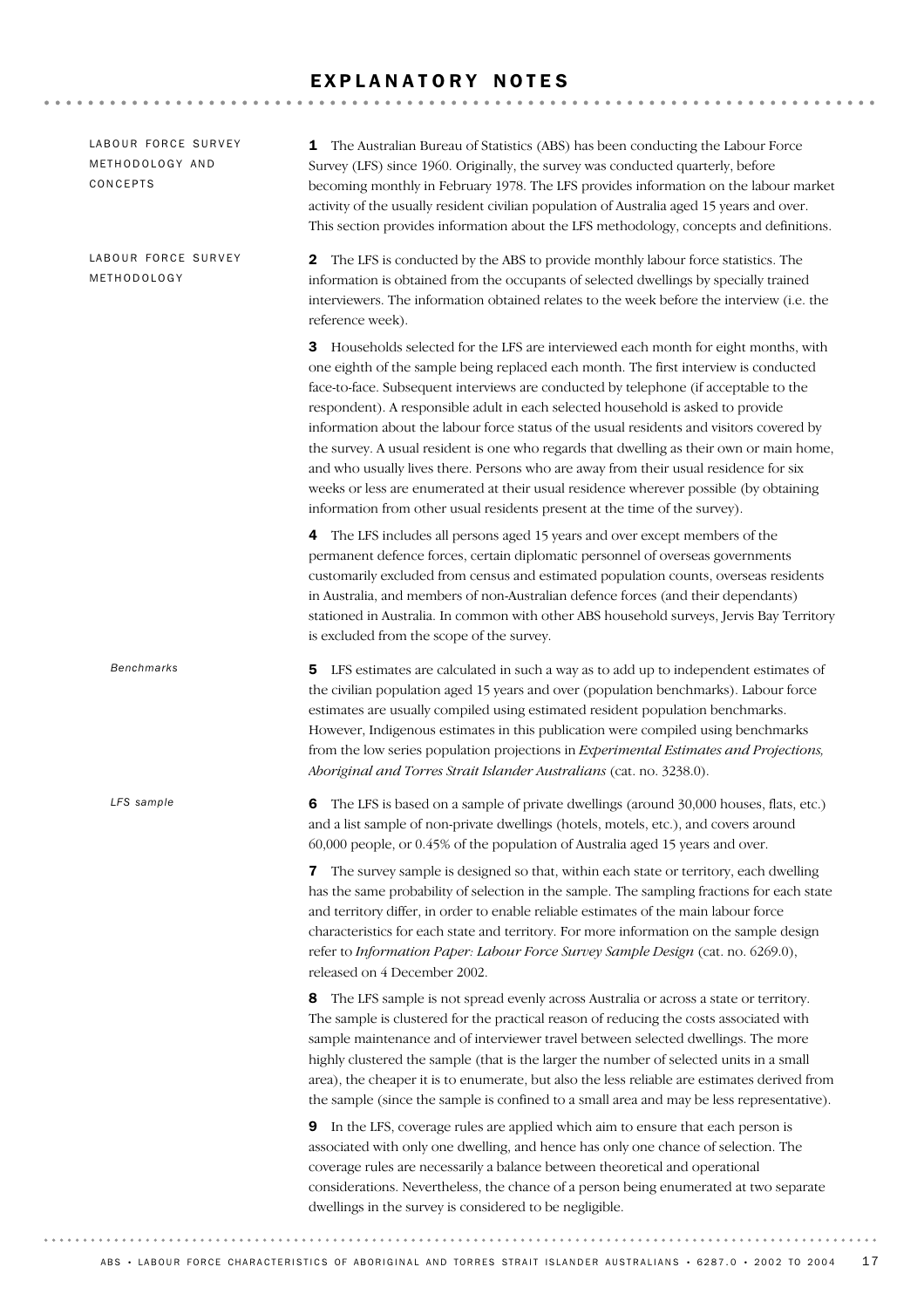# E X P L A N A T O R Y N O T E S *continued*

| LABOUR FORCE CONCEPTS | 10 The labour force framework classifies the in-scope population according to their<br>labour force status (that is, employed, unemployed, or not in the labour force). The<br>employed and unemployed categories together make up the labour force, which gives a<br>measure of the number of persons contributing to, or willing to contribute to, the supply<br>of labour at the time of the survey.                                                                                                                                                                                                                                                                                                                                                                                                                                                                                   |  |  |  |  |  |  |
|-----------------------|-------------------------------------------------------------------------------------------------------------------------------------------------------------------------------------------------------------------------------------------------------------------------------------------------------------------------------------------------------------------------------------------------------------------------------------------------------------------------------------------------------------------------------------------------------------------------------------------------------------------------------------------------------------------------------------------------------------------------------------------------------------------------------------------------------------------------------------------------------------------------------------------|--|--|--|--|--|--|
|                       | 11 Labour force definitions used by the ABS align closely with international standards<br>and guidelines as specified by the International Labour Organisation (ILO). The<br>definitions of employed, unemployed and not in the labour force used by the ABS are<br>outlined below. More detailed concepts and definitions may be obtained from Labour<br>Statistics: Concepts, Sources and Methods (cat. no. 6102.0.55.001), which is available<br>from the Labour Statistics Theme Page on the ABS web site <www.abs.gov.au><br/>(Themes - People - Labour).</www.abs.gov.au>                                                                                                                                                                                                                                                                                                           |  |  |  |  |  |  |
| Employment            | Employed persons are those aged 15 years or more who, during the survey<br>12<br>reference week, worked for one hour or more for pay, profit or payment in kind in a job<br>or business, or on a farm; or worked for one hour or more without pay in a family<br>business or on a farm; or who had a job but were not at work for a number of specified<br>reasons; or were employers or self-employed persons who had a job, business or farm,<br>but were not at work.                                                                                                                                                                                                                                                                                                                                                                                                                  |  |  |  |  |  |  |
|                       | The definition of employment specifically refers to work for at least one hour. This<br>13<br>definition is used to ensure that any work which contributes to the national accounting<br>measures of national production is included in the measure of employed.                                                                                                                                                                                                                                                                                                                                                                                                                                                                                                                                                                                                                          |  |  |  |  |  |  |
|                       | 14 Persons are classified as employed based on the actual activities of each person, and<br>this categorisation does not depend on their participation in labour market programs.<br>Persons who participate in labour market programs are counted as employed,<br>unemployed or not in the labour force according to how they respond to questions in<br>the labour force survey about their actual activity in the week before the interview. Two<br>important labour market programs are the 'work for the dole' scheme and the<br>Community Development Employment Projects (CDEP) scheme.                                                                                                                                                                                                                                                                                            |  |  |  |  |  |  |
|                       | 15 Under the 'work for the dole' scheme, unemployed persons are required to work<br>on not-for-profit community-based projects for a number of hours per week, which, at<br>the relevant award rate of pay, equates to the unemployment benefit entitlement. The<br>participants receive their unemployment benefit payments directly from the<br>administering government agency and not from the organisations undertaking the<br>community projects, and therefore the organisations do not have an employer/employee<br>relationship with the scheme participants. Accordingly, persons participating in 'work for<br>the dole' schemes are not regarded as being in paid employment but are considered to<br>be undertaking unpaid work. Depending on other activity they undertake in the survey<br>reference period, they may be classed as unemployed or not in the labour force. |  |  |  |  |  |  |
|                       | The CDEP scheme provides employment for Indigenous people living in remote,<br>16<br>rural and urban areas. In a community with a CDEP scheme, the participants are paid a<br>wage by the CDEP organisation to undertake work or training. While the types of<br>activities undertaken might not differ greatly from those undertaken by 'work for the<br>dole' participants, there is an employer/employee relationship between the participants<br>and the CDEP organisation. CDEP participants are therefore treated as employed in the<br>LFS.                                                                                                                                                                                                                                                                                                                                        |  |  |  |  |  |  |
| Unemployment          | Unemployed persons are defined as all persons aged 15 years and over who were<br>17<br>not employed during the reference week, and either had actively looked for full-time or<br>part-time work at any time in the four weeks up to the end of the reference week and<br>were available for work in the reference week, or were waiting to start a new job within                                                                                                                                                                                                                                                                                                                                                                                                                                                                                                                        |  |  |  |  |  |  |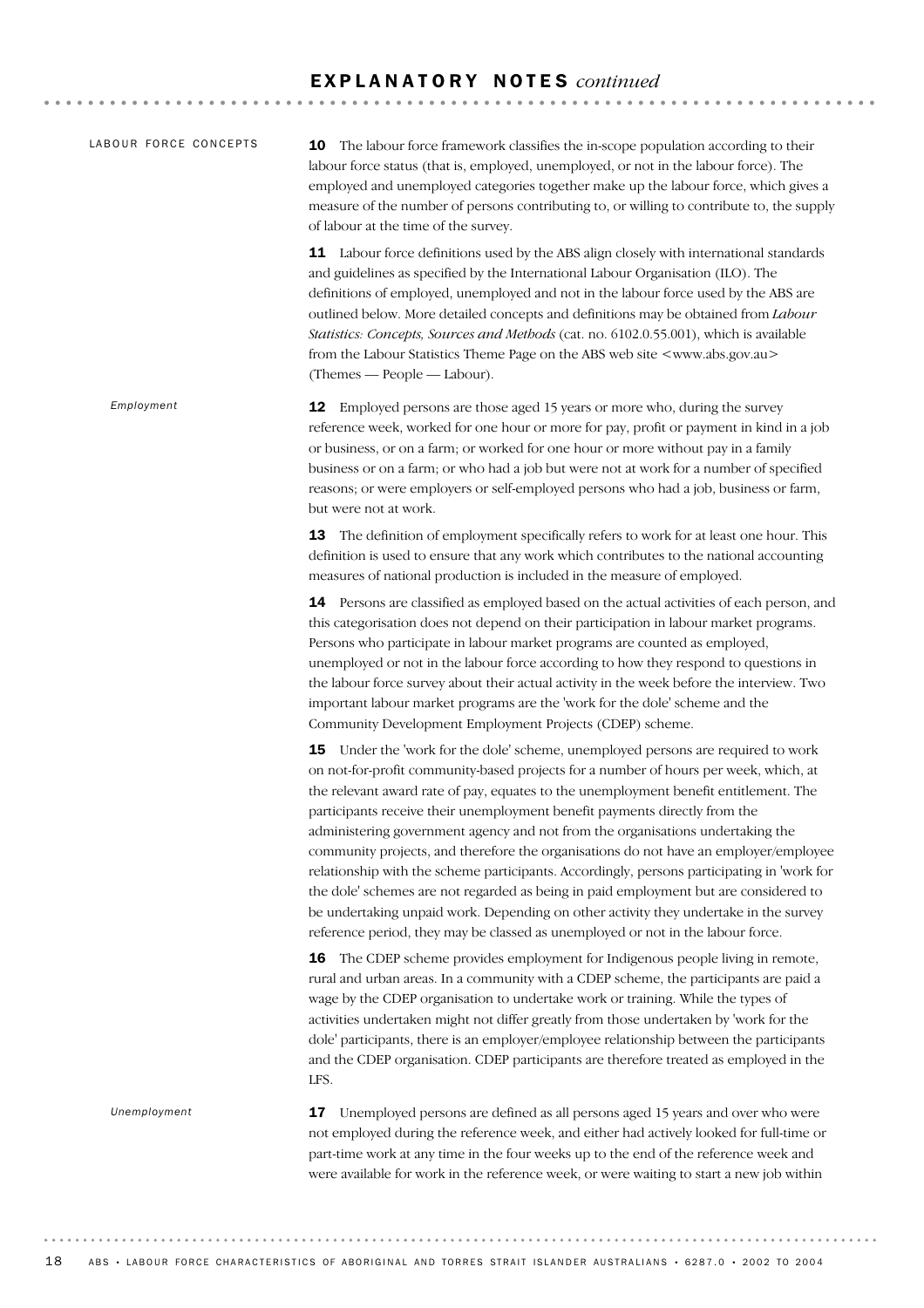# E X P L A N A T O R Y N O T E S *continued*

| Unemployment continued  | four weeks from the end of the reference week and could have started in the reference<br>week if the job had been available then.                                                                                                                                                                                                                                                                                                                                                                                                                                                                                                                                                                                                                                                                                                                                                                                                                                                                                                                                                                                                                                                                                                                                                                                                                                                                                                                                                                                                                                                                                                                                                                         |
|-------------------------|-----------------------------------------------------------------------------------------------------------------------------------------------------------------------------------------------------------------------------------------------------------------------------------------------------------------------------------------------------------------------------------------------------------------------------------------------------------------------------------------------------------------------------------------------------------------------------------------------------------------------------------------------------------------------------------------------------------------------------------------------------------------------------------------------------------------------------------------------------------------------------------------------------------------------------------------------------------------------------------------------------------------------------------------------------------------------------------------------------------------------------------------------------------------------------------------------------------------------------------------------------------------------------------------------------------------------------------------------------------------------------------------------------------------------------------------------------------------------------------------------------------------------------------------------------------------------------------------------------------------------------------------------------------------------------------------------------------|
|                         | 'Actively looking for work' encompasses a range of formal and informal job search<br>18<br>activities and includes: writing, telephoning or applying in person to an employer for<br>work; answering an advertisement for a job; checking workplace notice boards or the<br>touch screens at Centrelink offices; being registered as a job seeker with Centrelink;<br>being registered with a Job Network agency or any other employment agency;<br>advertising or tendering for work; and contacting friends or relatives. People actively<br>looking for self-employment jobs (such as looking for a business or to purchase a lease)<br>are also treated as looking for work.                                                                                                                                                                                                                                                                                                                                                                                                                                                                                                                                                                                                                                                                                                                                                                                                                                                                                                                                                                                                                          |
|                         | 19<br>People who only looked in newspapers or read job advertisements are seen as<br>passively, rather than actively, looking for work and so are not considered unemployed.<br>The ABS view is that 'only looked in newspapers' does not meet the active search<br>criterion, nor does simply looking at job advertisements on the Internet. It is impossible<br>to obtain work by looking at a job advertisement without some additional, active, job<br>search step (for example, contacting the employer).                                                                                                                                                                                                                                                                                                                                                                                                                                                                                                                                                                                                                                                                                                                                                                                                                                                                                                                                                                                                                                                                                                                                                                                            |
| Not in the labour force | 20 Persons not in the labour force comprise those in the population who satisfy<br>neither the employment nor unemployment criteria. They include persons who don't<br>want to work for a variety of reasons such as homemakers, retirees from the labour<br>force, and those who can't work as a result of a variety of disabilities. It also includes<br>people who are in hospital, prison, or other institutions.                                                                                                                                                                                                                                                                                                                                                                                                                                                                                                                                                                                                                                                                                                                                                                                                                                                                                                                                                                                                                                                                                                                                                                                                                                                                                     |
| DATA QUALITY            | 21 Care has been taken to ensure that the results of this survey are as accurate as<br>possible. There remain, however, other factors which may have affected the reliability of<br>results, and for which no specific adjustments can be made. The following factors should<br>be considered when interpreting these estimates:<br>Information recorded in this survey is essentially 'as reported' by respondents, and<br>hence may differ from that which might be obtained from other sources or by using<br>other collection methodologies. Responses may be affected by imperfect recall or<br>individual interpretation of survey questions.<br>The labour force characteristics of Indigenous people vary across remoteness types.<br>×<br>Differences when comparing estimates between states and territories are therefore<br>likely to be influenced by the proportion of Indigenous people in each remoteness<br>type within the respective states and territories.<br>Some states and territories have relatively small Indigenous populations, therefore<br>the estimates are likely to be based on a very small sample which in turn may affect<br>the data quality.<br>The labour force characteristics of Indigenous people living in discrete Indigenous<br>communities can be influenced by whether the community is participating in CDEP.<br>Because of the small number of Indigenous communities selected in the LFS, there<br>is the potential for wide statistical fluctuations in estimates of labour force<br>characteristics of remote Indigenous communities over time if the sample moves<br>from communities participating in CDEP to those which do not (and vice versa). |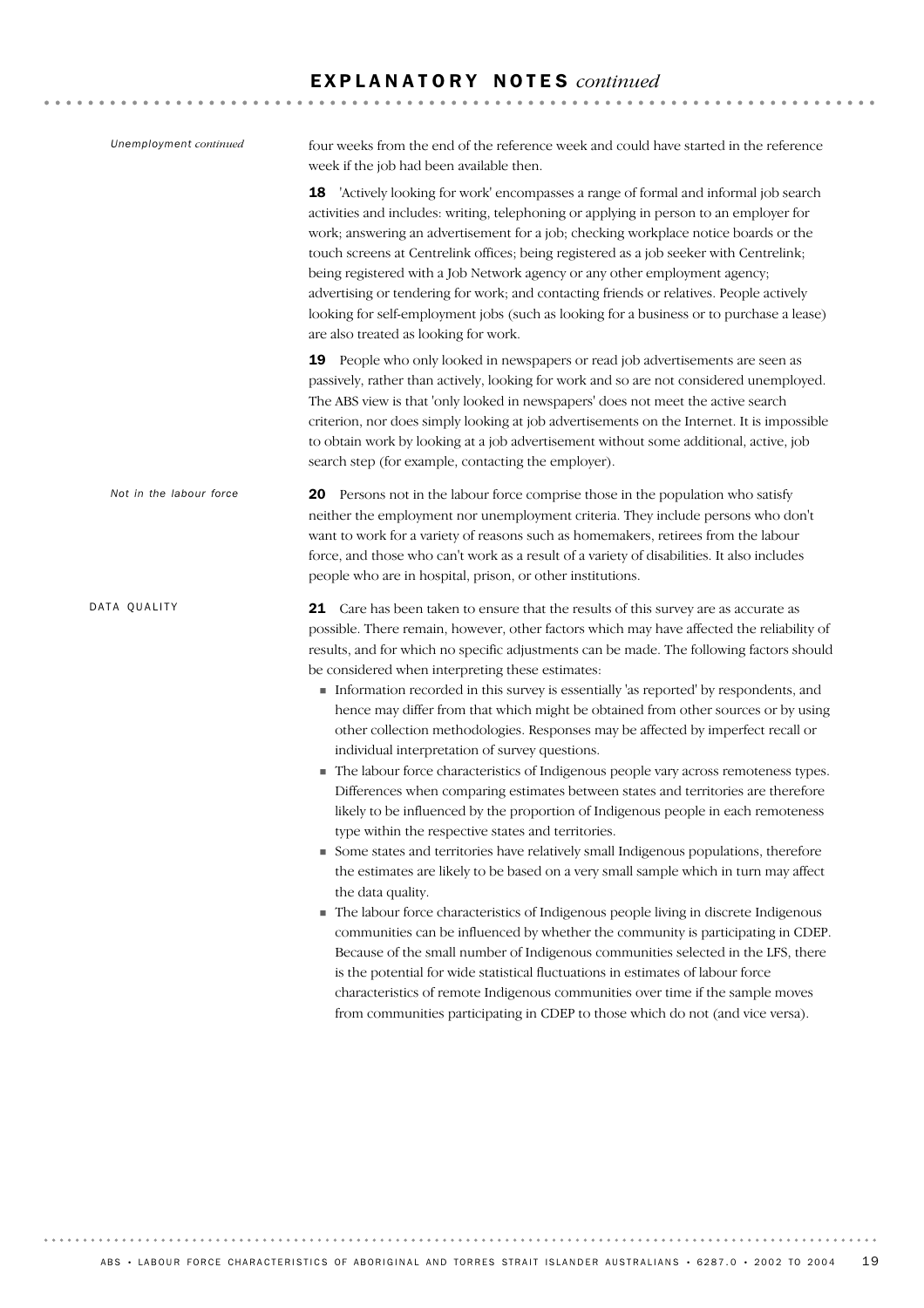OTHER SOURCES OF INFORMATION

Between 1994 and 2000, a question on Indigenous status was included in the LFS for one month (usually February) every year. The information collected provided a snapshot for that one month in each year, and was published in an earlier issue of this publication (cat. no. 6287.0), released on 20 December 2000. However, due to the small sample size, dissemination of Indigenous data was limited to sex by labour force status across broad geographical regions of Australia. Data was not released by age group or by state and territory. Due to major differences in the estimation methodology used to produce these previous estimates, comparisons should not be made with estimates in this publication.

Information on the labour force characteristics of the Indigenous population is also available from the five-yearly Census of Population and Housing, the 2001 National Health Survey (Indigenous), and the 2002 National Aboriginal and Torres Strait Islander Social Survey (NATSISS). The table below provides estimates from these three collections as well as annual estimates from the LFS.

Although the estimates available from the three non LFS sources are based on the same underlying concepts as the LFS, there are differences in their collection methodologies, definitions, questions and estimation procedures which affect the comparability of data. The section following the table details the differences between the various sources.

COMPARISON OF SOURCES OF LABOUR FORCE STATUS BY REMOTENESS, Indigenous persons aged 15 years and over

|                     |          |            | Not in | Civilian<br>population |              |               | Employment<br>to |
|---------------------|----------|------------|--------|------------------------|--------------|---------------|------------------|
|                     | Total    | Total      | labour | aged 15 years          | Unemployment | Participation | population       |
|                     | employed | unemployed | force  | and over               | rate         | rate          | ratio            |
| Source              | '000     | '000       | '000   | '000                   | %            | %             | %                |
| $2001$ Census $(a)$ |          |            |        |                        |              |               |                  |
| Major city          | 33.7     | 8.7        | 32.0   | 74.4                   | 20.5         | 56.9          | 45.3             |
| Regional area       | 39.3     | 12.6       | 49.6   | 101.5                  | 24.3         | 51.2          | 38.7             |
| Remote area         | 27.2     | 3.7        | 33.7   | 64.6                   | 12.0         | 47.9          | 42.2             |
| Australia(b)        | 100.3    | 25.0       | 115.3  | 240.7                  | 20.0         | 52.1          | 41.7             |
| $2001$ NHS(I)(c)(d) |          |            |        |                        |              |               |                  |
| Australia           | 130.1    | 25.2       | 111.2  | 266.5                  | 16.2         | 58.3          | 48.8             |
| <b>2002 LFS</b>     |          |            |        |                        |              |               |                  |
| Major city          | 41.6     | 10.4       | 35.2   | 87.2                   | 20.0         | 59.7          | 47.7             |
| Regional area       | 52.1     | 16.4       | 53.7   | 122.1                  | 23.9         | 56.0          | 42.6             |
| Remote area         | 44.5     | $*4.2$     | 28.7   | 77.4                   | $*8.6$       | 62.9          | 57.5             |
| Australia           | 138.2    | 31.0       | 117.6  | 286.7                  | 18.3         | 59.0          | 48.2             |
| 2002 NATSISS(d)     |          |            |        |                        |              |               |                  |
| Major city          | 42.3     | 14.2       | 29.9   | 86.4                   | 25.1         | 65.4          | 49.0             |
| Regional area       | 48.2     | 20.1       | 50.3   | 118.6                  | 29.4         | 57.6          | 40.6             |
| Remote area         | 39.9     | 4.5        | 32.8   | 77.1                   | 10.2         | 57.5          | 51.7             |
| Australia           | 130.4    | 38.8       | 113.0  | 282.2                  | 22.9         | 60.0          | 46.2             |
| 2003 LFS            |          |            |        |                        |              |               |                  |
| Major city          | 41.7     | 10.5       | 37.2   | 89.5                   | 20.1         | 58.4          | 46.6             |
| Regional area       | 53.4     | 16.6       | 54.1   | 124.0                  | 23.7         | 56.4          | 43.0             |
| Remote area         | 41.4     | $*3.6$     | 35.5   | 80.6                   | $*8.1$       | 55.9          | 51.4             |
| Australia           | 136.5    | 30.8       | 126.9  | 294.1                  | 18.4         | 56.9          | 46.4             |
| 2004 LFS            |          |            |        |                        |              |               |                  |
| Major city          | 44.6     | 9.1        | 38.3   | 92.0                   | 16.9         | 58.3          | 48.5             |
| Regional area       | 55.1     | 14.7       | 59.7   | 129.5                  | 21.0         | 53.9          | 42.6             |
| Remote area         | 36.8     | 3.9        | 39.7   | 80.3                   | 9.5          | 50.6          | 45.8             |
| Australia           | 136.5    | 27.6       | 137.7  | 301.8                  | 16.8         | 54.4          | 45.2             |
|                     |          |            |        |                        |              |               |                  |

\* estimate is subject to sampling variability too high for most practical purposes

(b) Excludes people in Migratory and Other Territories.

(c) Sample size is too small to be disaggregated by remoteness.

(a) Excludes people who did not state their Indigenous status, and those who did not state their labour force status.

(d) Includes residents of private dwellings only.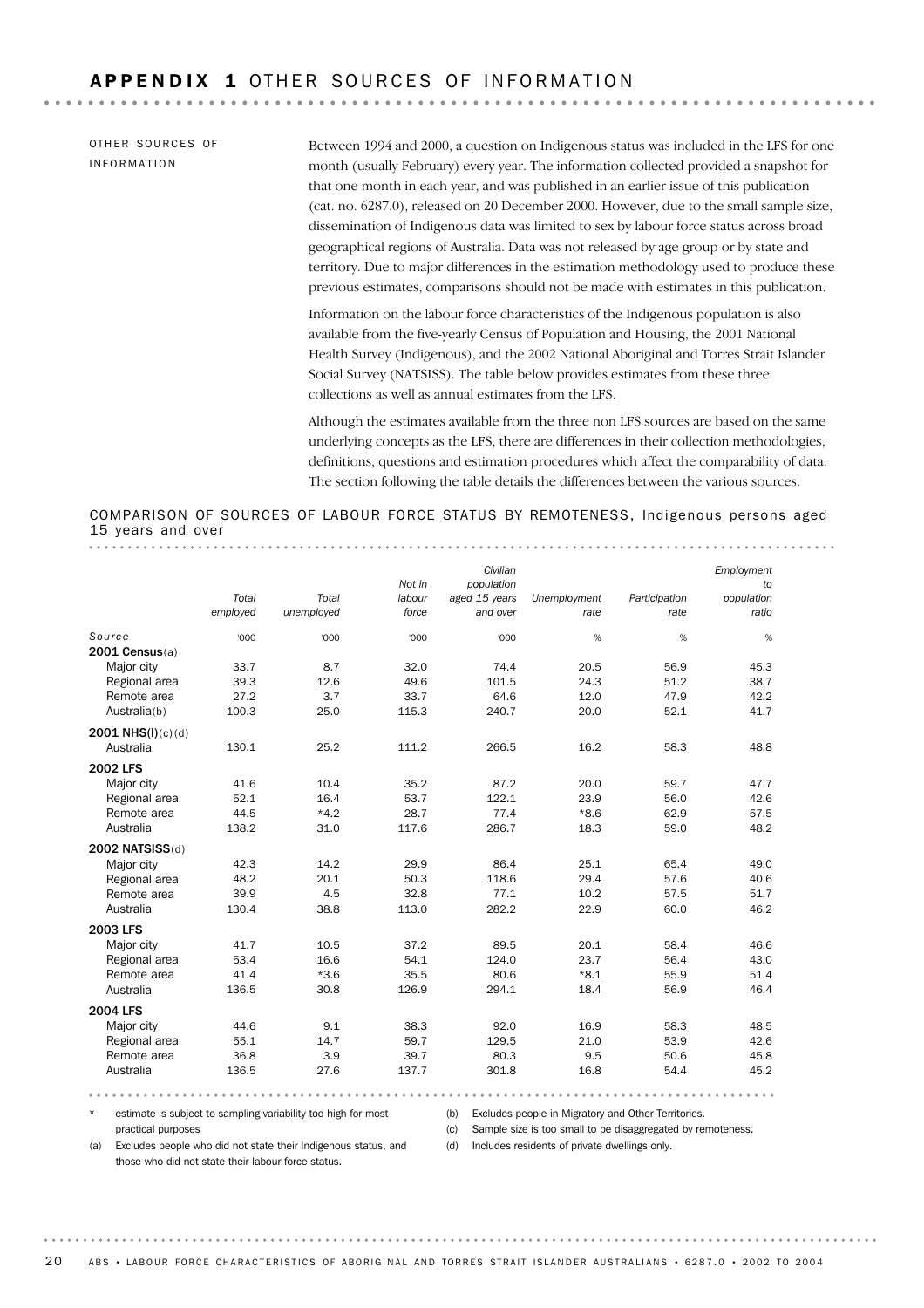#### POPULATION CENSUS

The five-yearly Census of Population and Housing is a comprehensive source of information on small population groups such as the Indigenous population. The Census also provides information for small geographic regions. However, the Census collects only a limited range of labour force information, and the questionnaire is mainly completed by people answering the questions by themselves (or by another householder on their behalf), without an interviewer present (although interviewers are used in most discrete Indigenous communities). Because the self-enumerated questionnaire module defines unemployment less precisely than the LFS, the estimates produced are not strictly comparable with those from the LFS.

The number of Indigenous people aged 15 years and over enumerated in the 2001 Census is lower than the 2001 estimated resident Indigenous population and subsequent low-series Indigenous population projections (used for the LFS Indigenous population benchmarks). To obtain the estimated resident Indigenous population for 2001, various adjustments were made to the 7 August 2001 Census estimates. These adjustments included accounting for non-response to the Aboriginal and Torres Strait Islander origin question, net Census undercount of Indigenous persons, and residents temporarily overseas on Census night. See the Explanatory Notes in *Experimental Estimates and Projections, Aboriginal and Torres Strait Islander Australians* (cat. no. 3238.0) for further information.

As a result of the differing population bases, estimates of labour force characteristics from the Census are substantially lower for the employed, though the difference is less pronounced for the unemployed. Estimates of rates, such as the unemployment or labour force participation rate, which do not depend on having the same base population, show Census results which are quite similar to estimates from other Indigenous data sources.

To be consistent with the estimates in this publication, the Census data used here are based on place of enumeration and exclude Indigenous people in Other Territories and Indigenous people who did not state their labour force status.

While the Census aims to derive labour force status on a basis comparable with the LFS, the Census questions are not as detailed, nor as comprehensive. Largely due to space limitations on the Census form, as well as constraints imposed by self-enumeration, the Census uses a shorter questionnaire module to determine labour force status. This shorter questionnaire module produces different estimates of employment, unemployment and not in the labour force, compared with the full LFS questionnaire (which was used in 80% of LFS interviews with Indigenous respondents, with a short questionnaire used in the remaining 20%, mainly in remote communities). The shortened set of questions cannot determine labour force status as precisely as the full LFS questionnaire does, resulting in some differences. Other differences occur because of the self-enumerated nature of the Census questions and the inevitable differences in interpretation among respondents. As a result, the LFS and Census definitions differ slightly for those employed, unemployed, and not in the labour force.

#### NATIONAL ABORIGINAL AND TORRES STRAIT ISLANDER SOCIAL SURVEY

The 2002 NATSISS was a survey of approximately 9,400 Indigenous persons, or about 1 in 30 of the total Indigenous population aged 15 years and over in Australia. Although the underlying concepts were the same as in the LFS, the questions and definitions relating to the labour force differed slightly from those used in the LFS.

The NATSISS estimates were benchmarked to the low series Indigenous population projections aged 15 years and over living in *private dwellings* in each state and territory, at 31 December 2002. Consequently, the NATSISS benchmarks are lower than the benchmarks used for LFS annual estimates, which include people living in other types of dwellings, such as hotels and boarding houses.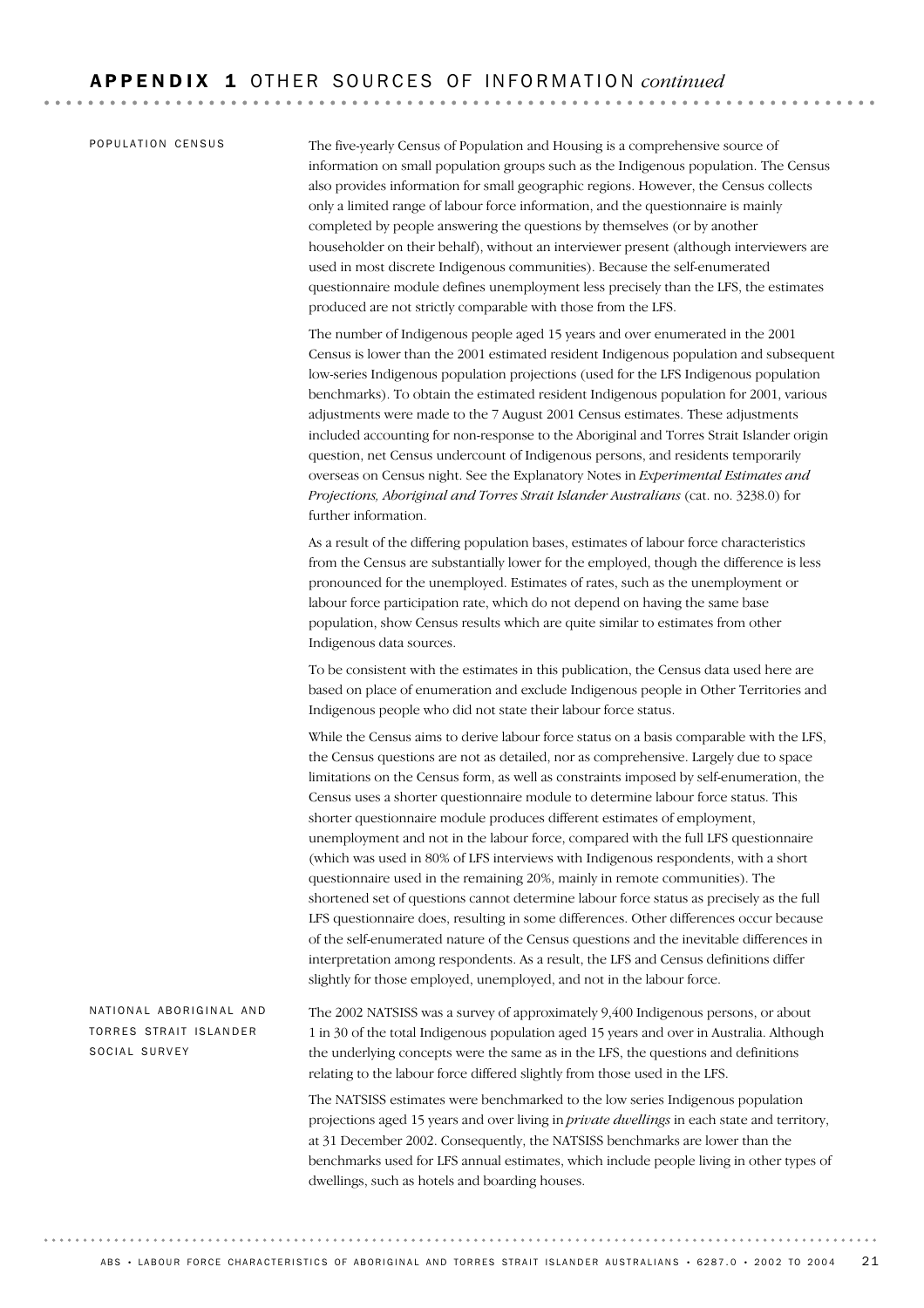| NATIONAL ABORIGINAL AND<br><b>TORRES STRAIT ISLANDER</b><br>SOCIAL SURVEY continued | In addition to the differing population basis, labour force estimates from NATSISS are<br>likely to be different to the LFS due to the use of a reduced questionnaire module in the<br>NATSISS. The reduced questionnaire module has been found to categorise 1% of<br>unemployed persons (as defined by the LFS) as not in the labour force. Also, there are<br>some situations where people would be classified as either unemployed or not in the<br>labour force in the LFS, but where the reduced questionnaire module is used, are<br>classified as employed (about 0.1% of employed). |
|-------------------------------------------------------------------------------------|----------------------------------------------------------------------------------------------------------------------------------------------------------------------------------------------------------------------------------------------------------------------------------------------------------------------------------------------------------------------------------------------------------------------------------------------------------------------------------------------------------------------------------------------------------------------------------------------|
|                                                                                     | NATSISS also differs from LFS practices by specifically asking about participation in<br>CDEP. All respondents were asked whether they were CDEP participants, regardless of<br>whether they reported having a job in the reference week or not. Therefore, some<br>respondents in the NATSISS who did not consider CDEP participation to be a job, were<br>classified as employed due to their participation in CDEP.                                                                                                                                                                       |
| NATIONAL HEALTH SURVEY<br>(INDIGENOUS)                                              | The 2001 NHS(I) results are based on a sample of 2,100 Indigenous people aged 15 years<br>and over. Although the NHS(I) included respondents from both Remote and<br>non-Remote areas of Australia, estimates are not released at this level due to the limited<br>sample size.                                                                                                                                                                                                                                                                                                              |
|                                                                                     | The 2001 NHS(I) was benchmarked to the estimated resident Indigenous population at<br>30 June 2001, living in <i>private dwellings</i> . This population count is based on results from<br>the 2001 Census of Population and Housing, and is part of the same low series<br>population projection used for the 2002 NATSISS benchmarks. The sample covered<br>usual residents of private dwellings only. Residents of dwellings such as hotels, motels,<br>hostels and hospitals, and visitors to private dwellings, were not included in the survey.                                        |
|                                                                                     | Information on labour force status was collected from people aged 15 years and over.<br>The NHS(I) also used a reduced question module (similar to that used in the NATSISS),<br>to determine labour force status. The question wording was changed for respondents in<br>Remote areas to specifically state that work included participation in CDEP, which is not<br>the case in the LFS questionnaire.                                                                                                                                                                                    |
| FUTURE DATA COLLECTIONS                                                             | In addition to the proposed future publication of annual estimates from the LFS, data on<br>the labour force characteristics of Indigenous people will be available from the 2004–05<br>National Aboriginal and Torres Strait Islander Health Survey (NATSIHS), the 2006 Census<br>and the 2008 NATSISS. Results from these collections are generally available in the year<br>following enumeration.                                                                                                                                                                                        |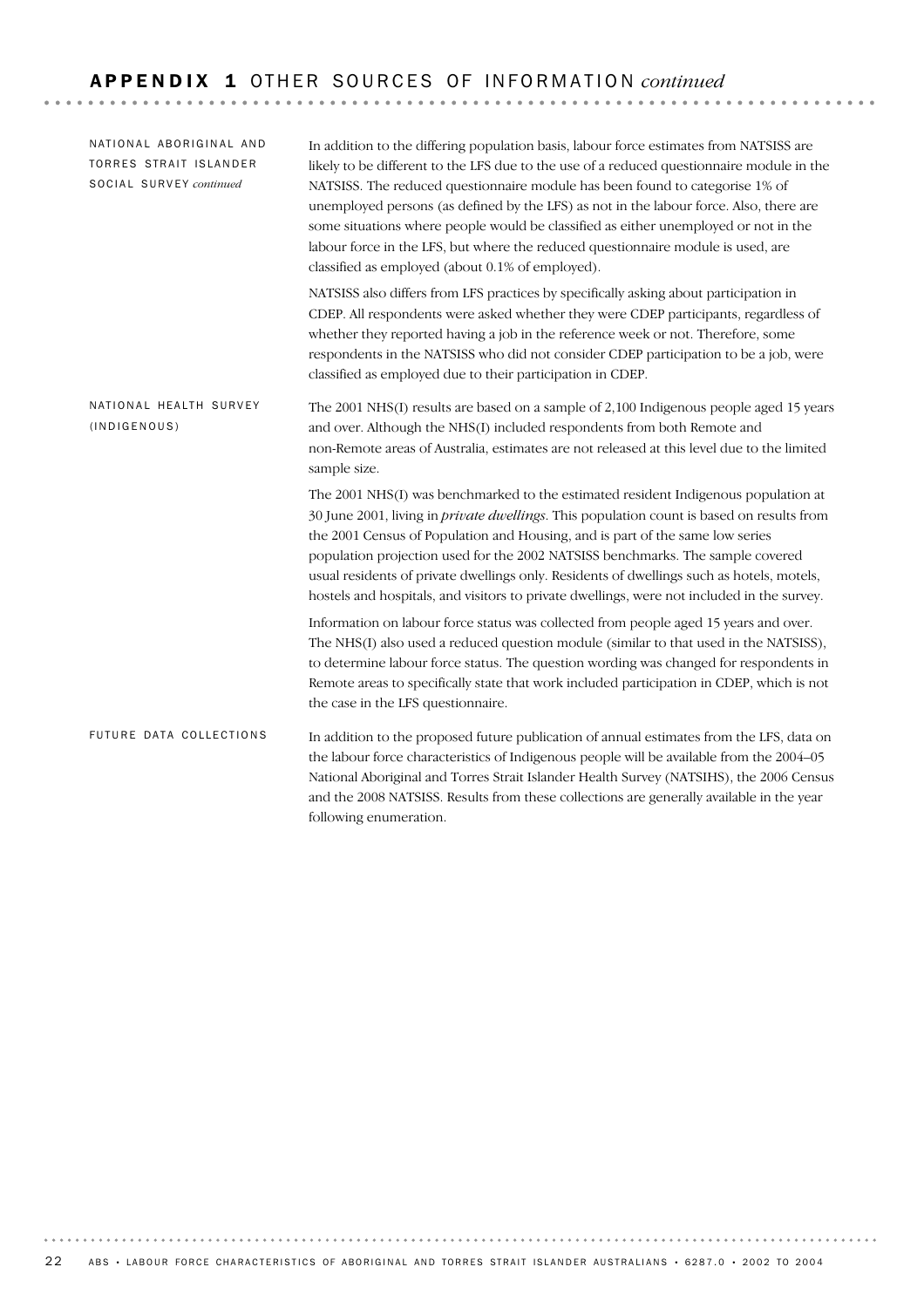| <b>COMPARISONS WITH OTHER</b><br>LFS ESTIMATES | The methodology used to produce the estimates in this publication can also be used to<br>produce estimates of the non-Indigenous population and total civilian population. The<br>table below shows these estimates for 2004. The non-Indigenous and civilian population<br>estimates have not been presented more broadly in this publication because there are a<br>number of considerations when making comparisons to the labour force characteristics<br>of Indigenous people.                                                                                                              |
|------------------------------------------------|--------------------------------------------------------------------------------------------------------------------------------------------------------------------------------------------------------------------------------------------------------------------------------------------------------------------------------------------------------------------------------------------------------------------------------------------------------------------------------------------------------------------------------------------------------------------------------------------------|
| Comparisons with<br>non-Indigenous population  | The Indigenous population has a younger age structure than the non-Indigenous<br>population, which can make comparisons misleading. It is possible to remove the effect<br>of the differences in age structures through age-standardisation. However, the estimates<br>in this publication have not been age-standardised. For this reason caution should be<br>used if a comparison of Indigenous and non-Indigenous estimates is made. This is<br>especially relevant in comparisons of rates and ratios, such as the participation rate, of<br>the Indigenous and non-Indigenous populations. |
| Comparisons with total<br>population estimates | While the total population estimates in this publication are from the LFS, the estimates<br>are not at all comparable to the monthly estimates released from the LFS. The monthly<br>estimates from the LFS are produced using:<br>• information from the current month only, rather than 12 months pooled as used for<br>the Indigenous estimates, and<br>■ different benchmarks to those used for the Indigenous estimates.<br>The estimates in this publication should be used in analysing the labour force<br>characteristics of Indigenous people only. If information on the labour force |

*Australia* (cat. no. 6202.0).

characteristics of the population more broadly is required refer to *Labour Force,*

ABS • LABOUR FORCE CHARACTERISTICS OF ABORIGINAL AND TORRES STRAIT ISLANDER AUSTRALIANS • 6287.0 • 2002 TO 2004 23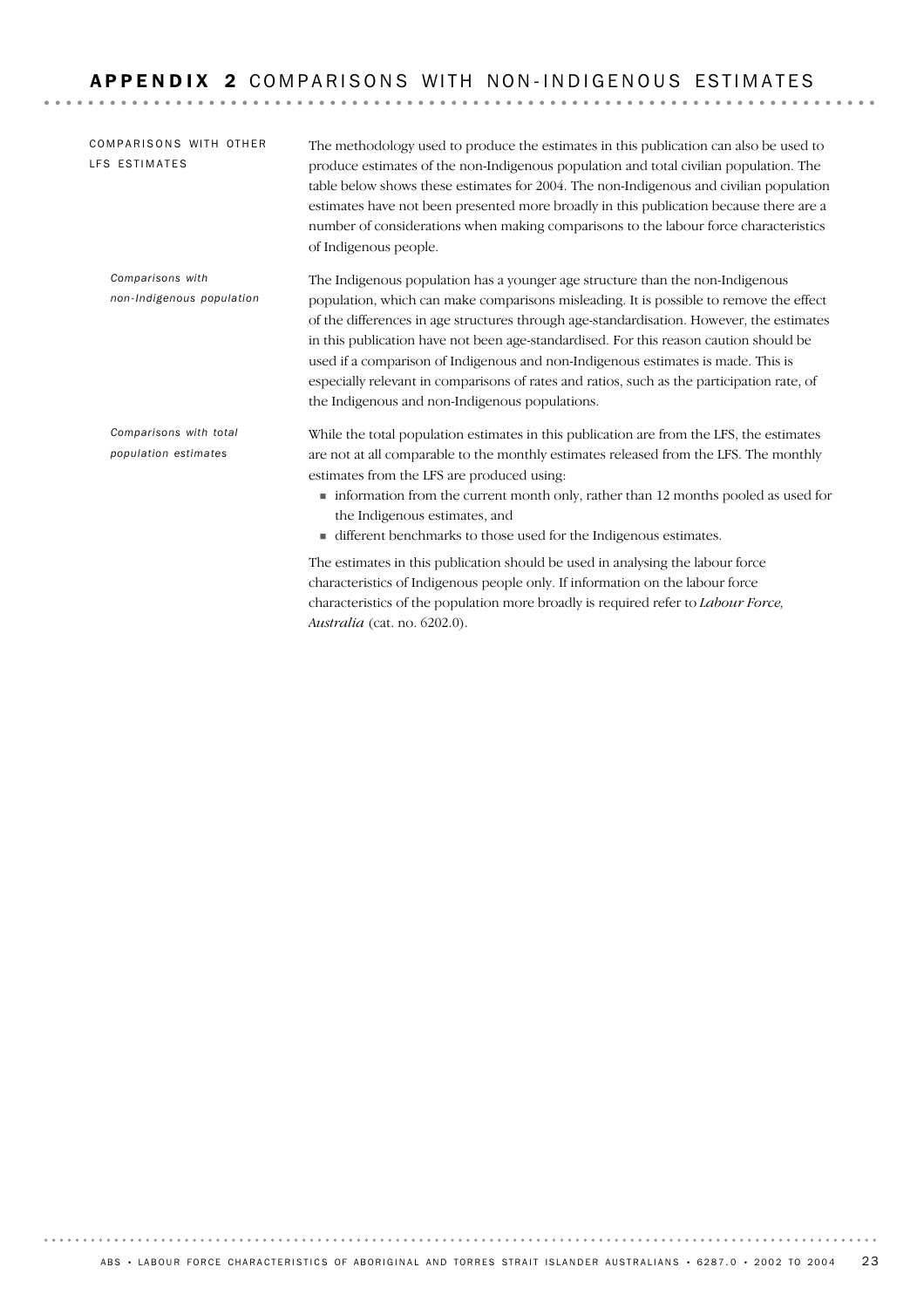*continued*

#### COMPARISON OF INDIGENOUS AND NON- INDIGENOUS ESTIMATES— 2004 *Not in Unemp-Employment Partici-Total Total Labour labour Civilian loyment to population pation unemployed force force population rate rate employed ratio* '000 '000 '000 '000 '000 % % % . . . . . . . . . . . . . . . . . . . 15 TO 64 YEARS Major city Indigenous 44.2 9.1 53.3 34.7 87.9 17.1 60.6 50.2 Non-Indigenous 6 436.7 356.2 6 792.9 2 232.0 9 024.9 5.2 75.3 71.3 *Civilian population 6 480.8 365.3 6 846.2 2 266.6 9 112.8 5.3 75.1 71.1* Regional area Indigenous 54.7 14.7 69.4 53.9 123.3 21.2 56.3 44.4 *Civilian population 2 789.8 190.9 2 980.6 1 089.1 4 069.7 6.4 73.2 68.6* Non-Indigenous 2 735.0 176.2 2 911.2 1 035.2 3 946.4 6.1 73.8 69.3 Remote area Indigenous 36.4 3.9 40.3 36.3 76.5 9.6 52.6 47.6 Non-Indigenous 207.0 5.8 212.8 50.4 263.2 2.7 80.9 78.6 *Civilian population 243.4 9.7 253.1 86.6 339.7 3.8 74.5 71.6* Australia Indigenous 135.3 27.6 163.0 124.8 287.7 17.0 56.6 47.0 Non-Indigenous 9 378.7 538.3 9 917.0 3 317.5 13 234.5 5.4 74.9 70.9 *Civilian population 9 514.0 565.9 10 079.9 3 442.3 13 522.2 5.6 74.5 70.4* 15 YEARS AND OVER Major city Indigenous 44.6 9.1 53.7 38.3 92.0 16.9 58.3 48.5 Non-Indigenous 6 543.9 357.4 6 901.3 3 773.4 10 674.7 5.2 64.7 61.3 *Civilian population 6 588.5 366.5 6 955.0 3 811.7 10 766.7 5.3 64.6 61.2* Regional area Indigenous 55.1 14.7 69.8 59.7 129.5 21.0 53.9 42.6 Non-Indigenous 2 805.7 176.7 2 982.4 1 819.3 4 801.7 5.9 62.1 58.4 *Civilian population 2 860.8 191.4 3 052.2 1 879.0 4 931.1 6.3 61.9 58.0* Remote area Indigenous 36.8 3.9 40.7 39.7 80.3 9.5 50.6 45.8 Non-Indigenous 213.7 5.8 219.5 80.9 300.4 2.7 73.1 71.1 *Civilian population 250.5 9.7 260.2 120.6 380.7 3.7 68.3 65.8* Australia Indigenous 136.5 27.6 164.1 137.7 301.8 16.8 54.4 45.2 Non-Indigenous 9 563.2 539.9 10 103.2 5 673.6 15 776.8 5.3 64.0 60.6 *Civilian population 9 699.7 567.6 10 267.3 5 811.3 16 078.6 5.5 63.9 60.3*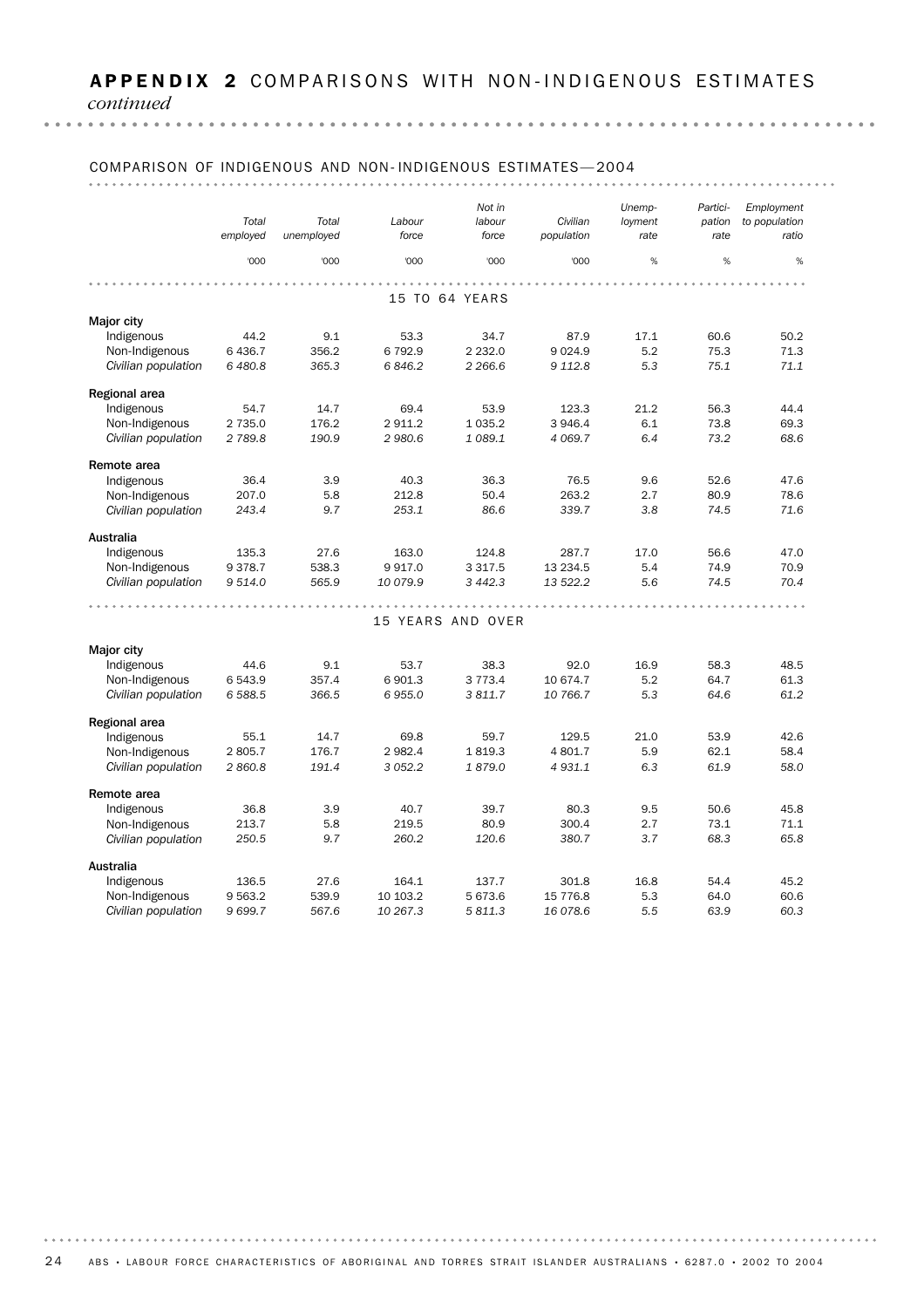# TECHNICAL NOTE

| RELIABILITY OF ESTIMATES | <b>1</b> Estimates from the LFS, as with data from all surveys, are subject to error. The data<br>presented in this publication are subject to two sources of error:<br>non-sampling error, which arises from imperfections in reporting, recording or<br>processing of data that can occur in any survey or census.<br>• sampling error, which occurs because data were obtained from a sample rather than<br>the entire population.                                                                                                                                                                                                                                                   |
|--------------------------|-----------------------------------------------------------------------------------------------------------------------------------------------------------------------------------------------------------------------------------------------------------------------------------------------------------------------------------------------------------------------------------------------------------------------------------------------------------------------------------------------------------------------------------------------------------------------------------------------------------------------------------------------------------------------------------------|
| NON-SAMPLING ERROR       | The main sources of non-sampling error are response errors and non-response bias.<br>$\mathbf{z}$<br>These may occur in any enumeration whether it is a full count or a sample.                                                                                                                                                                                                                                                                                                                                                                                                                                                                                                         |
|                          | Response errors include errors on the part of both respondents and interviewers.<br>3<br>These reporting errors may arise through inappropriate wording of questions,<br>misunderstanding of what data are required, inability or unwillingness to provide<br>accurate information, and mistakes in answers to questions.                                                                                                                                                                                                                                                                                                                                                               |
|                          | 4 Non-response bias arises because the persons for whom no response is available may<br>have different characteristics in relation to labour market behaviour than persons who<br>responded in the survey.                                                                                                                                                                                                                                                                                                                                                                                                                                                                              |
|                          | 5 Non-sampling errors are difficult to quantify in any collection. However, every effort<br>is made to minimise these errors in the LFS by careful design of questionnaires, intensive<br>training and supervision of interviewers and efficient operating procedures.<br>Non-response bias is minimised by call-backs to those households which do not<br>respond, and is compensated for in the estimation process.                                                                                                                                                                                                                                                                   |
|                          | <b>6</b> There are a number of other issues associated with collecting information from<br>Indigenous persons in communities in remote areas. One example is the<br>appropriateness of labour force concepts in areas without a significant labour market.<br>Although special procedures are used in some Indigenous communities, there may still<br>be some cultural and practical difficulties in applying standard labour force concepts in<br>these communities. Operational issues include the high turnover of trained interviewers<br>in remote areas, the seasonal fluctuations in population numbers as well as in<br>employment opportunities, and high population mobility. |
|                          | 7 Responses in the LFS may be given by any responsible adult in each selected<br>household. Reporting errors may arise when the respondent provides information for<br>another member of the household without being fully aware of their labour force details.<br>Although this is a minor issue for the survey in general, the higher mobility of<br>Indigenous household members may affect the reporting on details such as active job<br>search or availability for work.                                                                                                                                                                                                          |
| SAMPLING ERROR           | The LFS estimates are based on information obtained from a sample of the<br>8<br>population, and are subject to sampling error. Sampling error is the difference between<br>the estimate obtained from a particular sample and the value that would have been<br>obtained if the whole population were enumerated under the same procedures (referred<br>to as the 'population value').                                                                                                                                                                                                                                                                                                 |
| Standard error           | The most commonly used measure of sampling error is the standard error (SE). This<br>9<br>measure indicates the extent to which a survey estimate is likely to deviate from the true<br>population value by chance. There are about two chances in three (67%) that the sample<br>estimate will differ by less than one standard error from the estimates that would have<br>been obtained if all dwellings had been included in the survey, and about nineteen<br>chances in twenty (95%) that the difference will be less than two standard errors.                                                                                                                                   |
|                          | The magnitude of the sampling error depends on the sample design, the sample<br>10<br>size and the population variability. The larger the sample on which the estimates are<br>based, the smaller the sampling error. The main contribution to sampling error for the<br>Indigenous labour force estimates is the sample size.                                                                                                                                                                                                                                                                                                                                                          |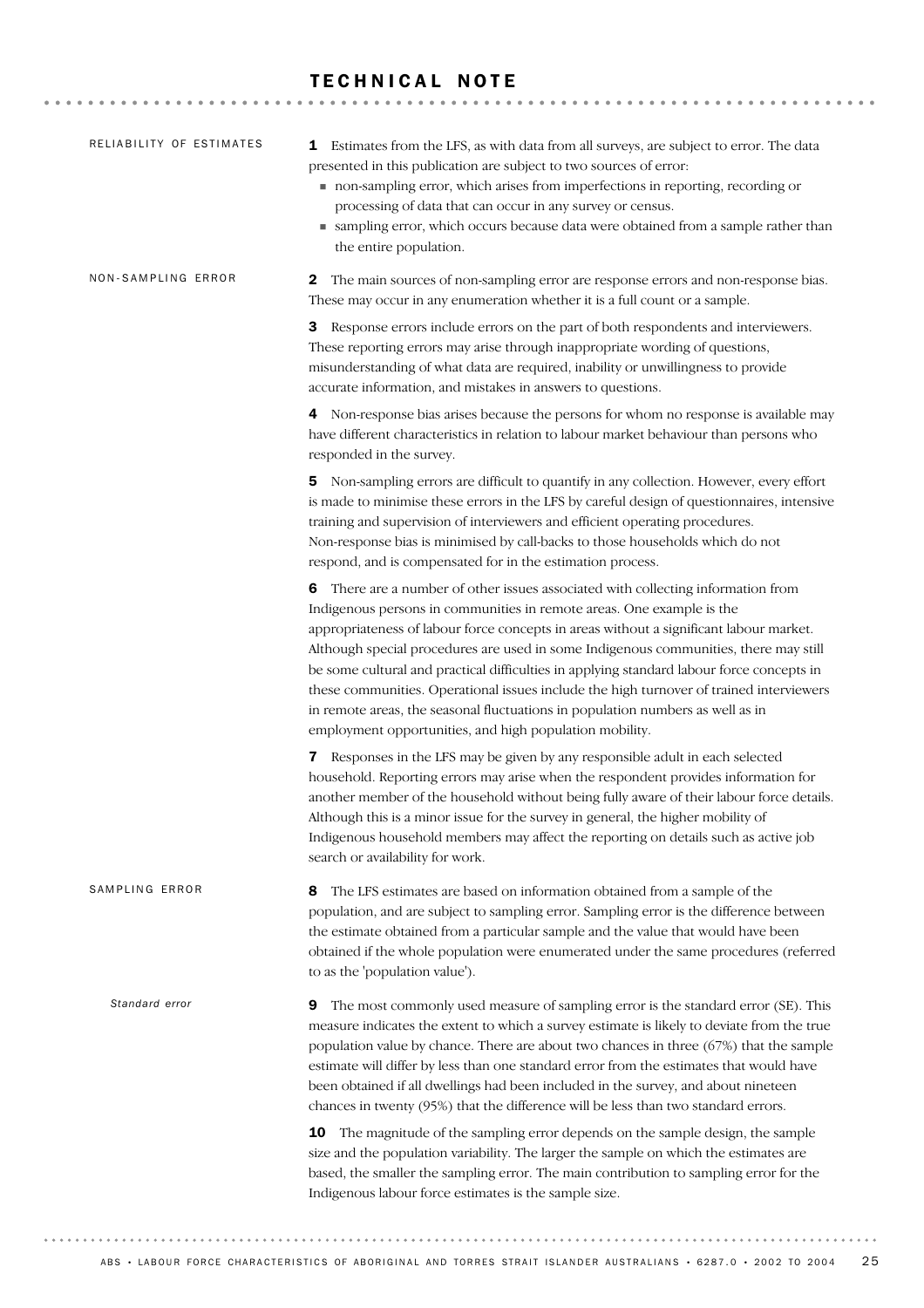| Standard error continued                          | <b>11</b> Movements in the level of an estimate are also subject to sampling variability. The<br>standard error of the movement depends on the levels of the estimates from which the<br>movement is obtained rather than the size of the movement. The standard errors for<br>both level estimates and movements between annual estimates are shown in the tables<br>in this section. The standard errors have been derived using the group jackknife method.                                                                                                                                                                                                |
|---------------------------------------------------|---------------------------------------------------------------------------------------------------------------------------------------------------------------------------------------------------------------------------------------------------------------------------------------------------------------------------------------------------------------------------------------------------------------------------------------------------------------------------------------------------------------------------------------------------------------------------------------------------------------------------------------------------------------|
| Relative standard error                           | 12 Another measure of sampling error is the relative standard error, which is obtained<br>by expressing the standard error as a percentage of the estimate to which it refers. The<br>smaller the sample estimate, the higher the relative standard error. The small sample size<br>of Indigenous persons results in estimates of labour force characteristics which are<br>considerably less precise and less stable than comparable aggregate estimates for<br>non-Indigenous persons. This is reflected in the relatively high standard errors for the<br>survey estimates derived for Indigenous persons.                                                 |
|                                                   | 13 Very small estimates are subject to such high standard errors, relative to the size of<br>the estimate, as to detract seriously from their value for most reasonable uses. In the<br>tables in this publication, only estimates with relative standard errors of 25% or less, are<br>considered sufficiently reliable for most purposes. Accordingly, while included in the<br>tables, estimates with relative standard errors greater than 25% are preceded by an<br>asterisk (e.g. *3.4), to indicate they are subject to high standard errors and should be<br>used with caution.                                                                       |
|                                                   | 14 Proportions and percentages (for example, unemployment rates) formed from the<br>ratio of two estimates are also subject to sampling error. The size of the error depends<br>on the accuracy of both the numerator and the denominator. A formula to approximate<br>the RSE of a proportion or percentage is:                                                                                                                                                                                                                                                                                                                                              |
|                                                   | $RSE(x/y) = \sqrt{[RSE(x)]^2 - [RSE(y)]^2}$                                                                                                                                                                                                                                                                                                                                                                                                                                                                                                                                                                                                                   |
| EXAMPLES OF CALCULATIONS<br>Level standard errors | This formula is only valid when x is a subset of y.<br>15<br><b>16</b> As an example of the calculation and use of standard errors, consider the estimate<br>of 136,500 Indigenous persons employed in 2004. The standard error for this estimate is<br>4,700. This indicates that there are about two chances in three that the true value (the<br>number that would have been obtained if the whole population had been included in<br>the survey) is within the range 131,800 to 141,200 (that is $136,500 + or - 4,700$ ). There<br>are about 19 chances in 20 that the true value is in the range 127,100 to 145,900 (that is<br>$136,500 + or -9,400$ . |
| Movement standard errors                          | 17<br>Standard errors can also be used to interpret the reliability of annual movement<br>estimates. For example, in 2003 there were an estimated 59,100 Indigenous females in<br>employment, increasing to 60,600 in the following year (a movement of 1,500). The<br>associated standard error for the movement estimate is 4,000. This indicates that there<br>are two chances in three that the true value of the movement is within the range -2,500<br>to 5,500 (that is $1,500 + or -4,000$ ). There are about 19 chances in 20 that the true value<br>is in the range $-6,500$ to 9,500 (that is $1,500 +$ or $-8,000$ ).                             |
| Differences between<br>estimates                  | Published estimates may also be used to calculate the difference between two<br>18<br>survey estimates (numbers or percentages). Such an estimate is subject to sampling<br>error. The sampling error of the difference between two estimates depends on their SEs<br>and the relationship (correlation) between them. An approximate SE of the difference<br>between two estimates (x-y) may be calculated by the following formula:                                                                                                                                                                                                                         |
|                                                   | $SE(x-y) = \sqrt{[SE(x)]^2 + [SE(y)]^2}$                                                                                                                                                                                                                                                                                                                                                                                                                                                                                                                                                                                                                      |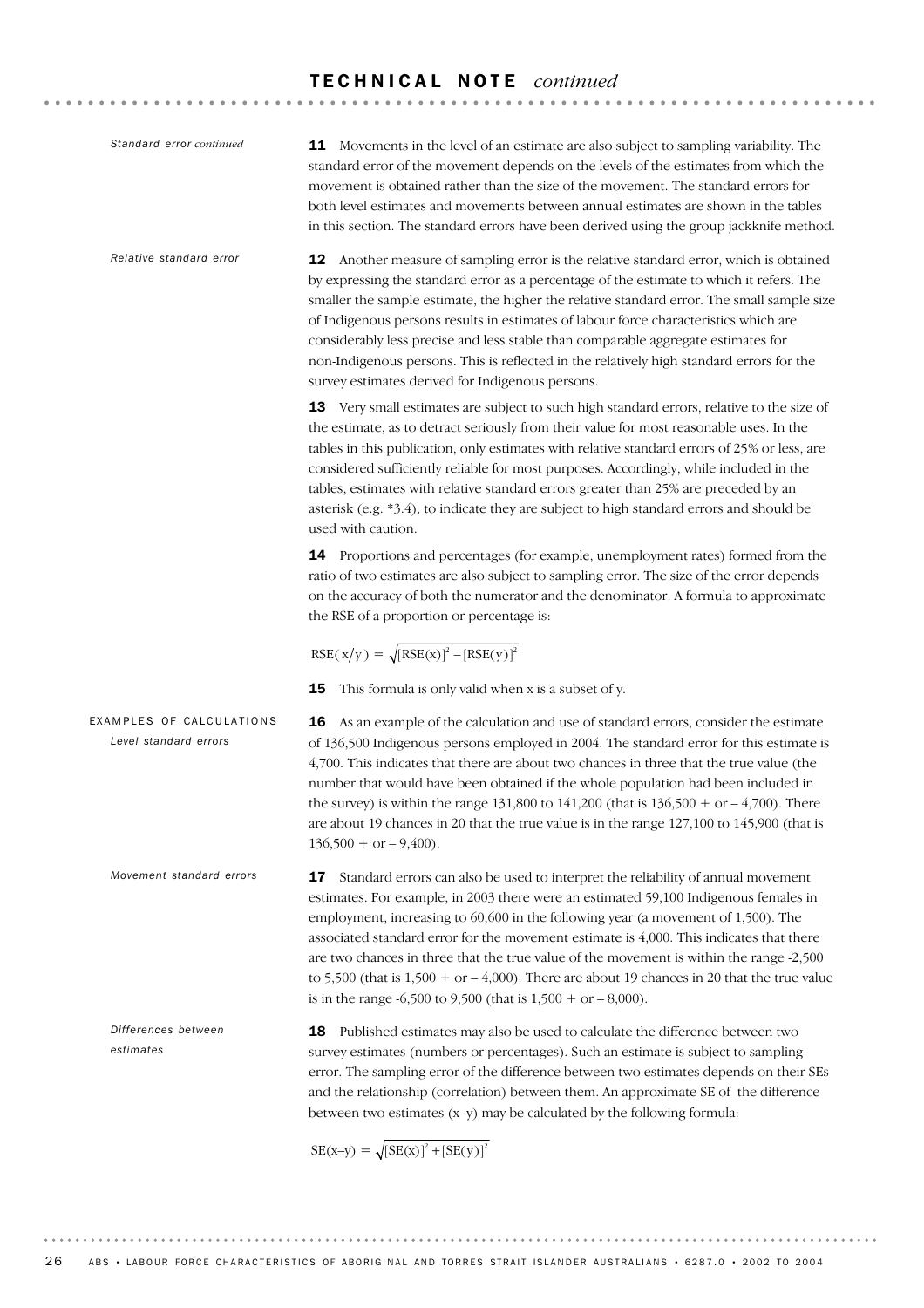*Differences between estimates continued*

19 While this formula will only be exact for differences between separate and uncorrelated characteristics or subpopulations, it is expected to provide a good approximation for all differences likely to be of interest in this publication.

20 For example, in 2004, the participation rate of Indigenous males was 62.9%, 16.6 percentage points higher than the rate of 46.3% for Indigenous females. The standard error of the difference between these two estimates can be calculated as follows:

$$
SE(x-y) = \sqrt{[SE(x)]^2 + [SE(y)]^2}
$$
  
=  $\sqrt{[1.7]^2 + [1.9]^2}$   
= 2.5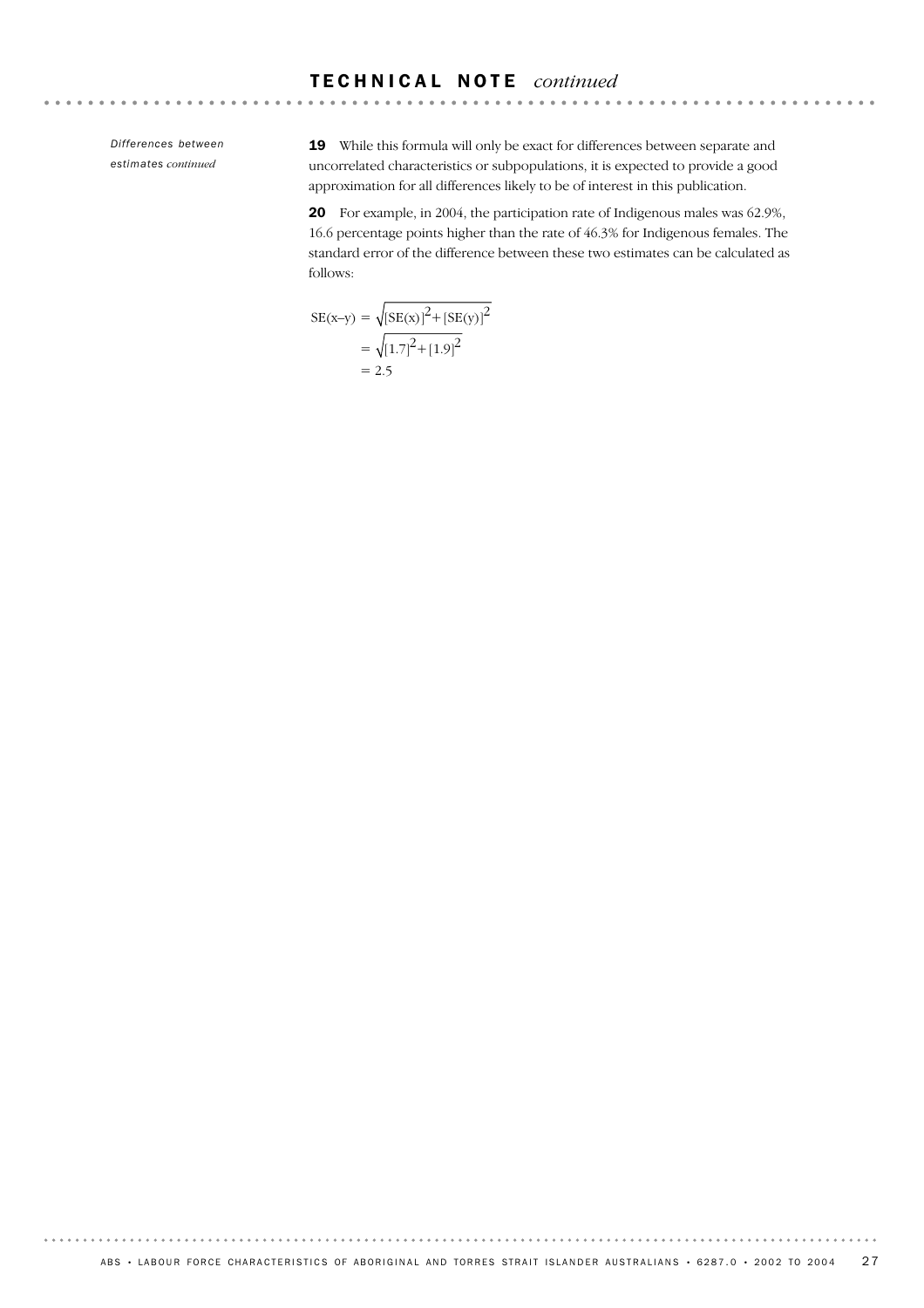#### L1 - STANDARD ERRORS FOR INDIGENOUS PERSONS AGED 15 YEARS AND OVER, Labour force status by remoteness —2002 to 2004

#### 

|                              |                   |                     |                 |                           | Civilian                                |                      |                       | Employment                |
|------------------------------|-------------------|---------------------|-----------------|---------------------------|-----------------------------------------|----------------------|-----------------------|---------------------------|
|                              | Total<br>employed | Total<br>unemployed | Labour<br>force | Not in<br>labour<br>force | population<br>aged 15 years<br>and over | Unemployment<br>rate | Participation<br>rate | to<br>population<br>ratio |
|                              | '000              | '000                | '000            | '000                      | '000                                    | pts                  | pts                   | pts                       |
|                              |                   |                     |                 |                           |                                         |                      |                       |                           |
|                              |                   |                     |                 | MALES                     |                                         |                      |                       |                           |
| 2002<br>Major city           | 1.4               | 0.9                 | 1.2             | 1.2                       | $\overline{\phantom{0}}$                | 2.9                  | 3.0                   | 3.4                       |
| Regional area                | 1.5               | 1.1                 | 1.5             | 1.5                       | 0.1                                     | 2.6                  | 2.5                   | 2.5                       |
| Remote area                  | 1.2               | 0.7                 | 0.8             | 0.8                       | 0.1                                     | 2.7                  | 2.1                   | 3.2                       |
| Australia                    | 2.4               | 1.7                 | 1.7             | 1.7                       | $\overline{\phantom{0}}$                | 1.8                  | 1.3                   | 1.7                       |
| 2003                         |                   |                     |                 |                           |                                         |                      |                       |                           |
| Major city                   | 1.3               | 0.7                 | 1.3             | 1.3                       |                                         | 2.2                  | 3.1                   | 3.1                       |
| Regional area                | 1.6               | 0.9                 | 1.8             | 1.8                       |                                         | 2.2                  | 3.0                   | 2.7                       |
| Remote area                  | 1.7               | 0.7                 | 1.7             | 1.7                       | $\overline{\phantom{0}}$                | 2.5                  | 4.1                   | 4.2                       |
| Australia                    | 2.0               | 1.3                 | 2.0             | 2.0                       |                                         | 1.3                  | 1.4                   | 1.4                       |
| 2004                         |                   |                     |                 |                           |                                         |                      |                       |                           |
| Major city                   | 1.2               | 0.8                 | 1.1             | 1.1                       |                                         | 2.7                  | 2.6                   | 2.7                       |
| Regional area<br>Remote area | 2.1<br>1.8        | 1.1<br>0.7          | 2.3<br>1.6      | 2.4<br>1.6                | 0.4<br>0.4                              | 2.7<br>3.0           | 3.7<br>4.2            | 3.4<br>4.6                |
| Australia                    | 2.8               | 1.4                 | 2.5             | 2.5                       |                                         | 1.6                  | 1.7                   | 1.9                       |
|                              |                   |                     |                 |                           |                                         |                      |                       |                           |
|                              |                   |                     |                 | <b>FEMALES</b>            |                                         |                      |                       |                           |
| 2002                         |                   |                     |                 |                           |                                         |                      |                       |                           |
| Major city                   | 1.2               | 0.6                 | 1.2             | 1.2                       | $\overline{\phantom{0}}$                | 2.8                  | 2.7                   | 2.7                       |
| Regional area                | 1.4               | 0.5                 | 1.4             | 1.4                       | $\overline{\phantom{0}}$                | 1.8                  | 2.2                   | 2.2                       |
| Remote area                  | 1.7               | 0.7                 | 1.5             | 1.5                       | $\qquad \qquad$                         | 3.1                  | 3.7                   | 4.4                       |
| Australia                    | 2.0               | 1.1                 | 1.9             | 1.9                       |                                         | 1.5                  | 1.3                   | 1.4                       |
| 2003                         |                   |                     |                 |                           |                                         |                      |                       |                           |
| Major city                   | 1.5               | 0.7                 | 1.2             | 1.2                       |                                         | 3.4                  | 2.6                   | 3.3                       |
| Regional area<br>Remote area | 1.9<br>1.9        | 0.9<br>0.6          | 1.5<br>2.1      | 1.6<br>2.1                | 0.1<br>0.1                              | 3.2<br>2.9           | 2.4<br>5.3            | 3.0<br>4.8                |
| Australia                    | 2.9               | 1.5                 | 2.7             | 2.7                       | $\overline{\phantom{0}}$                | 2.0                  | 1.8                   | 1.9                       |
| 2004                         |                   |                     |                 |                           |                                         |                      |                       |                           |
| Major city                   | 1.1               | 0.6                 | 1.2             | 1.2                       |                                         | 2.2                  | 2.4                   | 2.3                       |
| Regional area                | 1.4               | 0.9                 | 1.5             | 1.5                       | $\overline{\phantom{0}}$                | 2.7                  | 2.3                   | 2.1                       |
| Remote area                  | 2.1               | 0.6                 | 2.1             | 2.0                       |                                         | 3.5                  | 4.9                   | 4.9                       |
| Australia                    | 3.1               | 1.4                 | 2.9             | 2.9                       |                                         | 2.0                  | 1.9                   | 2.0                       |
|                              |                   |                     | A               | PERSONS                   |                                         |                      |                       |                           |
|                              |                   |                     |                 |                           |                                         |                      |                       |                           |
| 2002                         | 1.8               | 1.0                 | 1.7             | 1.7                       |                                         | 1.9                  | 1.9                   | 2.1                       |
| Major city<br>Regional area  | 2.0               | 1.2                 | 2.1             | 2.1                       | 0.1                                     | 1.6                  | 1.7                   | 1.6                       |
| Remote area                  | 2.7               | 1.3                 | 2.1             | 2.1                       | 0.1                                     | 2.7                  | 2.7                   | 3.5                       |
| <b>Australia</b>             | 2.9               | 2.2                 | 2.4             | $2.4\,$                   | $\overline{\phantom{0}}$                | $1.3\,$              | 0.8                   | 1.0                       |
|                              |                   |                     |                 |                           |                                         |                      |                       |                           |
| 2003<br>Major city           | 2.3               | 1.0                 | 2.1             | 2.1                       |                                         | 2.1                  | 2.3                   | 2.6                       |
| Regional area                | 2.4               | 1.4                 | 2.5             | 2.5                       | 0.1                                     | 1.9                  | 2.0                   | 1.9                       |
| Remote area                  | 3.0               | 1.2                 | 3.3             | 3.3                       | 0.1                                     | 2.5                  | 4.0                   | 3.7                       |
| <b>Australia</b>             | 4.0               | 2.2                 | 4.1             | 4.1                       |                                         | $1.2\,$              | $1.4\,$               | 1.3                       |
| 2004                         |                   |                     |                 |                           |                                         |                      |                       |                           |
| Major city                   | 1.8               | 1.1                 | 1.7             | 1.7                       |                                         | 2.0                  | 1.8                   | 2.0                       |
| Regional area                | 3.0               | 1.7                 | 3.2             | 3.3                       | 0.4                                     | 2.2                  | 2.5                   | 2.3                       |
| Remote area                  | 3.1               | 0.8                 | 3.0             | 3.0                       | 0.4                                     | 2.1                  | 3.7                   | 3.8                       |
| <b>Australia</b>             | 4.7               | 2.0                 | 4.3             | 4.3                       |                                         | 1.3                  | 1.4                   | 1.5                       |
|                              |                   |                     |                 |                           |                                         |                      |                       | 0.0.0                     |

— nil or rounded to zero (including null cells)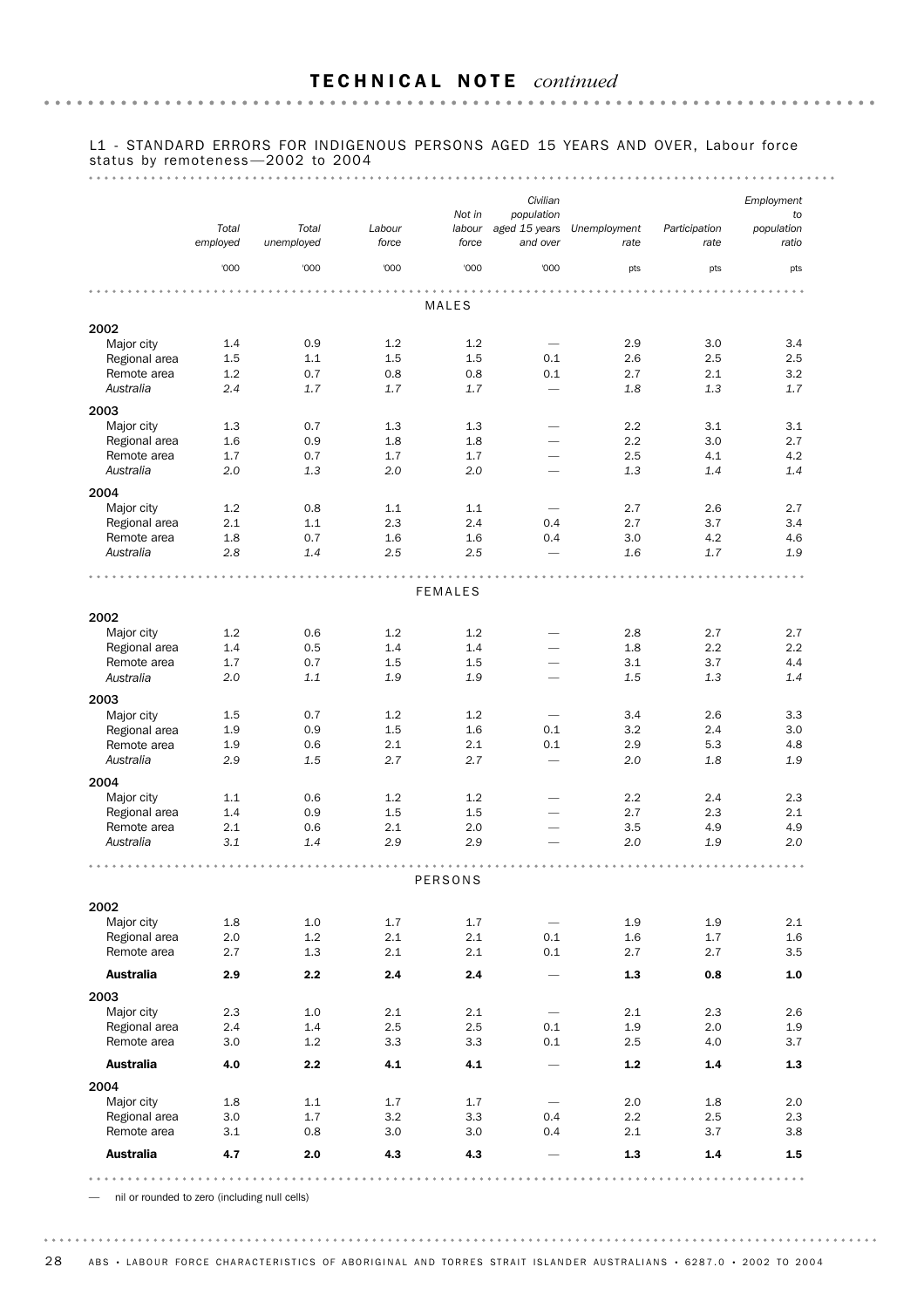#### L2 - STANDARD ERRORS FOR INDIGENOUS PERSONS AGED 15 YEARS AND OVER, Labour force status by age groups —2002 to 2004

#### 

|                  | Total<br>employed | Total<br>unemployed | Labour<br>force | Not in<br>labour<br>force | Civilian<br>population<br>aged 15 years<br>and over | Unemployment<br>rate | Participation<br>rate | Employment<br>to<br>population<br>ratio |
|------------------|-------------------|---------------------|-----------------|---------------------------|-----------------------------------------------------|----------------------|-----------------------|-----------------------------------------|
|                  | '000              | '000                | '000            | '000                      | '000                                                | pts                  | pts                   | pts                                     |
|                  |                   |                     |                 |                           |                                                     |                      |                       |                                         |
|                  |                   |                     |                 | MALES                     |                                                     |                      |                       |                                         |
| 2002             |                   |                     |                 |                           |                                                     |                      |                       |                                         |
| 15 to 24 years   | 1.3               | 0.7                 | 1.0             | 1.0                       | $\overline{\phantom{0}}$                            | 2.6                  | 2.2                   | 2.9                                     |
| 25 to 44 years   | 1.8               | 1.2                 | 1.1             | 1.1                       |                                                     | 2.5                  | 1.8                   | 2.8                                     |
| 45 years or more | 1.2               | 0.5                 | 1.2             | 1.2                       | $\overline{\phantom{0}}$                            | 3.1                  | 3.5                   | 3.6                                     |
| Total            | 2.4               | 1.7                 | 1.7             | 1.7                       | $\overline{\phantom{0}}$                            | 1.8                  | 1.3                   | 1.7                                     |
| 15 to 64 years   | 2.3               | 1.7                 | 1.7             | 1.8                       | 0.9                                                 | 1.8                  | 1.3                   | 1.8                                     |
| 2003             |                   |                     |                 |                           |                                                     |                      |                       |                                         |
| 15 to 24 years   | 1.4               | 0.7                 | 1.4             | 1.4                       |                                                     | 2.3                  | 3.2                   | 3.1                                     |
| 25 to 44 years   | 1.3               | 1.0                 | 1.2             | 1.2                       | $\overline{\phantom{0}}$                            | 2.1                  | 1.9                   | 2.0                                     |
| 45 years or more | 0.9               | 0.4                 | 0.8             | 0.8                       | $\overline{\phantom{0}}$                            | 2.1                  | 2.4                   | 2.6                                     |
| Total            | 2.0               | 1.3                 | 2.0             | 2.0                       |                                                     | 1.3                  | 1.4                   | 1.4                                     |
| 15 to 64 years   | 2.1               | 1.3                 | 2.1             | 2.1                       | 0.9                                                 | 1.3                  | 1.5                   | 1.4                                     |
| 2004             |                   |                     |                 |                           |                                                     |                      |                       |                                         |
| 15 to 24 years   | 1.6               | 1.1                 | 1.5             | 1.5                       |                                                     | 3.7                  | 3.2                   | 3.3                                     |
| 25 to 44 years   | 1.6               | 0.7                 | 1.6             | 1.6                       |                                                     | 1.6                  | 2.5                   | 2.6                                     |
| 45 years or more | 1.3               | 0.5                 | 1.1             | 1.1                       | $\overline{\phantom{0}}$                            | 3.3                  | 3.2                   | 3.6                                     |
| Total            | 2.8               | 1.4                 | 2.5             | 2.5                       | $\overline{\phantom{a}}$                            | 1.6                  | 1.7                   | 1.9                                     |
| 15 to 64 years   | 2.9               | 1.4                 | 2.6             | 2.4                       | 1.2                                                 | 1.6                  | 1.7                   | 2.0                                     |
|                  |                   |                     |                 | <b>FEMALES</b>            |                                                     |                      |                       |                                         |
|                  |                   |                     |                 |                           |                                                     |                      |                       |                                         |
| 2002             |                   |                     |                 |                           |                                                     |                      |                       |                                         |
| 15 to 24 years   | 1.2               | 0.6                 | 1.2             | 1.2                       |                                                     | 2.5                  | 2.8                   | 2.7                                     |
| 25 to 44 years   | 1.4               | 0.7                 | 1.3             | 1.3                       |                                                     | 1.8                  | 2.0                   | 2.1                                     |
| 45 years or more | 0.9               | 0.3                 | 1.0             | 1.0                       |                                                     | 2.4                  | 2.6                   | 2.5                                     |
| Total            | 2.0               | 1.1                 | 1.9             | 1.9                       | $\overline{\phantom{m}}$                            | 1.5                  | 1.3                   | 1.4                                     |
| 15 to 64 years   | 2.0               | 1.1                 | 2.0             | 2.0                       | 0.7                                                 | 1.5                  | 1.4                   | 1.5                                     |
| 2003             |                   |                     |                 |                           |                                                     |                      |                       |                                         |
| 15 to 24 years   | 1.3               | 1.0                 | 1.2             | 1.2                       |                                                     | 4.1                  | 2.6                   | 3.0                                     |
| 25 to 44 years   | 1.9               | 0.9                 | 1.8             | 1.8                       | -                                                   | 2.6                  | 2.6                   | 2.7                                     |
| 45 years or more | 1.2               | 0.5                 | 1.2             | 1.2                       |                                                     | 3.3                  | 3.1                   | 3.1                                     |
| Total            | 2.9               | 1.5                 | 2.7             | 2.7                       | ÷,                                                  | 2.0                  | 1.8                   | 1.9                                     |
| 15 to 64 years   | 3.0               | 1.5                 | 2.8             | 3.0                       | 0.8                                                 | 2.0                  | 2.0                   | 2.1                                     |
| 2004             |                   |                     |                 |                           |                                                     |                      |                       |                                         |
| 15 to 24 years   | 1.1               | 0.6                 | 1.0             | 1.0                       | $\overline{\phantom{0}}$                            | 2.6                  | 2.2                   | 2.3                                     |
| 25 to 44 years   | 2.1               | 0.9                 | 1.9             | 1.9                       |                                                     | 2.7                  | 2.7                   | 3.0                                     |
| 45 years or more | 1.2               | 0.4                 | 1.2             | 1.2                       |                                                     | 2.5                  | 3.1                   | 3.0                                     |
| Total            | 3.1               | 1.4                 | 2.9             | 2.9                       | $\overline{\phantom{0}}$                            | 2.0                  | 1.9                   | 2.0                                     |
| 15 to 64 years   | 3.1               | 1.4                 | 2.9             | 3.2                       | 1.2                                                 | 2.0                  | 2.0                   | 2.1                                     |
|                  |                   |                     |                 |                           |                                                     |                      |                       |                                         |

— nil or rounded to zero (including null cells)

ABS • LABOUR FORCE CHARACTERISTICS OF ABORIGINAL AND TORRES STRAIT ISLANDER AUSTRALIANS • 6287.0 • 2002 TO 2004 29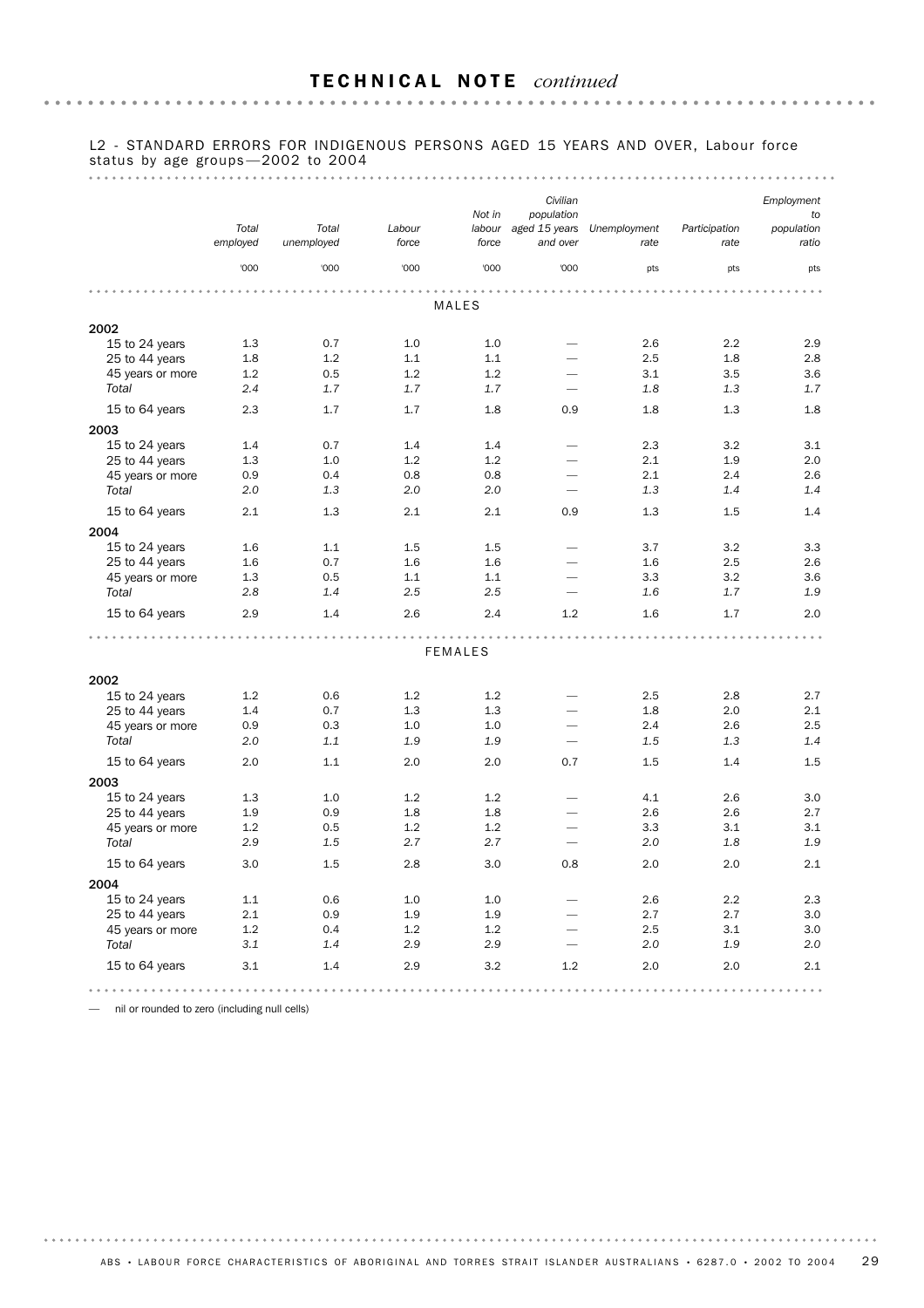#### L2 - STANDARD ERRORS FOR INDIGENOUS PERSONS AGED 15 YEARS AND OVER, Labour force status by age groups —2002 to 2004 *continued*

#### 

|                  |          |            |        |                  | Civilian                    |                      |               | Employment          |
|------------------|----------|------------|--------|------------------|-----------------------------|----------------------|---------------|---------------------|
|                  | Total    | Total      | Labour | Not in<br>labour | population<br>aged 15 years |                      | Participation | to                  |
|                  | employed | unemployed | force  | force            | and over                    | Unemployment<br>rate | rate          | population<br>ratio |
|                  |          |            |        |                  |                             |                      |               |                     |
|                  | '000     | '000       | '000   | '000             | '000                        | pts                  | pts           | pts                 |
|                  |          |            |        |                  |                             |                      |               |                     |
|                  |          |            |        | <b>PERSONS</b>   |                             |                      |               |                     |
| 2002             |          |            |        |                  |                             |                      |               |                     |
| 15 to 24 years   | 1.9      | 0.8        | 1.6    | 1.6              |                             | 1.8                  | 1.9           | 2.1                 |
| 25 to 44 years   | 2.1      | 1.5        | 1.6    | 1.6              |                             | 1.7                  | 1.2           | 1.6                 |
| 45 years or more | 1.7      | 0.6        | 1.6    | 1.6              |                             | 2.1                  | 2.3           | 2.4                 |
| <b>Total</b>     | 2.9      | 2.2        | 2.4    | 2.4              |                             | 1.3                  | 0.8           | $1.0$               |
| 15 to 64 years   | 2.8      | 2.2        | 2.4    | 2.5              | 1.3                         | 1.3                  | 0.9           | 1.1                 |
| 2003             |          |            |        |                  |                             |                      |               |                     |
| 15 to 24 years   | 2.3      | 1.3        | 2.4    | 2.4              |                             | 2.3                  | 2.6           | 2.5                 |
| 25 to 44 years   | 2.1      | 1.6        | 2.1    | 2.1              |                             | 1.8                  | 1.6           | 1.6                 |
| 45 years or more | 1.7      | 0.7        | 1.6    | 1.6              |                             | 2.3                  | 2.2           | 2.4                 |
| <b>Total</b>     | 4.0      | 2.2        | 4.1    | 4.1              |                             | 1.2                  | 1.4           | 1.3                 |
| 15 to 64 years   | 4.1      | 2.2        | 4.3    | 4.5              | 1.3                         | 1.3                  | 1.5           | 1.5                 |
| 2004             |          |            |        |                  |                             |                      |               |                     |
| 15 to 24 years   | 2.1      | 1.1        | 2.2    | 2.2              |                             | 2.1                  | 2.3           | 2.2                 |
| 25 to 44 years   | 3.0      | 1.3        | 2.8    | 2.8              |                             | 1.6                  | 2.1           | 2.2                 |
| 45 years or more | 1.9      | 0.6        | 1.8    | 1.8              |                             | 2.1                  | 2.4           | 2.6                 |
| <b>Total</b>     | 4.7      | 2.0        | 4.3    | 4.3              |                             | 1.3                  | 1.4           | 1.5                 |
| 15 to 64 years   | 4.5      | 2.0        | 4.3    | 4.5              | 1.6                         | 1.3                  | 1.5           | 1.6                 |
|                  |          |            |        |                  |                             |                      |               |                     |

— nil or rounded to zero (including null cells)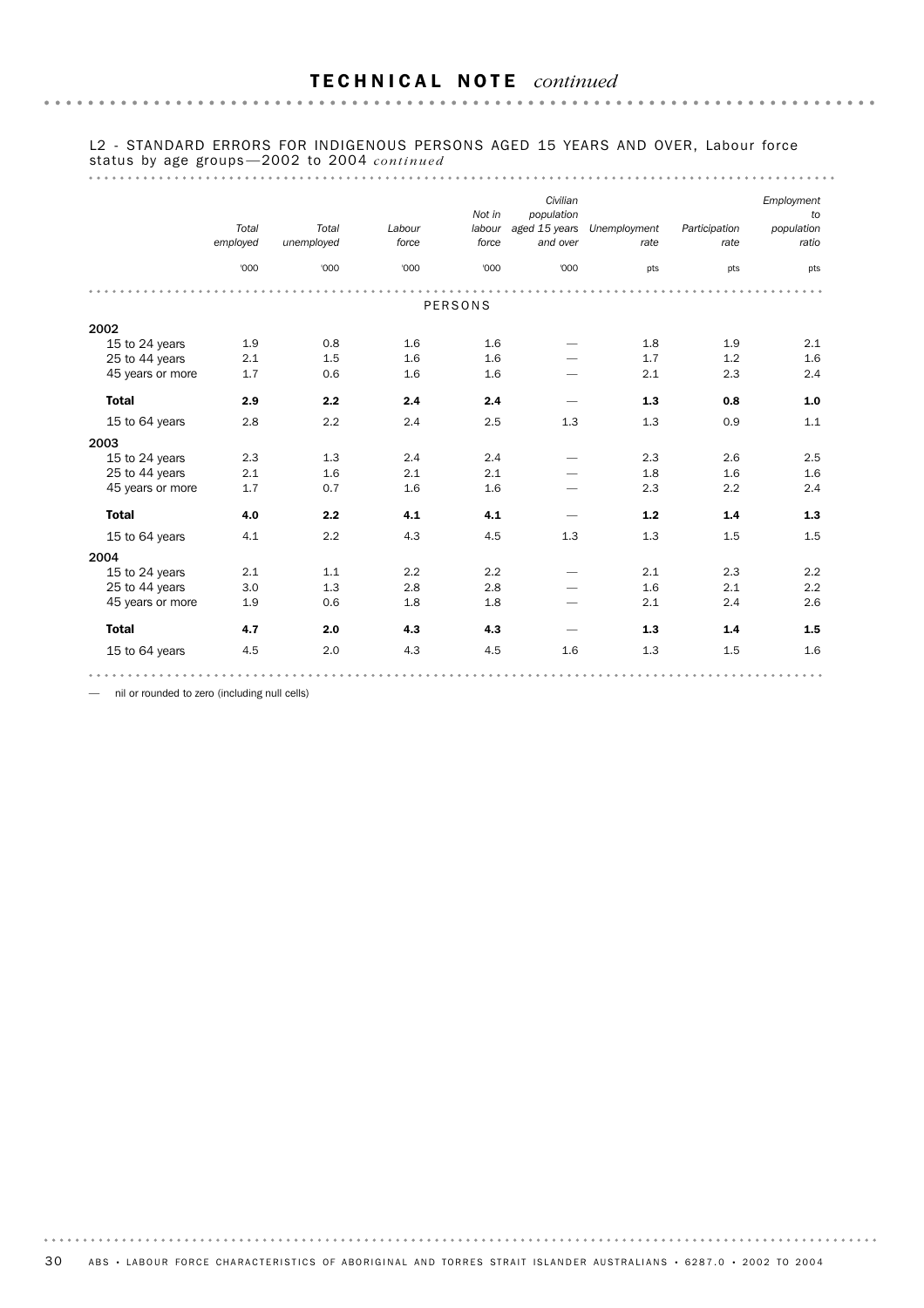# L3 - STANDARD ERRORS FOR INDIGENOUS PERSONS AGED 15 TO 64 YEARS, Labour force status by remoteness —2002 to 2004

|                             | Total    | Total      | Labour | Not in         | Civilian<br>labour population aged |                      | Participation | Employment<br>to population |
|-----------------------------|----------|------------|--------|----------------|------------------------------------|----------------------|---------------|-----------------------------|
|                             | employed | unemployed | force  | force          | 15 to 64 years                     | Unemployment<br>rate | rate          | ratio                       |
|                             | '000     | '000       | '000   | '000           | '000                               | pts                  | pts           | pts                         |
|                             |          |            |        |                |                                    |                      |               |                             |
|                             |          |            |        | MALES          |                                    |                      |               |                             |
| 2002                        |          |            |        |                |                                    |                      |               |                             |
| Major city                  | 1.4      | 0.9        | 1.2    | 1.1            | 0.4                                | 2.9                  | 2.8           | 3.3                         |
| Regional area               | 1.5      | 1.1        | 1.5    | 1.4            | 0.5                                | 2.7                  | 2.5           | 2.6                         |
| Remote area                 | 1.1      | 0.7        | 0.8    | 0.9            | 0.7                                | 2.7                  | 2.4           | 3.6                         |
| Australia                   | 2.3      | 1.7        | 1.7    | 1.8            | 0.9                                | 1.8                  | 1.3           | 1.8                         |
| 2003                        |          |            |        |                |                                    |                      |               |                             |
| Major city                  | 1.3      | 0.7        | 1.4    | 1.3            | 0.3                                | 2.2                  | 3.1           | 3.0                         |
| Regional area               | 1.6      | 0.9        | 1.8    | 1.9            | 0.4                                | 2.2                  | 3.2           | 2.8                         |
| Remote area                 | 1.7      | 0.7        | 1.7    | 1.5            | 0.7                                | 2.5                  | 4.0           | 4.3                         |
| Australia                   | 2.1      | 1.3        | 2.1    | 2.1            | 0.9                                | 1.3                  | 1.5           | 1.4                         |
| 2004                        |          |            |        |                |                                    |                      |               |                             |
| Major city                  | 1.2      | 0.8        | 1.1    | 1.1            | 0.5                                | 2.7                  | 2.5           | 2.6                         |
| Regional area               | 2.1      | 1.1        | 2.3    | 2.4            | 1.0                                | 2.7                  | 3.8           | 3.5                         |
| Remote area                 | 1.9      | 0.7        | 1.7    | 1.7            | 0.7                                | 3.1                  | 4.5           | 4.9                         |
| Australia                   | 2.9      | 1.4        | 2.6    | 2.4            | 1.2                                | 1.6                  | 1.7           | 2.0                         |
|                             |          |            |        |                |                                    |                      |               |                             |
|                             |          |            |        | <b>FEMALES</b> |                                    |                      |               |                             |
| 2002                        |          |            |        |                |                                    |                      |               |                             |
| Major city                  | 1.3      | 0.6        | 1.3    | 1.2            | 0.4                                | 2.8                  | 2.8           | 2.8                         |
| Regional area               | 1.4      | 0.5        | 1.4    | 1.5            | 0.5                                | 1.8                  | 2.4           | 2.4                         |
| Remote area                 | 1.7      | 0.7        | 1.5    | 1.5            | 0.4                                | 3.2                  | 3.9           | 4.7                         |
| Australia                   | 2.0      | 1.1        | 2.0    | 2.0            | 0.7                                | 1.5                  | 1.4           | 1.5                         |
| 2003                        |          |            |        |                |                                    |                      |               |                             |
| Major city                  | 1.5      | 0.7        | 1.2    | 1.2            | 0.4                                | 3.3                  | 2.6           | 3.3                         |
| Regional area               | 2.0      | 0.9        | 1.7    | 1.8            | 0.5                                | 3.3                  | 2.8           | 3.3                         |
| Remote area                 | 1.9      | 0.6        | 2.1    | 2.3            | 0.6                                | 2.9                  | 5.6           | 5.0                         |
| Australia                   | 3.0      | 1.5        | 2.8    | 3.0            | 0.8                                | 2.0                  | 2.0           | 2.1                         |
| 2004                        |          |            |        |                |                                    |                      |               |                             |
|                             | 1.1      | 0.6        | 1.2    | 1.3            | 0.7                                | 2.2                  | 2.6           | 2.5                         |
| Major city<br>Regional area | 1.4      | 0.9        | 1.5    | 1.6            | 0.6                                | 2.7                  | 2.4           | 2.3                         |
| Remote area                 | 2.2      | 0.6        | 2.1    | 2.3            | 0.6                                | 3.5                  | 5.6           | 5.5                         |
| Australia                   | 3.1      | 1.4        | 2.9    | 3.2            | 1.2                                | 2.0                  | 2.0           | 2.1                         |
|                             |          |            |        |                |                                    |                      |               |                             |

ABS • LABOUR FORCE CHARACTERISTICS OF ABORIGINAL AND TORRES STRAIT ISLANDER AUSTRALIANS • 6287.0 • 2002 TO 2004 31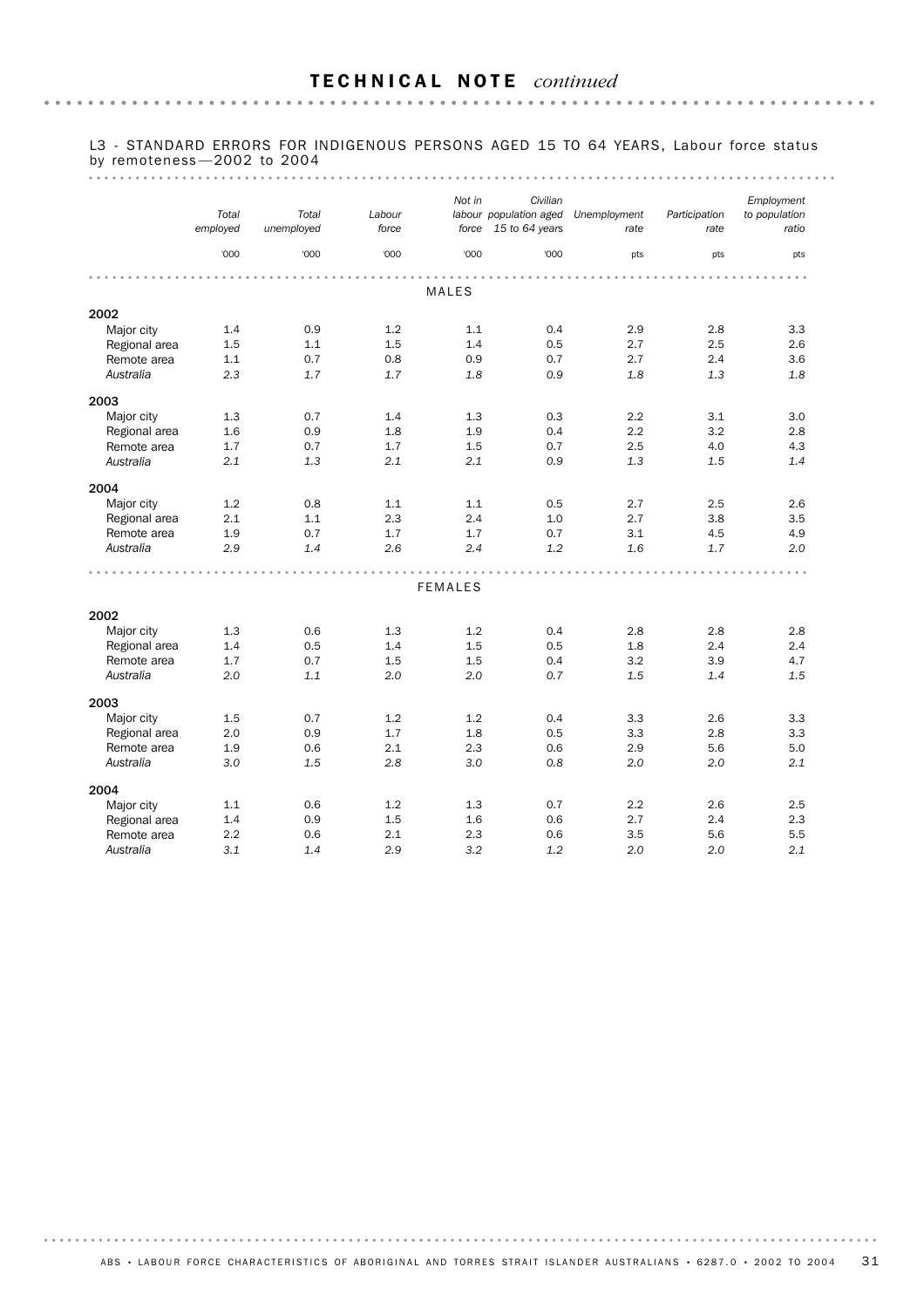#### L3 - STANDARD ERRORS FOR INDIGENOUS PERSONS AGED 15 TO 64 YEARS, Labour force status by remoteness —2002 to 2004 *continued*

# 

|                  | Total<br>employed | Total<br>unemployed | Labour<br>force | Not in<br>force | Civilian<br>labour population aged<br>15 to 64 years | Unemployment<br>rate | Participation<br>rate | Employment<br>to population<br>ratio |
|------------------|-------------------|---------------------|-----------------|-----------------|------------------------------------------------------|----------------------|-----------------------|--------------------------------------|
|                  | '000              | '000                | '000            | '000            | '000                                                 | pts                  | pts                   | pts                                  |
|                  |                   |                     |                 |                 |                                                      |                      |                       |                                      |
|                  |                   |                     |                 | <b>PERSONS</b>  |                                                      |                      |                       |                                      |
| 2002             |                   |                     |                 |                 |                                                      |                      |                       |                                      |
| Major city       | 1.9               | 1.0                 | 1.7             | 1.6             | 0.6                                                  | 1.9                  | 1.9                   | 2.1                                  |
| Regional area    | 2.0               | 1.2                 | 2.1             | 2.1             | 0.8                                                  | 1.6                  | 1.7                   | 1.7                                  |
| Remote area      | 2.6               | 1.3                 | 2.1             | 2.3             | 1.0                                                  | 2.7                  | 2.9                   | 3.9                                  |
| <b>Australia</b> | 2.8               | 2.2                 | 2.4             | 2.5             | 1.3                                                  | 1.3                  | 0.9                   | $1.1$                                |
| 2003             |                   |                     |                 |                 |                                                      |                      |                       |                                      |
| Major city       | 2.3               | 1.0                 | 2.1             | 2.0             | 0.6                                                  | 2.1                  | 2.3                   | 2.5                                  |
| Regional area    | 2.5               | 1.4                 | 2.6             | 2.7             | 0.8                                                  | 1.9                  | 2.2                   | 2.1                                  |
| Remote area      | 3.0               | 1.2                 | 3.2             | 3.4             | 0.9                                                  | 2.5                  | 4.2                   | 3.9                                  |
| <b>Australia</b> | 4.1               | 2.2                 | 4.3             | 4.5             | 1.3                                                  | 1.3                  | 1.5                   | 1.5                                  |
| 2004             |                   |                     |                 |                 |                                                      |                      |                       |                                      |
| Major city       | 1.8               | 1.1                 | 1.6             | 1.6             | 0.7                                                  | 2.1                  | 1.8                   | 1.9                                  |
| Regional area    | 3.0               | 1.7                 | 3.2             | 3.5             | 1.1                                                  | 2.2                  | 2.7                   | 2.5                                  |
| Remote area      | 3.2               | 0.8                 | 3.1             | 3.4             | 1.1                                                  | 2.1                  | 4.2                   | 4.2                                  |
| <b>Australia</b> | 4.5               | 2.0                 | 4.3             | 4.5             | 1.6                                                  | 1.3                  | 1.5                   | 1.6                                  |
|                  |                   |                     |                 |                 |                                                      |                      |                       |                                      |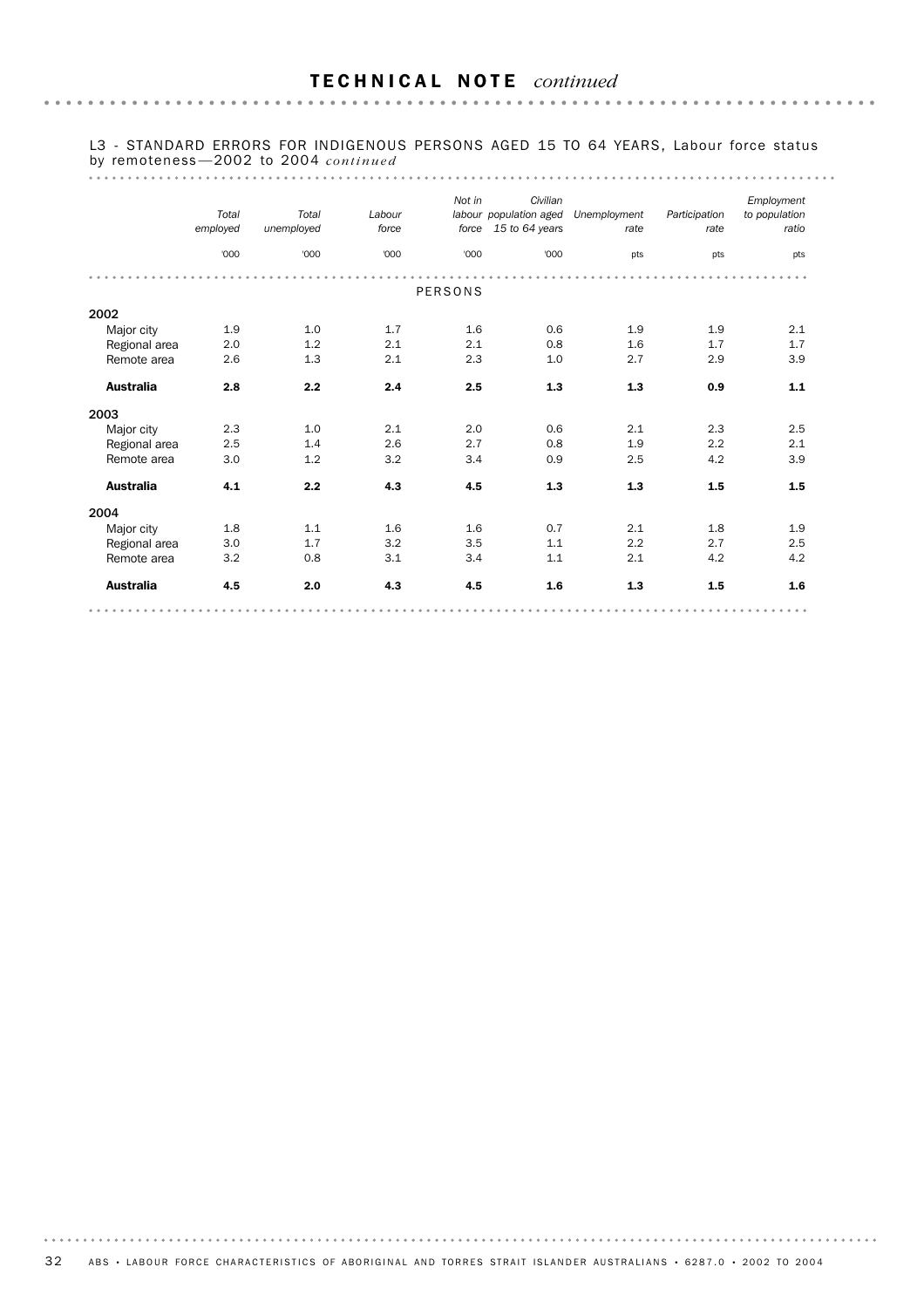#### L4 - STANDARD ERRORS FOR INDIGENOUS PERSONS AGED 15 YEARS AND OVER, Labour force status by state and territory —2002 to 2004

|              |                   |                                 |                              |                           | Civilian<br>population       |                           |                           | Employment                |
|--------------|-------------------|---------------------------------|------------------------------|---------------------------|------------------------------|---------------------------|---------------------------|---------------------------|
|              | Total<br>employed | Total<br>unemp-<br>loyed        | Labour<br>force              | Not in<br>labour<br>force | aged 15<br>years<br>and over | Unemp-<br>loyment<br>rate | Partci-<br>pation<br>rate | to<br>population<br>ratio |
|              | '000              | '000                            | '000                         | '000                      | '000                         | pts                       | pts                       | pts                       |
|              |                   |                                 |                              | NEW SOUTH WALES           |                              |                           |                           |                           |
| 2002         | 2.5               | 1.3                             | 2.0                          | 2.0                       |                              | 2.8                       | 2.4                       | 2.9                       |
| 2003         | 2.8<br>3.5        | 1.5                             | 2.7<br>3.4                   | 2.7<br>3.4                |                              | 3.0<br>3.2                | 3.2                       | 3.3                       |
| 2004         |                   | 1.3                             |                              |                           |                              |                           | 3.9                       | 4.0                       |
|              |                   |                                 |                              | VICTORIA                  |                              |                           |                           |                           |
| 2002<br>2003 | 1.0<br>0.9        | 0.3<br>0.4                      | 0.8<br>0.9                   | 0.8<br>0.9                |                              | 4.3<br>4.6                | 4.8<br>4.9                | 5.9<br>5.0                |
| 2004         | 0.8               | 0.5                             | 0.9                          | 0.9                       |                              | 4.9                       | 4.8                       | 4.4                       |
|              |                   |                                 |                              |                           |                              |                           |                           |                           |
|              |                   |                                 |                              | QUEENSLAND                |                              |                           |                           |                           |
| 2002         | 1.6<br>2.6        | 1.2                             | 1.2<br>2.1                   | 1.2<br>2.1                |                              | 2.4<br>2.8                | 1.6<br>2.7                | 2.1                       |
| 2003<br>2004 | 2.1               | 1.3<br>0.7                      | 2.2                          | 2.2                       |                              | 1.3                       | 2.7                       | 3.3<br>2.6                |
|              |                   |                                 |                              |                           |                              |                           |                           |                           |
|              |                   |                                 |                              | SOUTH AUSTRALIA           |                              |                           |                           |                           |
| 2002         | 0.7               | 0.4                             | 0.7                          | 0.7                       |                              | 5.0                       | 4.0                       | 4.6                       |
| 2003<br>2004 | 0.7<br>1.1        | 0.4<br>0.4                      | 0.8<br>0.9                   | 0.8<br>0.9                |                              | 4.1<br>4.6                | 4.8<br>5.0                | 4.4<br>6.1                |
|              |                   |                                 |                              |                           |                              |                           |                           |                           |
|              |                   |                                 |                              | WESTERN AUSTRALIA         |                              |                           |                           |                           |
| 2002         | 1.3               | 1.0                             | 1.0                          | 1.0                       |                              | 4.1                       | 2.3                       | 3.1                       |
| 2003<br>2004 | 1.6<br>1.1        | 0.8<br>0.7                      | 1.8<br>1.1                   | 1.8<br>1.1                |                              | 3.0<br>2.9                | 4.2<br>2.5                | 3.9                       |
|              |                   |                                 |                              |                           |                              |                           |                           | 2.5                       |
|              |                   |                                 |                              | TASMANIA                  |                              |                           |                           |                           |
| 2002         | 0.3               | 0.2                             | 0.4                          | 0.4                       |                              | 3.4                       | 3.3                       | 3.2                       |
| 2003         | 0.3               | 0.2                             | 0.2                          | 0.2                       |                              | 3.6                       | 2.2                       | 3.1                       |
| 2004         | 0.4               | 0.1                             | 0.3                          | 0.3                       |                              | 2.1                       | 2.8                       | 3.1                       |
|              |                   |                                 |                              | NORTHERN TERRITORY        |                              |                           |                           |                           |
| 2002         | 2.4               | 0.7                             | $2.2\phantom{0}$             | 2.2                       |                              | 4.1                       | 5.8                       | 6.4                       |
| 2003<br>2004 | 1.9<br>2.0        | 0.7<br>0.8                      | 1.8<br>2.0                   | $1.8\,$<br>2.0            |                              | 4.1<br>4.5                | 4.6<br>5.2                | 5.0<br>5.1                |
|              |                   |                                 |                              |                           |                              |                           |                           |                           |
|              |                   |                                 | AUSTRALIAN CAPITAL TERRITORY |                           |                              |                           |                           |                           |
| 2002         | 0.2               | 0.1                             | 0.2                          | 0.2                       |                              | 2.8                       | 7.5                       | 6.6                       |
| 2003<br>2004 | 0.3<br>0.2        | $\overline{\phantom{0}}$<br>0.1 | 0.3<br>0.1                   | 0.3<br>0.1                |                              | 4.0<br>4.3                | 9.9<br>5.2                | 10.7<br>6.4               |
|              |                   |                                 |                              |                           |                              |                           |                           |                           |
|              |                   |                                 |                              | AUSTRALIA                 |                              |                           |                           |                           |
| 2002         | 2.9               | 2.2                             | 2.4                          | 2.4                       |                              | 1.3                       | 0.8                       | 1.0                       |
| 2003         | 4.0               | 2.2                             | 4.1                          | 4.1                       |                              | 1.2                       | 1.4                       | 1.3                       |
| 2004         | 4.7               | 2.0                             | 4.3                          | 4.3                       |                              | 1.3                       | 1.4                       | 1.5                       |
|              |                   |                                 |                              |                           |                              |                           |                           |                           |

— nil or rounded to zero (including null cells)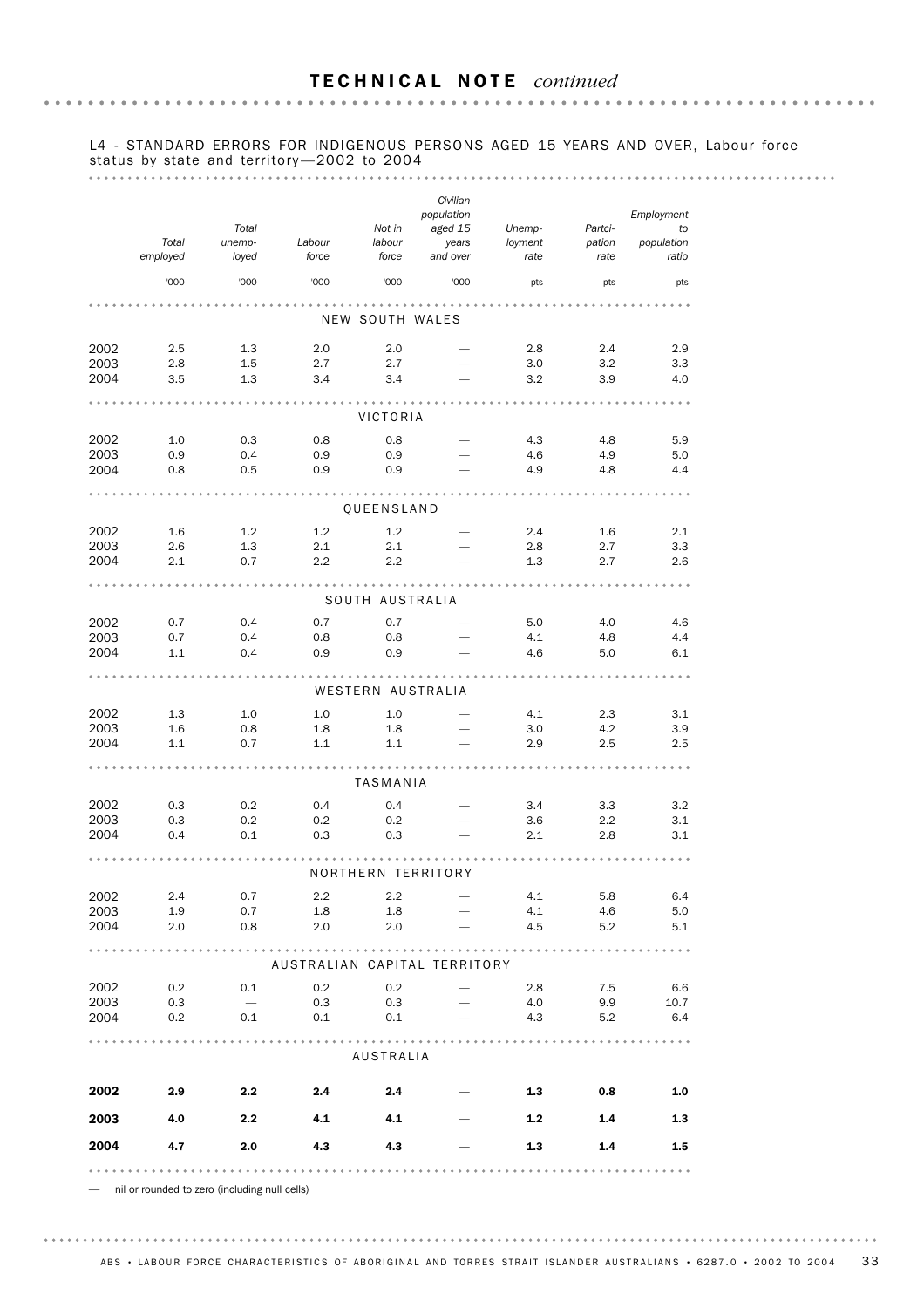L5 - STANDARD ERRORS FOR PROPORTIONS OF INDIGENOUS PERSONS AGED 15 YEARS AND OVER, Labour force status by remoteness —2002 to 2004

#### *2002 2003 2004*

|                                                         | EMPLOYED                  |                          |                          |                          |  |  |
|---------------------------------------------------------|---------------------------|--------------------------|--------------------------|--------------------------|--|--|
| Major city<br>Regional area<br>Remote area<br>Australia | pts<br>pts<br>pts<br>'000 | 1.3<br>1.5<br>1.6<br>2.9 | 1.5<br>1.5<br>1.9<br>4.0 | 1.5<br>1.7<br>1.7<br>4.7 |  |  |
|                                                         | UNEMPLOYED                |                          |                          |                          |  |  |
| Major city<br>Regional area<br>Remote area<br>Australia | pts<br>pts<br>pts<br>'000 | 2.6<br>2.9<br>3.4<br>2.2 | 3.2<br>3.2<br>3.4<br>2.2 | 3.3<br>4.4<br>2.8<br>2.0 |  |  |
|                                                         | LABOUR FORCE              |                          |                          |                          |  |  |
| Major city<br>Regional area<br>Remote area<br>Australia | pts<br>pts<br>pts<br>'000 | 0.9<br>1.1<br>1.1<br>2.4 | 1.4<br>1.2<br>1.5<br>4.1 | 1.3<br>1.5<br>1.4<br>4.3 |  |  |
| NOT                                                     | IN LABOUR FORCE           |                          |                          |                          |  |  |
| Major city<br>Regional area<br>Remote area<br>Australia | pts<br>pts<br>pts<br>'000 | 1.3<br>1.7<br>1.6<br>2.4 | 1.8<br>1.6<br>2.0<br>4.1 | 1.5<br>1.8<br>1.7<br>4.3 |  |  |
| CIVILIAN POPULATION AGED                                | YEARS AND OVER            |                          |                          | 15                       |  |  |
| Major city<br>Regional area<br>Remote area              | pts<br>pts<br>pts         |                          |                          | 0.1<br>0.1               |  |  |
| Australia                                               | '000                      |                          |                          |                          |  |  |
| nil or rounded to zero (including null cells)           |                           |                          |                          |                          |  |  |

34 ABS • LABOUR FORCE CHARACTERISTICS OF ABORIGINAL AND TORRES STRAIT ISLANDER AUSTRALIANS • 6287.0 • 2002 TO 2004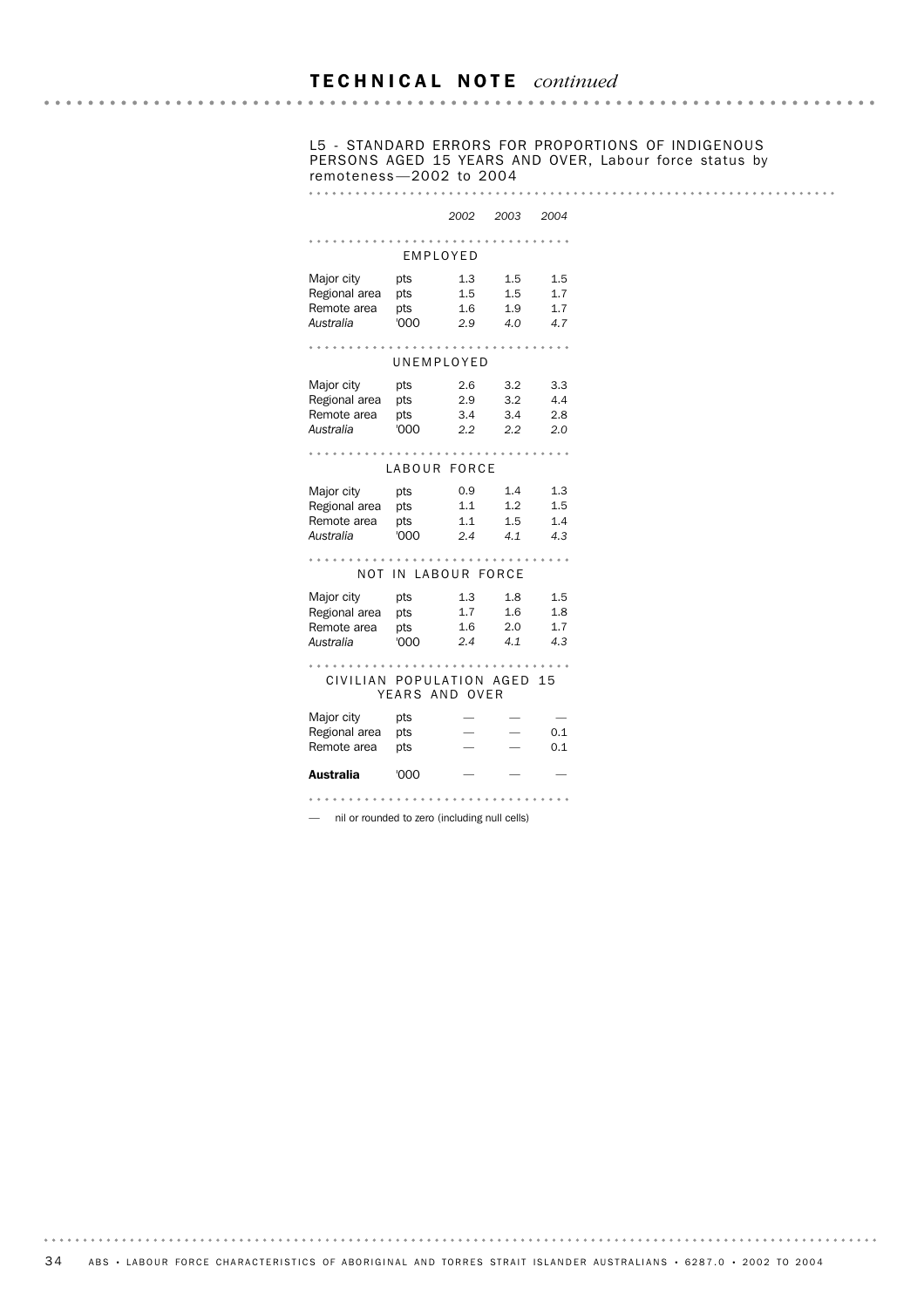#### M1 - MOVEMENT STANDARD ERRORS FOR INDIGENOUS PERSONS AGED 15 YEARS AND OVER, Labour force status by remoteness-2002 to 2004

#### 

|                  |                   |                     |                 | Not in          | Civilian<br>population          |                      |                       | Employment<br>to    |
|------------------|-------------------|---------------------|-----------------|-----------------|---------------------------------|----------------------|-----------------------|---------------------|
|                  | Total<br>employed | Total<br>unemployed | Labour<br>force | labour<br>force | aged 15 years<br>and over       | Unemployment<br>rate | Participation<br>rate | population<br>ratio |
|                  | '000              | '000                | '000            | '000            | '000                            | pts                  | pts                   | pts                 |
|                  |                   |                     |                 |                 |                                 |                      |                       |                     |
|                  |                   |                     |                 | MALES           |                                 |                      |                       |                     |
| 2002 to 2003     |                   |                     |                 |                 |                                 |                      |                       |                     |
| Major city       | 1.9               | 1.1                 | 1.9             | 1.9             |                                 | 3.7                  | 4.6                   | 4.6                 |
| Regional area    | 2.5               | 1.5                 | 1.9             | 1.8             | 0.2                             | 4.1                  | 3.1                   | 4.1                 |
| Remote area      | 2.1               | 0.9                 | 1.9             | 1.9             | 0.2                             | 3.4                  | 4.9                   | 5.3                 |
| Australia        | 4.0               | 2.3                 | 3.3             | 3.3             | $\overline{\phantom{a}}$        | 2.5                  | 2.4                   | 2.8                 |
| 2003 to 2004     |                   |                     |                 |                 |                                 |                      |                       |                     |
| Major city       | 1.3               | 1.2                 | 1.5             | 1.5             |                                 | 3.6                  | 3.5                   | 3.1                 |
| Regional area    | 2.9               | 1.3                 | 3.2             | 3.2             | 0.3                             | 3.2                  | 5.0                   | 4.5                 |
| Remote area      | 1.8               | 0.8                 | 1.8             | 1.8             | 0.3                             | 3.1                  | 4.6                   | 4.6                 |
| Australia        | 3.8               | 2.2                 | 3.4             | 3.4             |                                 | 2.4                  | 2.3                   | 2.6                 |
|                  |                   |                     |                 |                 |                                 |                      |                       |                     |
|                  |                   |                     |                 | <b>FEMALES</b>  |                                 |                      |                       |                     |
| 2002 to 2003     |                   |                     |                 |                 |                                 |                      |                       |                     |
| Major city       | 2.0               | 0.8                 | 1.8             | 1.8             |                                 | 3.8                  | 3.9                   | 4.3                 |
| Regional area    | 2.2               | 0.8                 | 2.1             | 2.1             |                                 | 3.1                  | 3.2                   | 3.5                 |
| Remote area      | 2.6               | 0.9                 | 2.4             | 2.4             |                                 | 4.8                  | 6.0                   | 6.6                 |
| Australia        | 4.1               | 1.6                 | 3.6             | 3.6             | $\overline{\phantom{0}}$        | 2.4                  | 2.4                   | 2.7                 |
| 2003 to 2004     |                   |                     |                 |                 |                                 |                      |                       |                     |
| Major city       | 1.7               | 0.9                 | 2.0             | 2.0             |                                 | 3.4                  | 4.1                   | 3.6                 |
| Regional area    | 2.5               | 1.1                 | 2.2             | 2.2             | 0.1                             | 3.8                  | 3.4                   | 3.8                 |
| Remote area      | 1.9               | 0.7                 | 1.8             | 1.8             | 0.1                             | 3.8                  | 4.3                   | 4.6                 |
| Australia        | 4.0               | 1.8                 | 3.9             | 3.9             |                                 | 2.4                  | 2.5                   | 2.6                 |
|                  |                   |                     |                 |                 |                                 |                      |                       |                     |
|                  |                   |                     |                 | <b>PERSONS</b>  |                                 |                      |                       |                     |
| 2002 to 2003     |                   |                     |                 |                 |                                 |                      |                       |                     |
| Major city       | 2.9               | 1.5                 | 2.8             | 2.8             | $\overbrace{\phantom{1232211}}$ | 2.9                  | 3.2                   | 3.2                 |
| Regional area    | 3.9               | 1.9                 | 3.1             | 3.0             | 0.2                             | 3.1                  | 2.5                   | 3.2                 |
| Remote area      | 4.1               | 1.6                 | 3.8             | 3.8             | 0.2                             | 3.5                  | 4.8                   | 5.2                 |
| <b>Australia</b> | 6.7               | 3.3                 | 5.8             | 5.8             |                                 | 2.1                  | 2.0                   | 2.3                 |
| 2003 to 2004     |                   |                     |                 |                 |                                 |                      |                       |                     |
| Major city       | 2.4               | 1.6                 | 2.6             | 2.6             |                                 | 2.8                  | 2.8                   | 2.7                 |
| Regional area    | 4.3               | 1.7                 | 4.3             | 4.3             | 0.3                             | 2.5                  | 3.4                   | 3.4                 |
| Remote area      | 3.1               | 1.1                 | 3.1             | 3.1             | 0.3                             | 2.5                  | 3.9                   | 3.8                 |
| <b>Australia</b> | 6.6               | 2.9                 | 6.3             | 6.3             |                                 | 1.8                  | 2.1                   | 2.2                 |
|                  |                   |                     |                 |                 |                                 |                      |                       |                     |

— nil or rounded to zero (including null cells)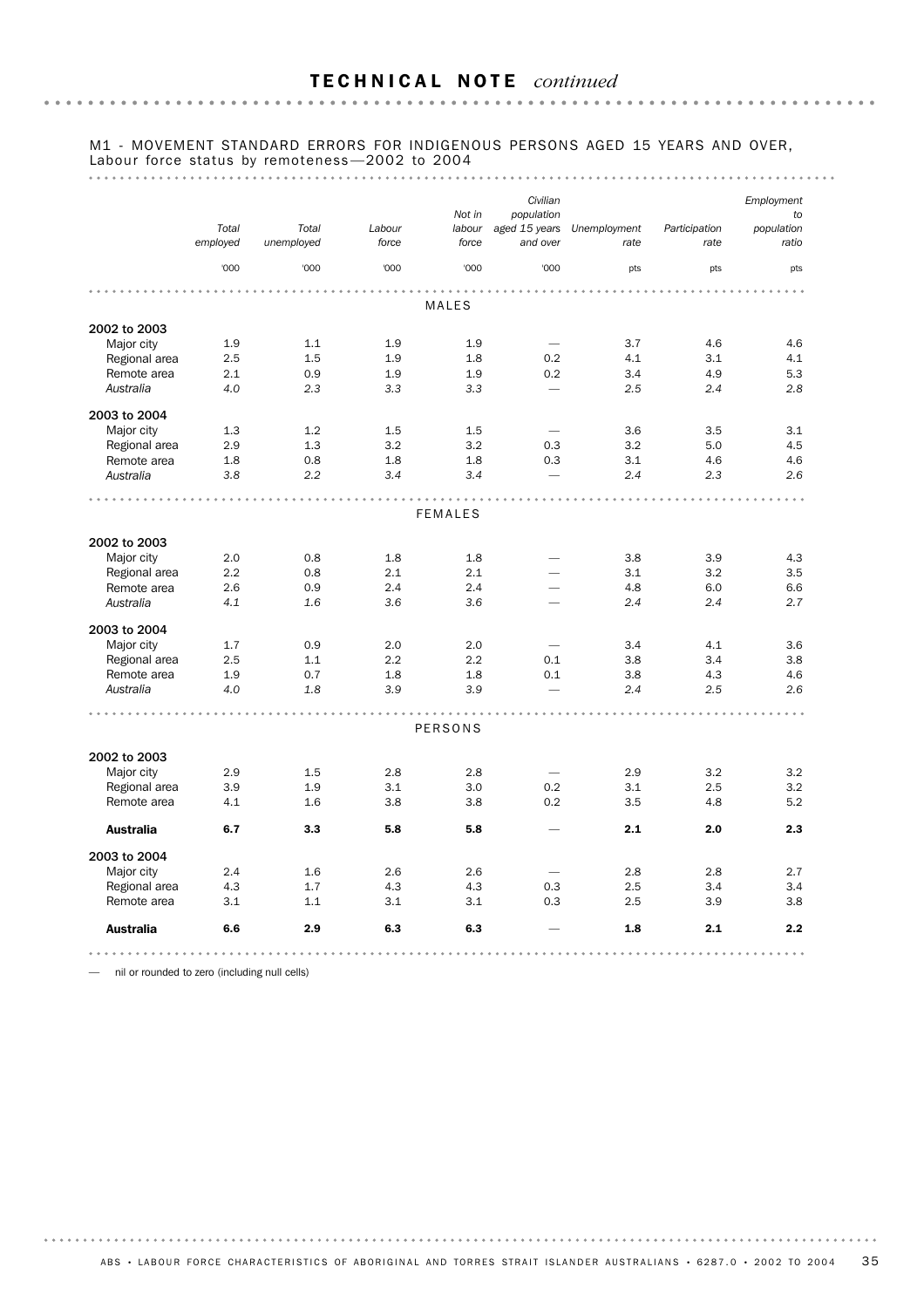#### M2 - MOVEMENT STANDARD ERRORS FOR INDIGENOUS PERSONS AGED 15 YEARS AND OVER, Labour force status by age groups-2002 to 2004

#### 

|                  |                   |                     |                 |                 | Civilian                  |                      |                       | Employment          |
|------------------|-------------------|---------------------|-----------------|-----------------|---------------------------|----------------------|-----------------------|---------------------|
|                  |                   |                     |                 | Not in          | population                |                      |                       | to                  |
|                  | Total<br>employed | Total<br>unemployed | Labour<br>force | labour<br>force | aged 15 years<br>and over | Unemployment<br>rate | Participation<br>rate | population<br>ratio |
|                  | '000              | '000                | '000            | '000            | '000                      | pts                  | pts                   | pts                 |
|                  |                   |                     |                 |                 |                           |                      |                       |                     |
|                  |                   |                     |                 | MALES           |                           |                      |                       |                     |
| 2002 to 2003     |                   |                     |                 |                 |                           |                      |                       |                     |
| 15 to 24 years   | 1.8               | 0.9                 | 1.7             | 1.7             | $\qquad \qquad$           | 3.1                  | 3.8                   | 4.0                 |
| 25 to 44 years   | 2.7               | 1.7                 | 1.8             | 1.8             | $\overline{\phantom{0}}$  | 3.8                  | 2.9                   | 4.2                 |
| 45 years or more | 1.3               | 0.5                 | 1.3             | 1.3             |                           | 2.8                  | 4.0                   | 3.9                 |
| Total            | 4.0               | 2.3                 | 3.3             | 3.3             |                           | 2.5                  | 2.4                   | 2.8                 |
| 15 to 64 years   | 4.0               | 2.3                 | 3.4             | 3.4             | 1.3                       | 2.5                  | 2.5                   | 2.9                 |
| 2003 to 2004     |                   |                     |                 |                 |                           |                      |                       |                     |
| 15 to 24 years   | 2.3               | 1.3                 | 2.2             | 2.2             |                           | 4.6                  | 4.7                   | 4.9                 |
| 25 to 44 years   | 2.4               | 1.2                 | 2.1             | 2.1             |                           | 2.6                  | 3.3                   | 3.7                 |
| 45 years or more | 1.1               | 0.7                 | 1.4             | 1.4             | $\overline{\phantom{0}}$  | 3.8                  | 4.0                   | 3.3                 |
| Total            | 3.8               | 2.2                 | 3.4             | 3.4             |                           | 2.4                  | 2.3                   | 2.6                 |
| 15 to 64 years   | 3.8               | 2.2                 | 3.3             | 3.7             | 1.2                       | 2.4                  | 2.5                   | 2.8                 |
|                  |                   |                     |                 |                 |                           |                      |                       |                     |
|                  |                   |                     |                 | <b>FEMALES</b>  |                           |                      |                       |                     |
| 2002 to 2003     |                   |                     |                 |                 |                           |                      |                       |                     |
| 15 to 24 years   | 1.8               | 0.9                 | 1.8             | 1.8             |                           | 4.0                  | 4.2                   | 4.1                 |
| 25 to 44 years   | 2.5               | 0.9                 | 2.3             | 2.3             |                           | 2.8                  | 3.4                   | 3.7                 |
| 45 years or more | 1.4               | 0.5                 | 1.4             | 1.4             | $\overline{\phantom{0}}$  | 3.6                  | 3.9                   | 3.7                 |
| Total            | 4.1               | 1.6                 | 3.6             | 3.6             |                           | 2.4                  | 2.4                   | 2.7                 |
| 15 to 64 years   | 4.1               | 1.6                 | 3.6             | 3.9             | 1.1                       | 2.5                  | 2.6                   | 2.9                 |
| 2003 to 2004     |                   |                     |                 |                 |                           |                      |                       |                     |
| 15 to 24 years   | 1.9               | 0.9                 | 2.0             | 2.0             |                           | 3.9                  | 4.3                   | 4.2                 |
| 25 to 44 years   | 2.5               | 1.2                 | 2.1             | 2.1             | $\overline{\phantom{0}}$  | 3.6                  | 3.0                   | 3.6                 |
| 45 years or more | 1.7               | 0.5                 | 1.7             | 1.7             |                           | 3.9                  | 4.4                   | 4.5                 |
| Total            | 4.0               | 1.8                 | 3.9             | 3.9             |                           | 2.4                  | 2.5                   | 2.6                 |
|                  |                   |                     |                 |                 |                           |                      |                       |                     |
| 15 to 64 years   | 3.9               | 1.8                 | 3.7             | 4.1             | 1.2                       | 2.4                  | 2.7                   | 2.7                 |
|                  |                   |                     |                 |                 |                           |                      |                       |                     |
|                  |                   |                     |                 | PERSONS         |                           |                      |                       |                     |
| 2002 to 2003     |                   |                     |                 |                 |                           |                      |                       |                     |
| 15 to 24 years   | 3.1               | 1.5                 | 3.1             | 3.1             |                           | 2.9                  | 3.5                   | 3.5                 |
| 25 to 44 years   | 3.7               | 2.1                 | 3.0             | 3.0             |                           | 2.6                  | 2.3                   | 2.9                 |
| 45 years or more | 2.1               | 0.7                 | 2.1             | 2.1             | $\overline{\phantom{0}}$  | 2.3                  | 2.9                   | 3.0                 |
| <b>Total</b>     | 6.7               | 3.3                 | 5.8             | 5.8             |                           | 2.1                  | 2.0                   | 2.3                 |
| 15 to 64 years   | 6.7               | 3.3                 | 5.7             | 6.3             | 1.8                       | 2.1                  | 2.2                   | 2.5                 |
| 2003 to 2004     |                   |                     |                 |                 |                           |                      |                       |                     |
| 15 to 24 years   | 3.2               | 1.6                 | 3.4             | 3.4             |                           | 2.9                  | 3.6                   | 3.4                 |
| 25 to 44 years   | 3.7               | 1.7                 | 3.3             | 3.3             |                           | 2.1                  | 2.5                   | 2.8                 |
| 45 years or more | 2.2               | 0.9                 | 2.3             | 2.3             | $\overline{\phantom{0}}$  | 2.8                  | 3.1                   | 3.0                 |
| <b>Total</b>     | 6.6               | 2.9                 | 6.3             | 6.3             |                           | 1.8                  | 2.1                   | $2.2\,$             |
| 15 to 64 years   | 6.5               | 2.9                 | 6.2             | 6.8             | 2.0                       | 1.8                  | 2.2                   | 2.3                 |
|                  |                   |                     |                 |                 |                           |                      |                       |                     |

— nil or rounded to zero (including null cells)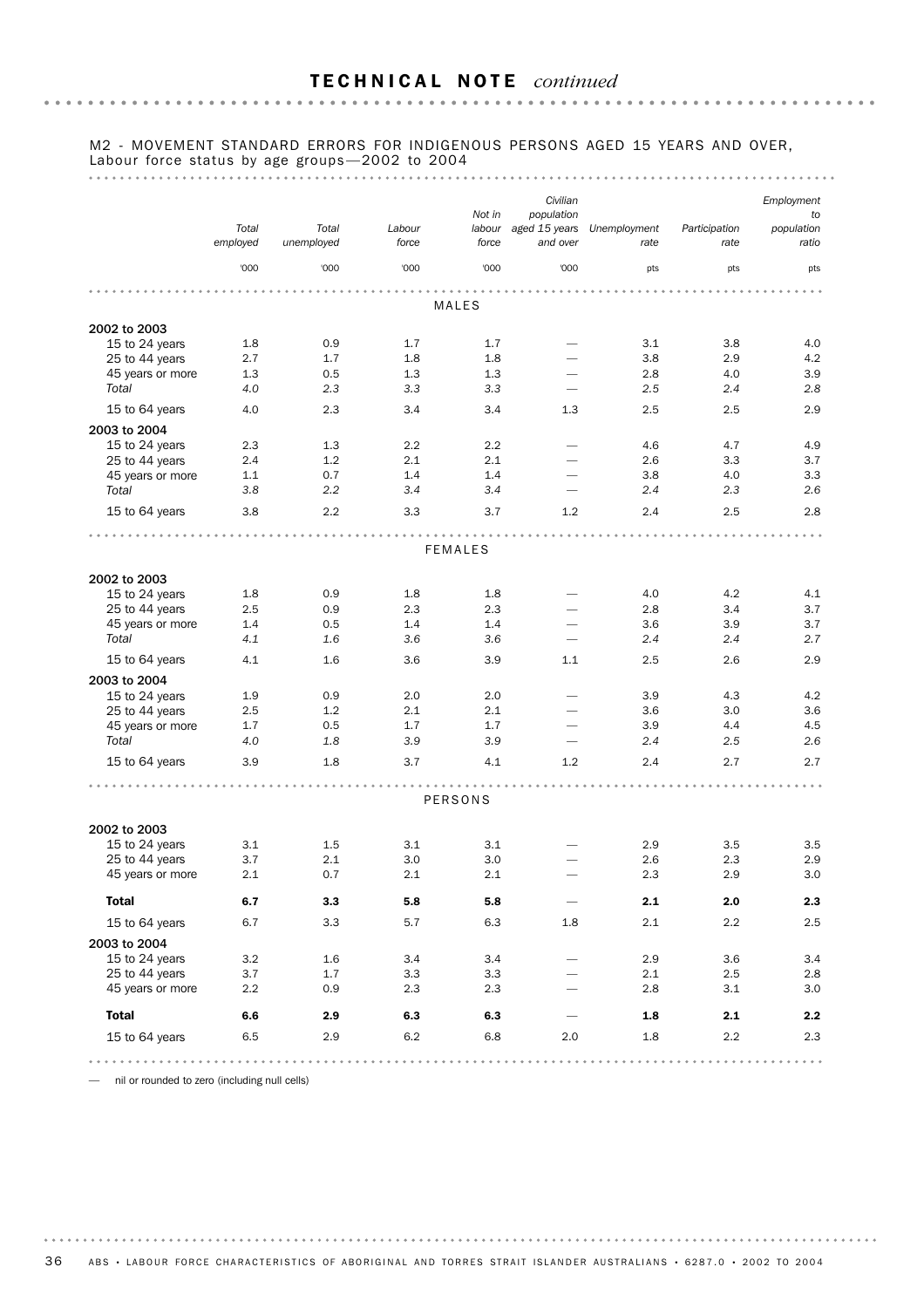#### M3 - MOVEMENT STANDARD ERRORS FOR INDIGENOUS PERSONS AGED 15 TO 64 YEARS, Labour force status by remoteness —2002 to 2004

#### 

|                              |            |            |        | Not in         | Civilian               |              |               | Employment    |
|------------------------------|------------|------------|--------|----------------|------------------------|--------------|---------------|---------------|
|                              | Total      | Total      | Labour |                | labour population aged | Unemployment | Participation | to population |
|                              | employed   | unemployed | force  |                | force 15 to 64 years   | rate         | rate          | ratio         |
|                              |            |            |        |                |                        |              |               |               |
|                              | '000       | '000       | '000   | '000           | '000                   | pts          | pts           | pts           |
|                              |            |            |        |                |                        |              |               |               |
|                              |            |            |        | <b>MALES</b>   |                        |              |               |               |
| 2002 to 2003                 |            |            |        |                |                        |              |               |               |
| Major city                   | 1.9        | 1.1        | 1.9    | 1.9            | 0.6                    | 3.7          | 4.6           | 4.7           |
| Regional area                | 2.5        | 1.5        | 1.9    | 1.9            | 0.6                    | 4.2          | 3.3           | 4.3           |
| Remote area                  | 2.1        | 0.9        | 1.9    | 1.8            | 0.9                    | 3.4          | 4.8           | 5.4           |
| Australia                    | 4.0        | 2.3        | 3.4    | 3.4            | 1.3                    | 2.5          | 2.5           | 2.9           |
|                              |            |            |        |                |                        |              |               |               |
| 2003 to 2004                 |            |            |        |                |                        |              |               |               |
| Major city                   | 1.3        | 1.2        | 1.5    | 1.6            | 0.6                    | 3.6          | 3.6           | 3.1           |
| Regional area                | 2.8        | 1.3        | 3.0    | 3.7            | 1.0                    | 3.3          | 5.7           | 5.1           |
| Remote area                  | 1.8        | 0.8        | 1.8    | 1.6            | 0.6                    | 3.2          | 4.5           | 4.6           |
| Australia                    | 3.8        | 2.2        | 3.3    | 3.7            | 1.2                    | 2.4          | 2.5           | 2.8           |
|                              |            |            |        |                |                        |              |               |               |
|                              |            |            |        | <b>FEMALES</b> |                        |              |               |               |
|                              |            |            |        |                |                        |              |               |               |
| 2002 to 2003                 |            |            |        |                |                        |              |               |               |
| Major city                   | 2.0        | 0.8        | 1.8    | 1.8            | 0.6                    | 3.9          | 4.0           | 4.5           |
| Regional area                | 2.2        | 0.8        | 2.1    | 2.3            | 0.7                    | 3.1          | 3.6           | 3.8           |
| Remote area                  | 2.6        | 0.9        | 2.4    | 2.6            | 0.6                    | 4.8          | 6.4           | 6.9           |
| Australia                    | 4.1        | 1.6        | 3.6    | 3.9            | 1.1                    | 2.5          | 2.6           | 2.9           |
| 2003 to 2004                 |            |            |        |                |                        |              |               |               |
| Major city                   | 1.7        | 0.9        | 2.0    | 2.0            | 0.8                    | 3.4          | 4.4           | 3.9           |
|                              | 2.4        | 1.1        | 2.2    | 2.3            | 0.6                    | 3.8          | 3.5           | 4.0           |
| Regional area<br>Remote area | 1.9        | 0.7        | 1.7    | 2.0            | 0.8                    | 3.9          | 4.6           |               |
|                              | 3.9        | 1.8        | 3.7    | 4.1            | 1.2                    | 2.4          | 2.7           | 4.8<br>2.7    |
| Australia                    |            |            |        |                |                        |              |               |               |
|                              |            |            |        |                |                        |              |               |               |
|                              |            |            |        | <b>PERSONS</b> |                        |              |               |               |
| 2002 to 2003                 |            |            |        |                |                        |              |               |               |
|                              | 2.9        | 1.5        | 2.8    | 2.9            | 1.0                    | 2.9          | 3.3           | 3.4           |
| Major city                   |            |            | 3.1    |                |                        |              |               | 3.4           |
| Regional area<br>Remote area | 3.9<br>4.0 | 1.9<br>1.6 | 3.8    | 3.4<br>4.0     | 0.8<br>1.2             | 3.2<br>3.5   | 2.8<br>5.1    | 5.5           |
|                              |            |            |        |                |                        |              |               |               |
| <b>Australia</b>             | 6.7        | 3.3        | 5.7    | 6.3            | 1.8                    | 2.1          | 2.2           | 2.5           |
| 2003 to 2004                 |            |            |        |                |                        |              |               |               |
| Major city                   | 2.5        | 1.6        | 2.6    | 2.5            | 1.0                    | 2.8          | 2.8           | 2.8           |
| Regional area                | 4.3        | 1.7        | 4.2    | 4.8            | 1.1                    | 2.6          | 3.7           | 3.6           |
| Remote area                  | 3.0        | 1.1        | 3.0    | 3.2            | 1.3                    | 2.5          | 4.0           | 3.9           |
| <b>Australia</b>             | 6.5        | 2.9        | 6.2    | 6.8            | 2.0                    | 1.8          | 2.2           | 2.3           |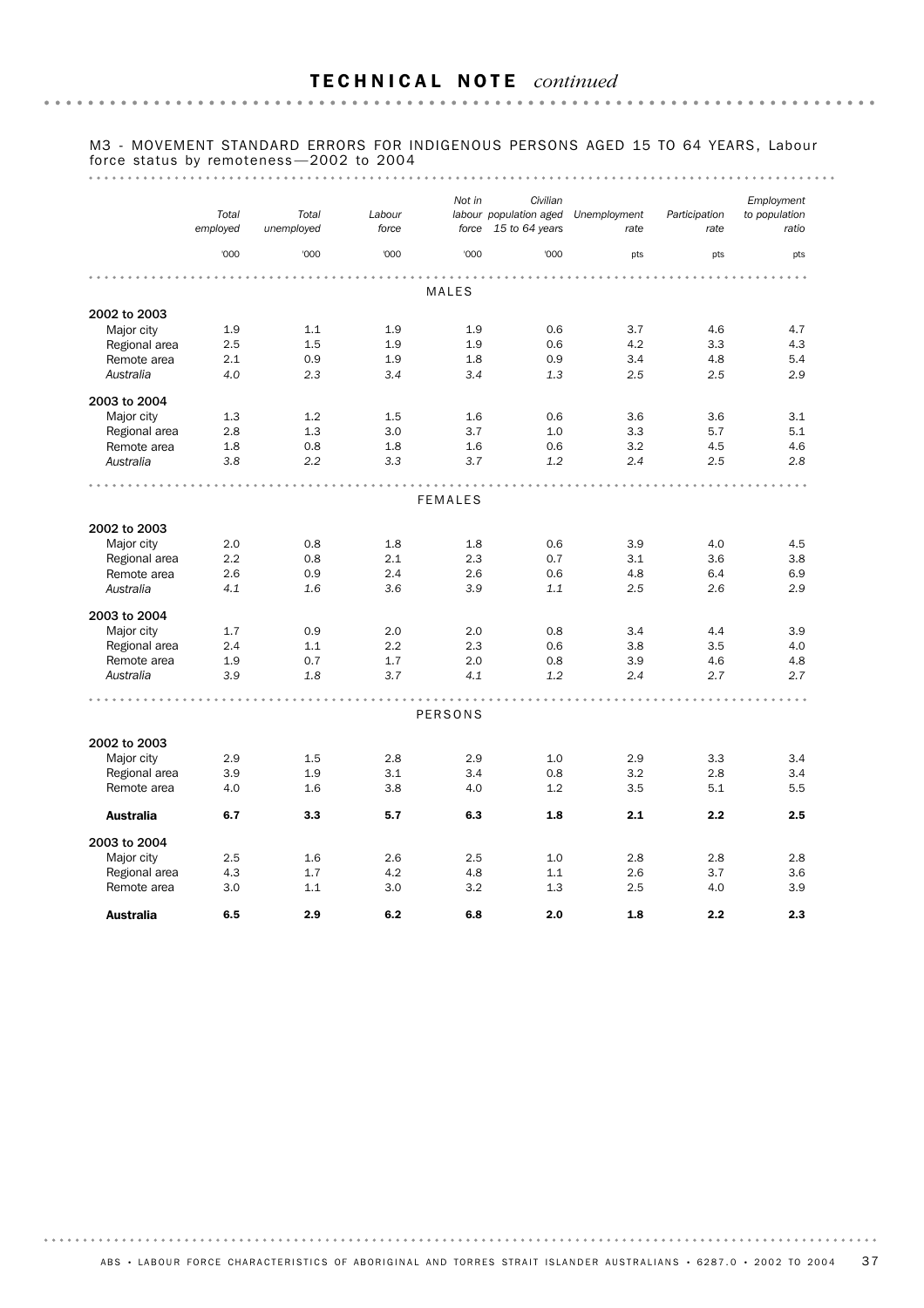#### M4 - MOVEMENT STANDARD ERRORS FOR INDIGENOUS PERSONS AGED 15 YEARS AND OVER, Labour force status by state or territory-2002 to 2004

#### 

|                      |          |         |        |                              | Civilian                 |         |             |                  |
|----------------------|----------|---------|--------|------------------------------|--------------------------|---------|-------------|------------------|
|                      |          | Total   |        | Not in                       | population<br>aged 15    | Unemp-  | Partci-     | Employment<br>to |
|                      | Total    | unemp-  | Labour | labour                       | years                    | loyment | pation      | population       |
|                      | employed | loyed   | force  | force                        | and over                 | rate    | rate        | ratio            |
|                      | '000     | '000    | '000   | '000                         | '000                     | pts     | pts         | pts              |
|                      |          |         |        |                              | .                        |         |             |                  |
|                      |          |         |        | NEW SOUTH WALES              |                          |         |             |                  |
| 2002 to 2003         | 3.4      | 2.0     | 3.3    | 3.3                          |                          | 4.1     | 3.9         | 4.1              |
| 2003 to 2004         | 4.5      | 1.9     | 4.3    | 4.3                          |                          | 4.3     | 4.9         | 5.3              |
|                      |          |         |        |                              |                          |         |             |                  |
|                      |          |         |        | VICTORIA                     |                          |         |             |                  |
| 2002 to 2003         | 1.7      | 0.5     | 1.6    | 1.6                          |                          | 6.9     | 9.1         | 9.7              |
| 2003 to 2004         | 1.2      | 0.7     | 1.2    | 1.2                          |                          | 6.8     | 6.7         | 6.3              |
|                      |          |         |        | .                            |                          |         |             |                  |
|                      |          |         |        | QUEENSLAND                   |                          |         |             |                  |
| 2002 to 2003         | 3.4      | $1.5\,$ | 2.6    | 2.6                          |                          | 3.5     | 3.3         | 4.4              |
| 2003 to 2004         | 2.4      | 1.1     | 2.3    | 2.3                          |                          | 2.2     | 2.8         | 2.9              |
|                      |          |         |        |                              |                          |         |             |                  |
|                      |          |         |        | SOUTH AUSTRALIA              |                          |         |             |                  |
| 2002 to 2003         | 1.0      | 0.5     | 1.1    | 1.1                          |                          | 5.8     | 6.5         | 6.1              |
| 2003 to 2004         | 0.9      | 0.4     | 0.8    | 0.8                          |                          | 4.5     | 4.6         | 5.4              |
|                      |          |         |        |                              |                          |         |             |                  |
|                      |          |         |        | WESTERN AUSTRALIA            |                          |         |             |                  |
| 2002 to 2003         | 2.5      | 1.2     | 2.3    | 2.3                          |                          | 4.9     | 5.5         | 6.0              |
| 2003 to 2004         | 2.1      | 0.9     | 2.3    | 2.3                          |                          | 3.3     | 5.4         | 4.9              |
|                      |          |         |        | .                            |                          |         |             |                  |
|                      |          |         |        | TASMANIA                     |                          |         |             |                  |
| 2002 to 2003         | 0.5      | 0.3     | 0.5    | 0.5                          |                          | 4.6     | 4.3         | 4.8              |
| 2003 to 2004         | 0.6      | 0.2     | 0.5    | 0.5                          |                          | 4.4     | 4.1         | 5.0              |
|                      |          |         |        |                              |                          |         |             |                  |
|                      |          |         |        | NORTHERN TERRITORY           |                          |         |             |                  |
| 2002 to 2003         | 3.2      | 1.1     | 2.9    | 2.9                          |                          | 5.9     | 7.7         | 8.4              |
| 2003 to 2004         | 1.5      | 0.7     | 1.3    | 1.3                          |                          | 4.1     | 3.4         | 4.0              |
|                      |          |         |        |                              |                          |         |             |                  |
|                      |          |         |        | AUSTRALIAN CAPITAL TERRITORY |                          |         |             |                  |
| 2002 to 2003         | 0.3      | 0.1     | 0.3    | 0.3                          |                          | 4.9     | 13.7        | 13.4             |
| 2003 to 2004         | 0.3      | 0.1     | 0.3    | 0.3                          | $\overline{\phantom{0}}$ |         | 6.0<br>11.3 | 12.2             |
|                      |          |         |        |                              |                          |         |             |                  |
|                      |          |         |        | AUSTRALIA                    |                          |         |             |                  |
| 2002 to 2003         | 6.7      |         |        | $3.3$ $5.8$ $5.8$            |                          | 2.1     | 2.0         | 2.3              |
|                      |          |         |        |                              |                          |         |             |                  |
| 2003 to 2004 6.6 2.9 |          |         |        | 6.3                          |                          | 1.8     | 2.1         | 2.2              |
|                      |          |         |        |                              |                          |         |             |                  |

— nil or rounded to zero (including null cells)

38 ABS • LABOUR FORCE CHARACTERISTICS OF ABORIGINAL AND TORRES STRAIT ISLANDER AUSTRALIANS • 6287.0 • 2002 TO 2004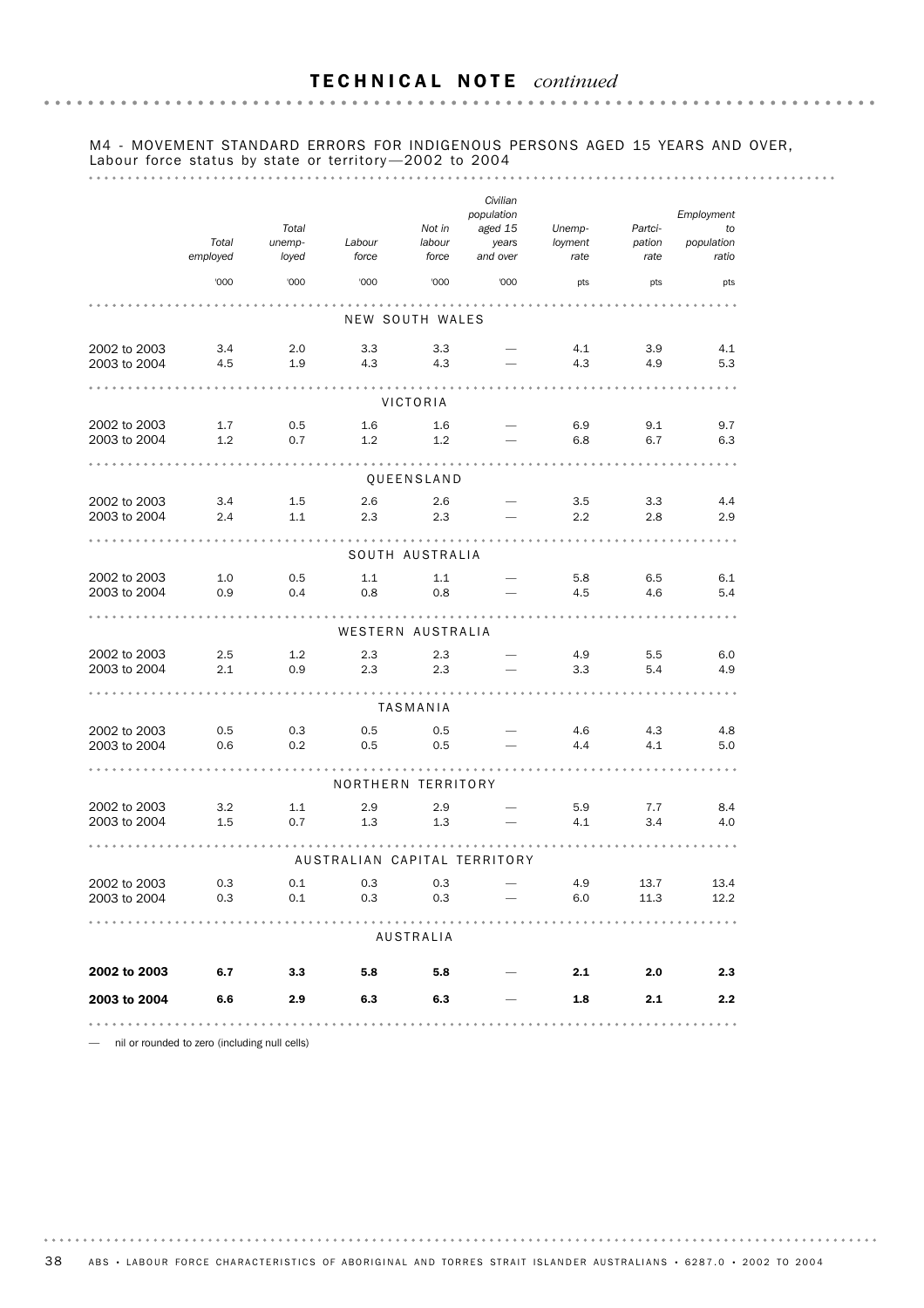# M5 - MOVEMENT STANDARD ERRORS FOR PROPORTIONS OF INDIGENOUS PERSONS AGED 15 YEARS AND OVER, Labour force status by remoteness —2002 to 2004

|                                                         |                           | 2002<br>to<br>2003           | 2003<br>to<br>2004       |
|---------------------------------------------------------|---------------------------|------------------------------|--------------------------|
|                                                         | EMPLOYED                  |                              |                          |
| Major city<br>Regional area<br>Remote area<br>Australia | pts<br>pts<br>pts<br>'000 | 2.0<br>1.7<br>$2.4\,$<br>6.7 | 1.3<br>2.3<br>1.8<br>6.6 |
|                                                         | UNEMPLOYED                |                              |                          |
| Major city<br>Regional area<br>Remote area<br>Australia | pts<br>pts<br>pts<br>'000 | 4.2<br>4.1<br>4.5<br>3.3     | 3.8<br>4.2<br>3.4<br>2.9 |
|                                                         | LABOUR FORCE              |                              |                          |
| Major city<br>Regional area<br>Remote area<br>Australia | pts<br>pts<br>pts<br>'000 | 1.6<br>1.1<br>1.9<br>5.8     | 1.4<br>1.9<br>1.4<br>6.3 |
| NOT IN LABOUR FORCE                                     |                           |                              |                          |
| Major city<br>Regional area<br>Remote area<br>Australia | pts<br>pts<br>pts<br>'000 | 2.1<br>1.4<br>2.6<br>5.8     | 1.7<br>2.4<br>1.8<br>6.3 |
| CIVILIAN POPULATION AGED                                | 15 YEARS AND OVER         |                              |                          |
| Major city<br>Regional area<br>Remote area              | pts<br>pts<br>pts         | 0.1<br>0.1                   | 0.1<br>0.1               |
| Australia                                               | 000'                      |                              |                          |
| nil or rounded to zero (including null<br>cells)        |                           |                              |                          |

 $\ddot{\phantom{a}}$ 

 $\bar{\phantom{a}}$ 

 $\ddot{\phantom{1}}$ 

 $\ddot{\phantom{a}}$ 

 $\bar{\phantom{a}}$ 

 $\bar{a}$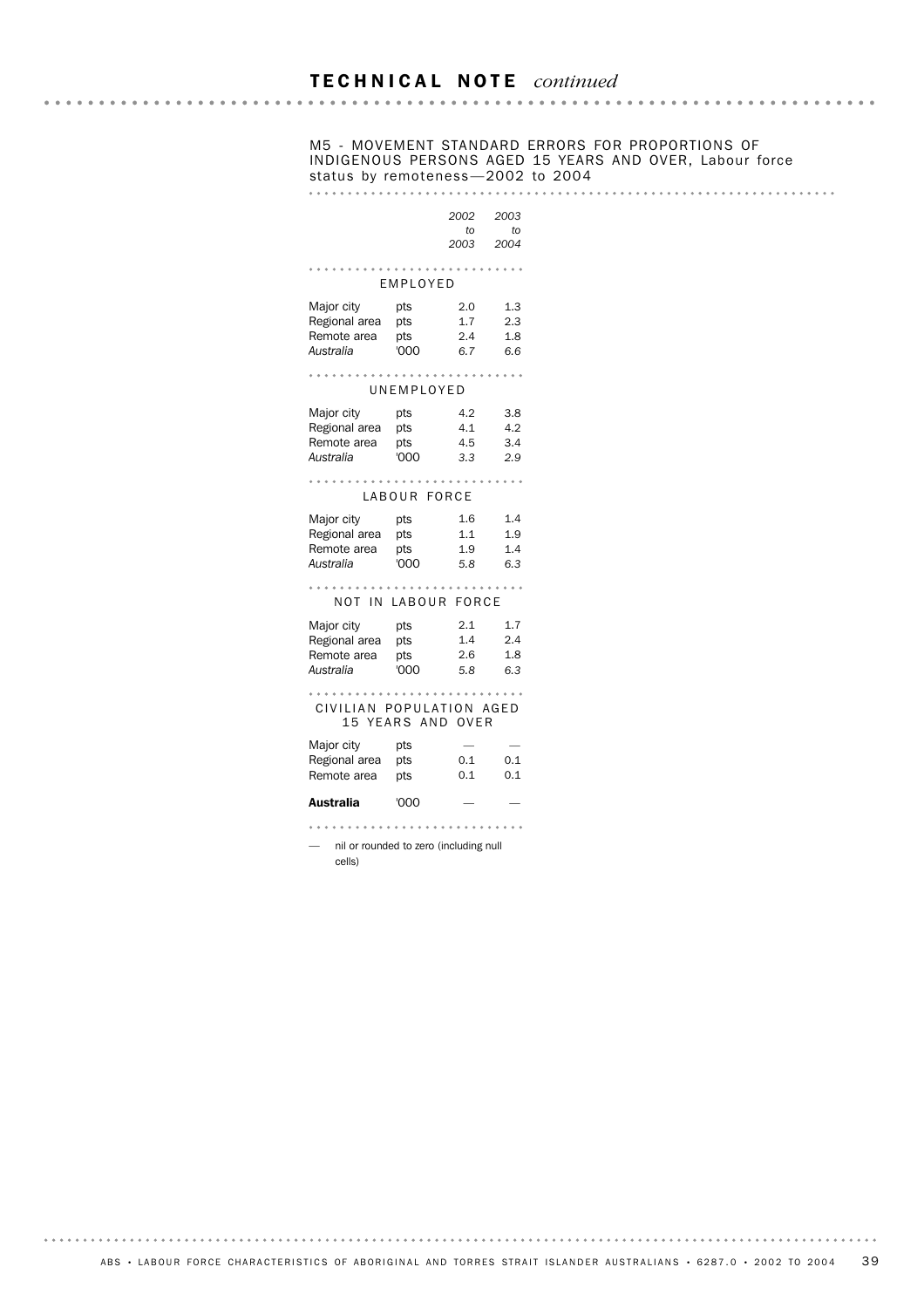## GLOSSARY

| Actively looking for work                                                   | Includes writing, telephoning or applying in person to an employer for work; answering<br>an advertisement for a job; checking factory notice boards or the touch screens at<br>Centrelink offices; being registered with Centrelink as a jobseeker; checking or<br>registering with any other employment agency; advertising or tendering for work; and<br>contacting friends or relatives.                                                                                                                                                                                                                                                                                                                                                                                                                                                                                                                                                                             |
|-----------------------------------------------------------------------------|--------------------------------------------------------------------------------------------------------------------------------------------------------------------------------------------------------------------------------------------------------------------------------------------------------------------------------------------------------------------------------------------------------------------------------------------------------------------------------------------------------------------------------------------------------------------------------------------------------------------------------------------------------------------------------------------------------------------------------------------------------------------------------------------------------------------------------------------------------------------------------------------------------------------------------------------------------------------------|
| Civilian population aged 15<br>years and over                               | All usual residents of Australia aged 15 years and over except members of the permanent<br>defence forces, certain diplomatic personnel of overseas governments customarily<br>excluded from the census and estimated population counts, overseas residents in<br>Australia, and members of non-Australian defence forces (and their dependants)<br>stationed in Australia.                                                                                                                                                                                                                                                                                                                                                                                                                                                                                                                                                                                              |
| <b>Community Development</b><br><b>Employment Projects (CDEP)</b><br>scheme | The CDEP scheme enables participants (usually members of Aboriginal or Torres Strait<br>Islander communities) to exchange unemployment benefits for opportunities to<br>undertake work and training in activities which are managed by a local Aboriginal or<br>Torres Strait Islander community organisation. Participants in the program are therefore<br>classified as employed.                                                                                                                                                                                                                                                                                                                                                                                                                                                                                                                                                                                      |
| Contributing family worker                                                  | A person who works without pay, in an economic enterprise operated by a relative.                                                                                                                                                                                                                                                                                                                                                                                                                                                                                                                                                                                                                                                                                                                                                                                                                                                                                        |
| Employed                                                                    | Persons aged 15 years and over who, during the reference week:<br>worked for one hour or more for pay, profit, commission or payment in kind in a job<br>or business, or on a farm (comprising employees, employers and own account<br>workers); or<br>worked for one hour or more without pay in a family business or on a farm (i.e.<br>contributing family workers); or<br>• were employees who had a job but were not at work and were:<br>away from work for less than four weeks up to the end of the reference week; or<br>away from work for more than four weeks up to the end of the reference week and<br>received pay for some or all of the four week period to the end of the reference<br>week: or<br>away from work as a standard work or shift arrangement: or<br>on strike or locked out: or<br>• on workers' compensation and expected to return to their job: or<br>were employers or own account workers, who had a job, business or farm, but were |
|                                                                             | not at work.                                                                                                                                                                                                                                                                                                                                                                                                                                                                                                                                                                                                                                                                                                                                                                                                                                                                                                                                                             |
| Employment to population<br>ratio                                           | For any group, the number of employed persons expressed as a percentage of the<br>civilian population aged 15 years and over in the same group.                                                                                                                                                                                                                                                                                                                                                                                                                                                                                                                                                                                                                                                                                                                                                                                                                          |
| Indigenous                                                                  | Refers to people who identified themselves, or were identified by another household<br>member, as being of Aboriginal and/or Torres Strait Islander origin.                                                                                                                                                                                                                                                                                                                                                                                                                                                                                                                                                                                                                                                                                                                                                                                                              |
| Labour force                                                                | For any group, persons who were employed or unemployed, as defined.                                                                                                                                                                                                                                                                                                                                                                                                                                                                                                                                                                                                                                                                                                                                                                                                                                                                                                      |
| Labour force status                                                         | A classification of the civilian population aged 15 years and over into employed,<br>unemployed or not in the labour force, as defined. The definitions conform closely to<br>the international standard definitions adopted by the International Conferences of<br>Labour Statisticians.                                                                                                                                                                                                                                                                                                                                                                                                                                                                                                                                                                                                                                                                                |
| Major cities<br>Not in labour force                                         | Major Cities is a geographical category in the Australian Standard Geographical<br>Classification (ASGC) Remoteness Structure. These categories are based on the<br>Accessibility/Remoteness Index of Australia (ARIA) which measures the remoteness of a<br>point based on the physical road distance to the nearest Urban Centre. The 'Major Cities<br>of Australia' class includes most capital cities, as well as major urban areas such as<br>Newcastle, Geelong and the Gold Coast. For more information on the ASGC, see<br>Statistical Geography Volume 1, Australian Standard Geographical Classification<br>(ASGC), 2001 (cat. no. 1216.0). See also Regional and Remote.<br>Persons who were not in the categories employed or unemployed, as defined.                                                                                                                                                                                                        |
|                                                                             |                                                                                                                                                                                                                                                                                                                                                                                                                                                                                                                                                                                                                                                                                                                                                                                                                                                                                                                                                                          |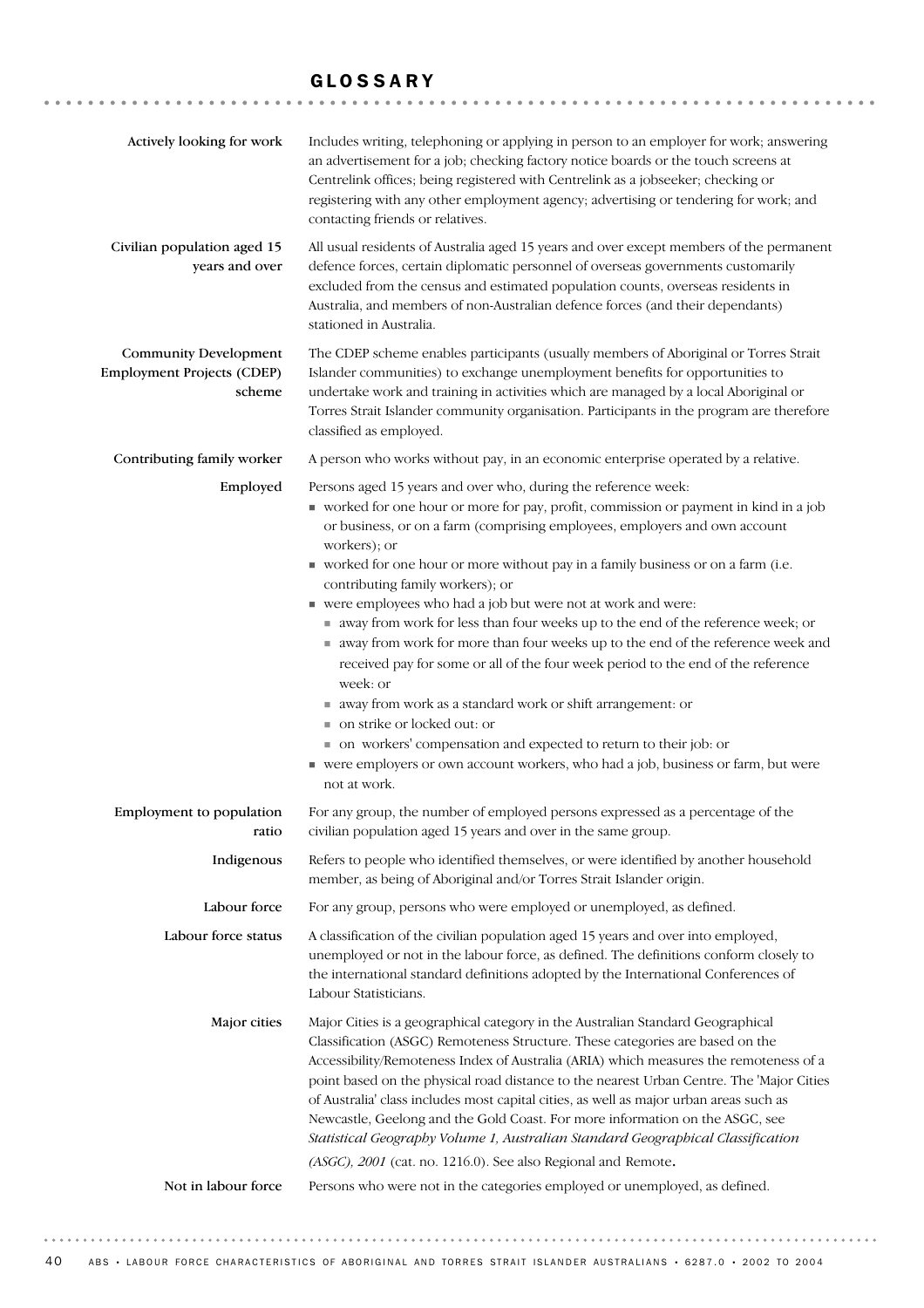# GLOSSARY *continued*

| Participation rate            | For any group, the labour force expressed as a percentage of the civilian population in<br>the same group.                                                                                                                                                                                                                                                                                                                                                                                                                                                                               |
|-------------------------------|------------------------------------------------------------------------------------------------------------------------------------------------------------------------------------------------------------------------------------------------------------------------------------------------------------------------------------------------------------------------------------------------------------------------------------------------------------------------------------------------------------------------------------------------------------------------------------------|
| Population benchmark          | Labour Force Survey estimates of persons employed, unemployed and not in the labour<br>force are calculated in such a way as to add up to an independently estimated<br>distribution of the usually resident civilian population aged 15 years and over. The<br>independent population estimates (benchmarks) for the Indigenous population are<br>based on the low series population projections found in Experimental Estimates and<br>Projections, Aboriginal and Torres Strait Islander Australians (cat. no. 3238.0).                                                               |
| Population value              | The value that would be obtained if the whole population were enumerated under the<br>same procedures as used in the sample survey.                                                                                                                                                                                                                                                                                                                                                                                                                                                      |
| Relative Standard Error (RSE) | The relative standard error is the standard error expressed as a percentage of the<br>estimate to which it refers, and is useful when comparing the variability of estimates of<br>different sizes.                                                                                                                                                                                                                                                                                                                                                                                      |
| Regional                      | A geographical area comprising the 'Inner Regional' and 'Outer Regional' categories of<br>the Australian Standard Geographical Classification (ASGC) Remoteness Structure. These<br>categories are based on the Accessibility/Remoteness Index of Australia (ARIA) which<br>measures the remoteness of a point based on the physical road distance to the nearest<br>Urban Centre. For more information on the ASGC, see <i>Statistical Geography Volume 1</i> ,<br>Australian Standard Geographical Classification (ASGC), 2001 (cat. no. 1216.0). See<br>also Major Cities and Remote. |
| Remote                        | A geographical area comprising the 'Remote' and 'Very Remote' categories of the<br>Australian Standard Geographical Classification (ASGC) Remoteness Structure. These<br>categories are based on the Accessibility/Remoteness Index of Australia (ARIA) which<br>measures the remoteness of a point based on the physical road distance to the nearest<br>Urban Centre. For more information on the ASGC, see Statistical Geography Volume 1,<br>Australian Standard Geographical Classification (ASGC), 2001 (cat. no. 1216.0). See<br>also Major Cities and Regional.                  |
| Standard Error (SE)           | A measure of the variation among the estimates from all possible samples, and thus a<br>measure of the precision with which an estimate from a particular sample approximates<br>the average result of all possible samples. The units of the standard error are the same as<br>the variable of interest.                                                                                                                                                                                                                                                                                |
| Unemployed                    | Persons aged 15 years and over who were not employed during the reference week, and:<br>• had actively looked for full-time or part-time work at any time in the four weeks up to<br>the end of the reference week and were available for work in the reference week; or<br>vere waiting to start a new job within four weeks from the end of the reference week<br>and could have started in the reference week if the job had been available then.                                                                                                                                     |
| Unemployment rate             | For any group, the number of unemployed persons expressed as a percentage of the<br>labour force in the same group.                                                                                                                                                                                                                                                                                                                                                                                                                                                                      |